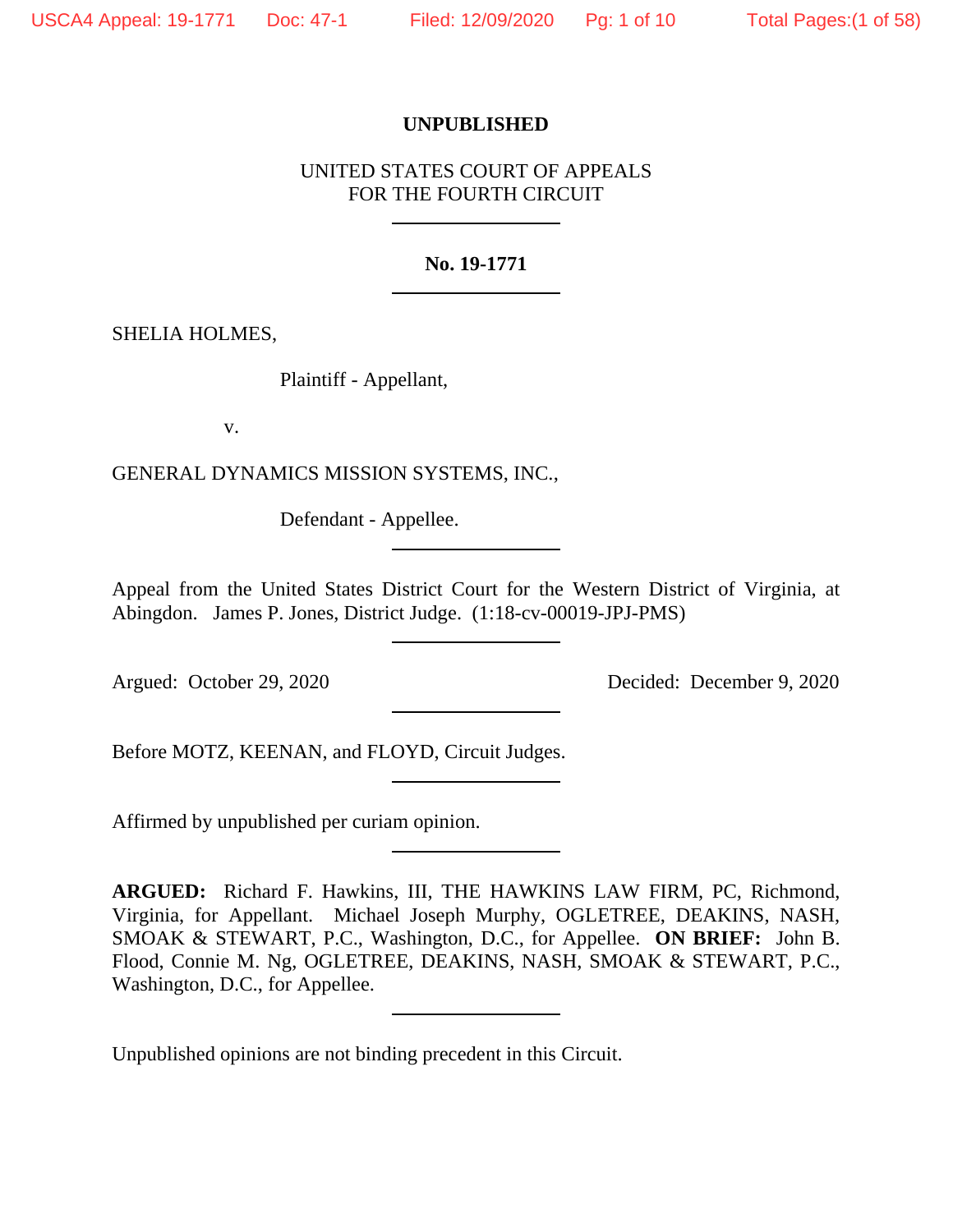#### PER CURIAM:

Shelia Holmes brought this Americans with Disabilities Act ("ADA") action against her former employer, General Dynamics Mission Systems, Inc. ("General Dynamics"). The district court granted summary judgment in favor of General Dynamics, holding that Holmes did not meet the ADA's definition of a "qualified individual" because she could not comply with a valid safety requirement for her position. Holmes maintains that the court erred in doing so. She also challenges the district court's order striking the declaration of a potential witness that she had not identified during discovery. For the reasons that follow, we affirm the judgment of the district court.

I.

In 1998, Holmes began work for General Dynamics as a shelter fabricator. Holmes's job involved the use of a variety of heavy equipment and machinery. At least as early as 2003, Holmes became aware that the company was implementing a requirement that shelter fabricators wear steel-toed shoes as protection from accidents involving heavy equipment and machinery. The shelter fabricator job description does not explicitly include compliance with safety requirements, but General Dynamics posted the steel-toed shoe requirement on sign boards throughout the fabrication and production areas where Holmes worked. Additionally, the collective bargaining agreement applicable to Holmes provides that employees may face disciplinary action if they refuse to cooperate with the company's safety precautions.

 Holmes, however, suffers from diabetes and brachymetapodia, a congenital condition characterized by short or overlapping toes. According to Holmes, these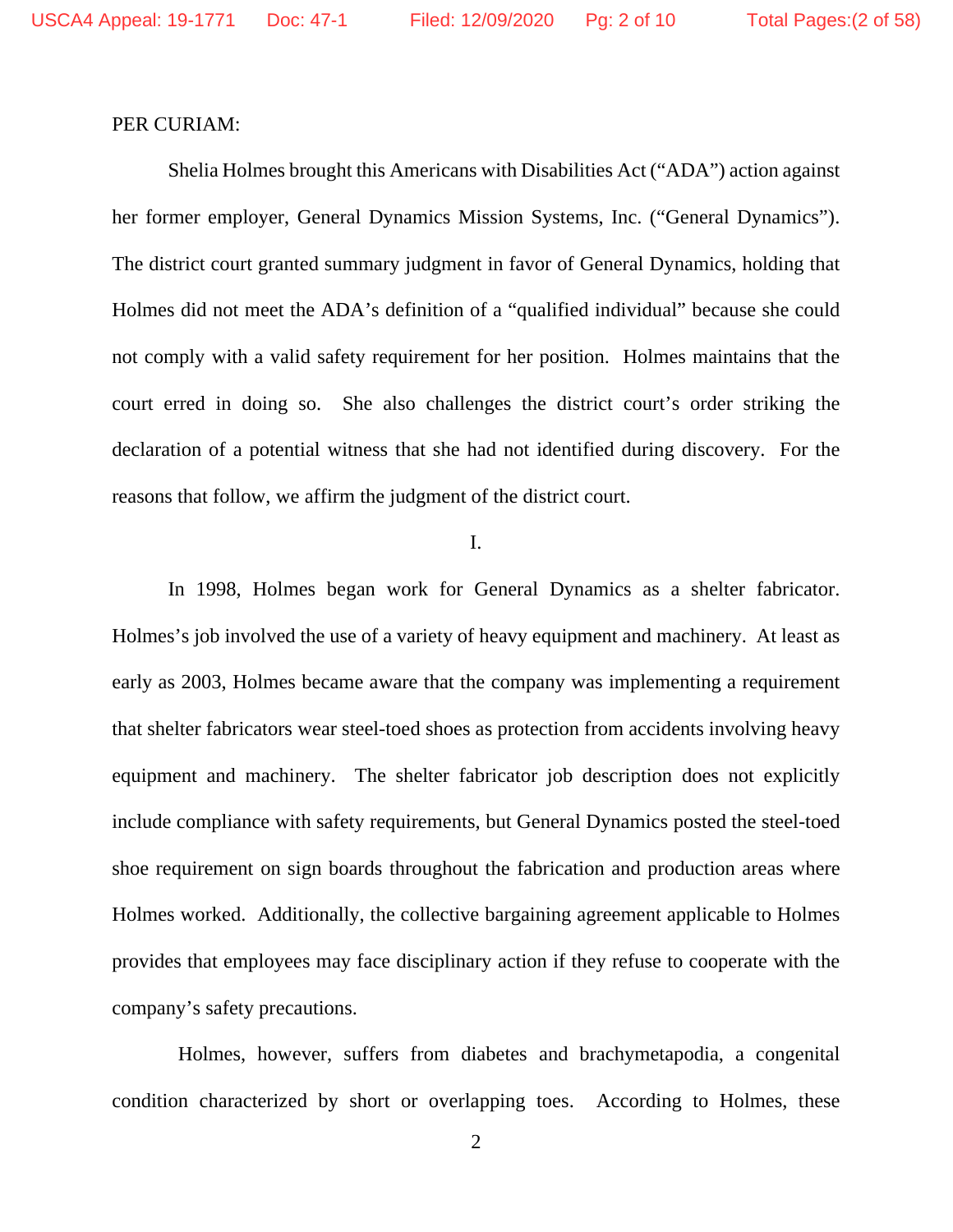conditions make it unsafe for her to wear steel-toed shoes because such inflexible footwear can cause foot sores or ulcerations that could potentially threaten her life or lead to amputation. For this reason, Holmes wore flexible footwear, like tennis shoes, from the outset of her employment with General Dynamics. For years, when Holmes presented her supervisor with a doctor's note explaining her conditions, the company allowed Holmes to continue wearing tennis shoes and told her to keep a copy of her doctor's note explaining her condition on hand to show to supervisors.

In July 2013, however, General Dynamics received a negative audit finding after an inspector observed an employee, Arlene Bland, in a production area without steel-toed shoes. Although this single violation did not result in any immediate sanction, the company feared that a repeat violation would endanger its certification of compliance with at least two widely accepted international standards (ISO 14001 and OHSAS 18001). Additionally, a few years before, an employee was injured while failing to wear steel-toed safety shoes.

As part of its corrective actions, the company concluded that it must enforce the steel-toed shoe policy and informed supervisors that they would be held accountable for their subordinates' compliance with the policy. A job-safety analysis conducted by an outside firm in August of 2013 further confirmed the importance of this policy, concluding that steel-toed boots constituted personal protective equipment required for the shelter fabricator position.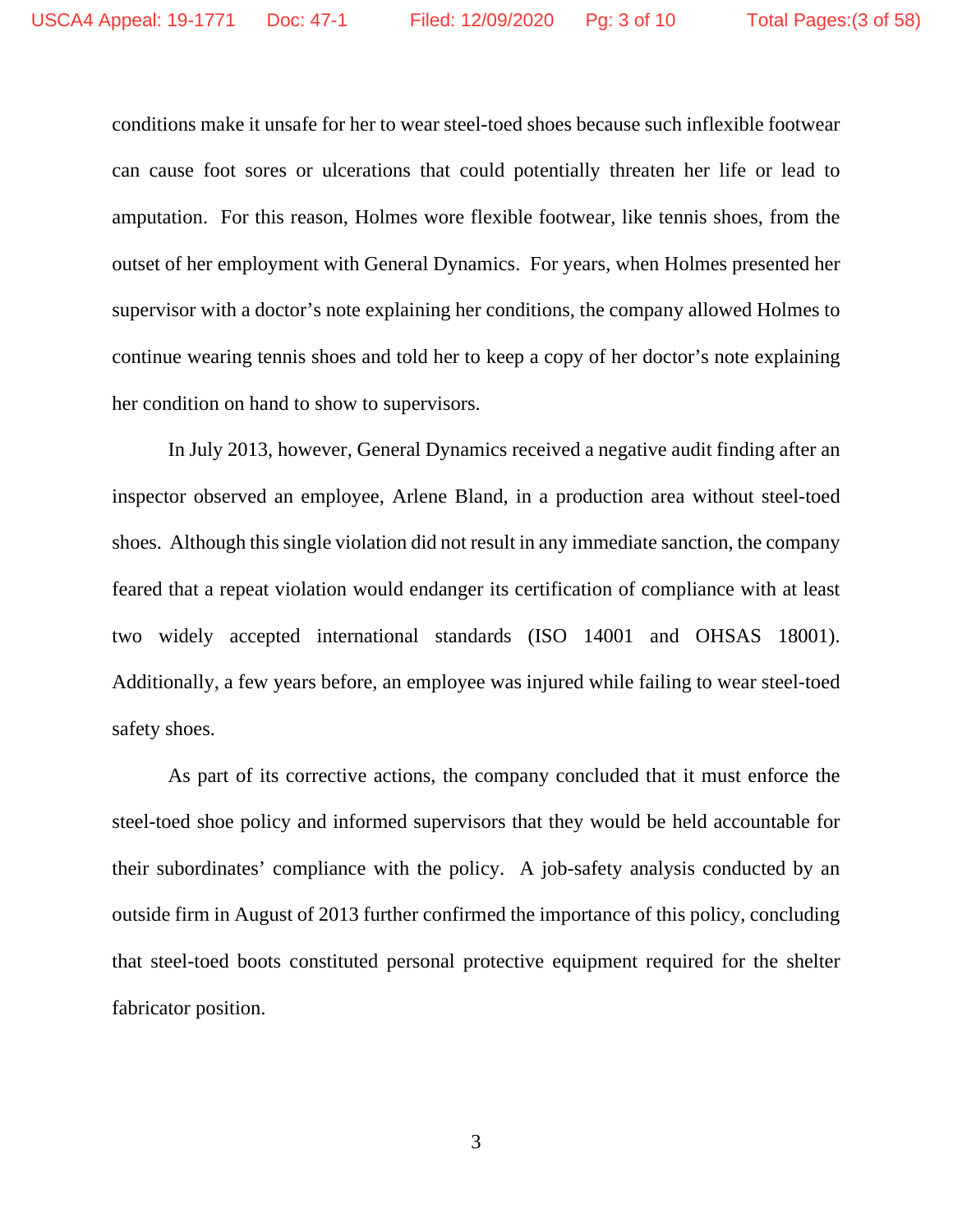But in late 2013, Holmes again presented her supervisor with a doctor's note stating that she could not wear steel-toed shoes. In response, General Dynamics placed her on a leave of absence.[\\*](#page-3-0)

During the next two years, a human resources manager worked extensively with Holmes to find safety shoes compatible with her disabilities. The company explored a variety of different shoe options for Holmes, including custom-made shoes that it would have, at the very least, heavily subsidized. Holmes rejected each of these alternatives, submitting several doctors' notes that consistently maintained that she could not wear any of those shoe options.

General Dynamics re-reviewed the steel-toed shoe requirement to determine if it could safely exempt Holmes from it. The company also explored whether it had open positions for which Holmes was qualified but which would not require her to wear steel-toed shoes. Ultimately, General Dynamics concluded that it could not safely exempt Holmes from wearing steel-toed shoes while she was employed as a shelter fabricator, that the steel-toed shoe requirement was a necessary safety requirement for that position, and that the company had no suitable alternative positions available. The company terminated Holmes's employment in 2016.

<span id="page-3-0"></span><sup>\*</sup> Holmes's husband, who also worked for General Dynamics, stated in his deposition that the company made at least one temporary exception to the steel-toed shoe policy in order to accommodate another employee's disability even after it placed Holmes on leave. But the record establishes that when the safety manager at the plant learned of this situation, she immediately responded to ensure compliance.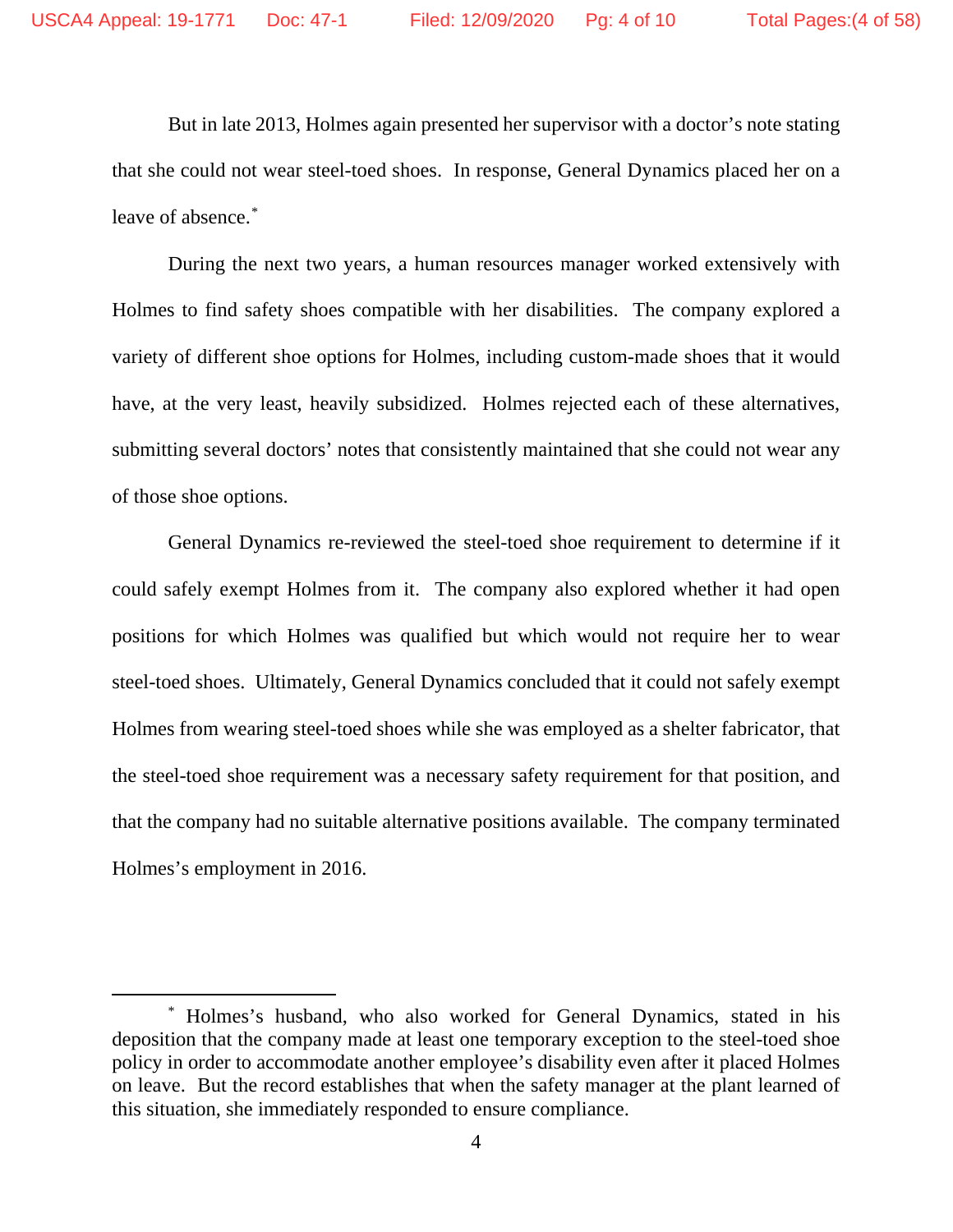Holmes then filed this ADA action. After discovery, General Dynamics moved for summary judgment. Holmes opposed that motion, attaching to her opposition a declaration from Bland, the employee whose noncompliance with the steel-toed shoe policy resulted in a negative audit finding in 2013. In the declaration, Bland stated that General Dynamics had not disciplined her after she violated the steel-toed shoe policy, that she continued wearing tennis shoes even after the audit finding, and that she regularly observed other employees doing the same. The company moved to strike the declaration because, as Holmes later conceded, she failed to identify Bland in her required initial or supplementary discovery responses as a witness with information supporting her claim. The court held a hearing on the motion, after which it struck the declaration.

Ultimately, the court granted General Dynamics's summary judgment motion, finding Holmes did not meet the ADA's definition of a "qualified individual" because she could not comply with her employer's valid safety requirements. Holmes then timely filed this appeal.

#### II.

Holmes first challenges the district court's order striking Bland's declaration. We can quickly reject this argument.

The Federal Rules of Civil Procedure require a party to identify in its initial disclosures "each individual likely to have discoverable information — along with the subjects of that information — that the disclosing party may use to support its claims or defenses, unless the use would be solely for impeachment." Fed. R. Civ. P.  $26(a)(1)(A)(i)$ . If a party discovers that the original disclosure requires additions or corrections, the party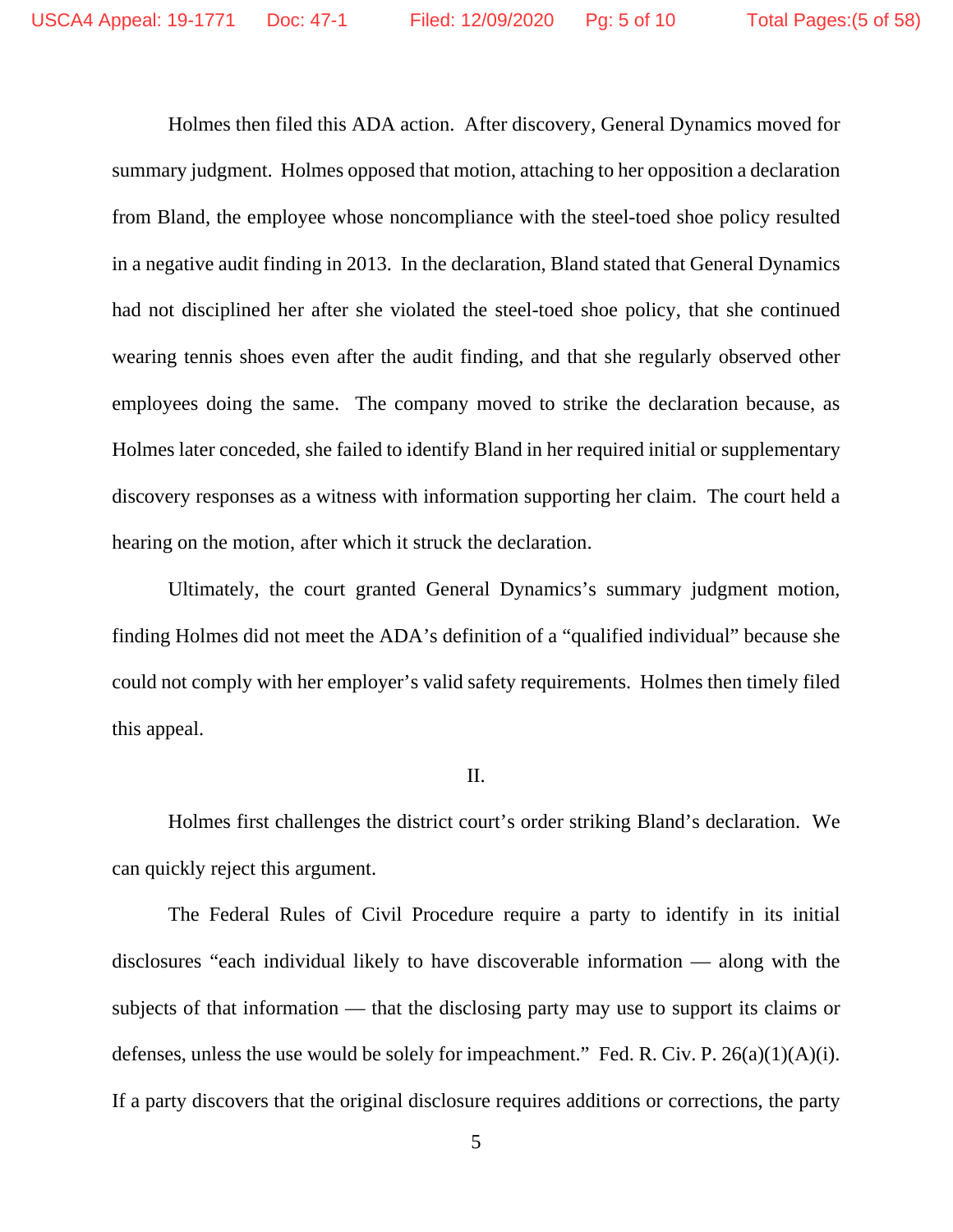must supplement its disclosure. Fed. R. Civ. P. 26(e)(1)(A). The Rules further provide that "[i]f a party fails to provide information or identify a witness as required by Rule 26(a) or (e), the party is not allowed to use that information or witness to supply evidence on a motion, at a hearing, or at a trial, unless the failure was substantially justified or is harmless." Fed. R. Civ. P.  $37(c)(1)$ .

As the district court found, Holmes failed to identify Bland as a potential witness in her initial or supplementary disclosures. The court concluded that this failure was neither substantially justified nor harmless. We accord such discretionary decisions great deference. *See Bresler v. Wilmington Tr. Co.*, 855 F.3d 178, 190 (4th Cir. 2017).

The district court did not abuse that discretion here. While other witnesses mentioned Bland during their depositions, all of the discussion about Bland occurred in connection with the 2013 audit. These references to Bland did not provide notice to General Dynamics that Holmes might rely on Bland as a witness to establish her claims, or what the subject of Bland's testimony would be. We have held that a district court's order striking a declaration under very similar circumstances does not constitute error. *See Hoyle v. Freightliner, LLC*, 650 F.3d 321, 329–30 (4th Cir. 2011) (affirming an order striking a declaration from a witness whom others referenced in deposition testimony but whom the plaintiff did not disclose until after the defendant moved for summary judgment). So too here.

#### III.

We turn to Holmes's principal contention, that the district court erred in granting summary judgment to General Dynamics. The role of the district court at summary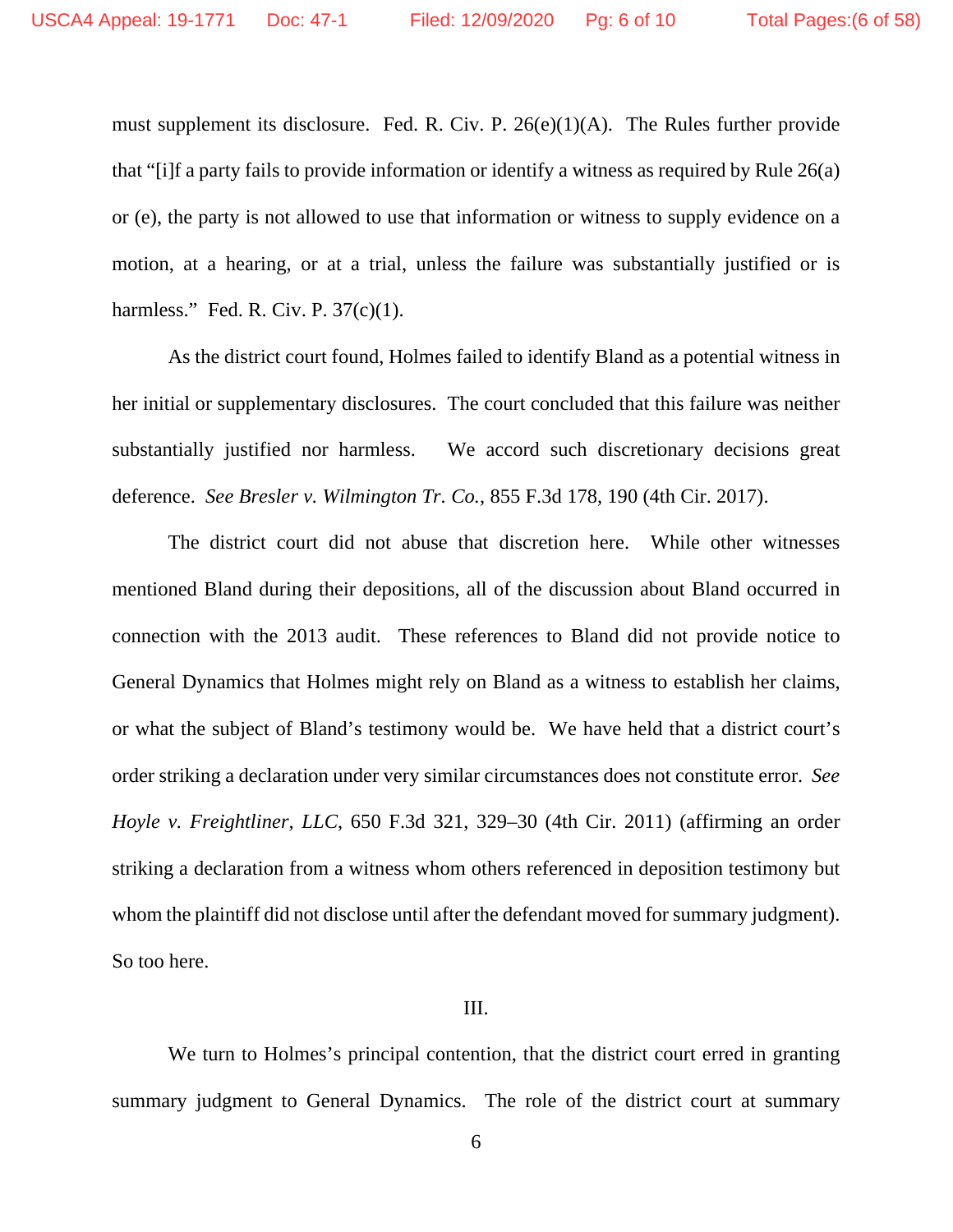judgment is "to determine whether there is a genuine issue for trial." *Anderson v. Liberty Lobby, Inc.*, 477 U.S. 242, 249 (1986). In making that determination, "[t]he evidence of the non-movant is to be believed, and all justifiable inferences are to be drawn in [her] favor." *Id.* at 255 (citation omitted). Summary judgment is appropriate only when the movant "is entitled to judgment as a matter of law." Fed. R. Civ. P. 56.

Holmes's ADA claim turns on a threshold legal question: whether Holmes is "within the ADA's protected class." *Rohan v. Networks Presentations LLC*, 375 F.3d 266, 272 (4th Cir. 2004). The ADA protects "qualified individual[s]" from discrimination on the basis of disability. 42 U.S.C. § 12112; *see Rohan*, 375 F.3d at 272. A qualified individual is one "who, with or without reasonable accommodation, can perform the essential functions of the employment position that such individual holds." 42 U.S.C.  $§ 12111(8).$ 

Holmes's briefs could be read to suggest that her entitlement to ADA relief rests *solely* on whether she could perform the "essential functions of her job," regardless of safety requirements. But at oral argument, Holmes's counsel recognized that we must also consider her employer's valid safety requirements when analyzing her claims. Oral Arg. at 10:30–11:43.

This is so because the ADA simply does not mandate that a safety requirement be a part of the essential functions of a position for an employer to enforce it. Rather, as long as the requirement is valid, any employee who is categorically unable to comply  $-$  as Holmes and her doctors have consistently maintained that she is — will "not be considered [a] 'qualified'" individual for ADA purposes. EEOC, *Applying Performance and Conduct*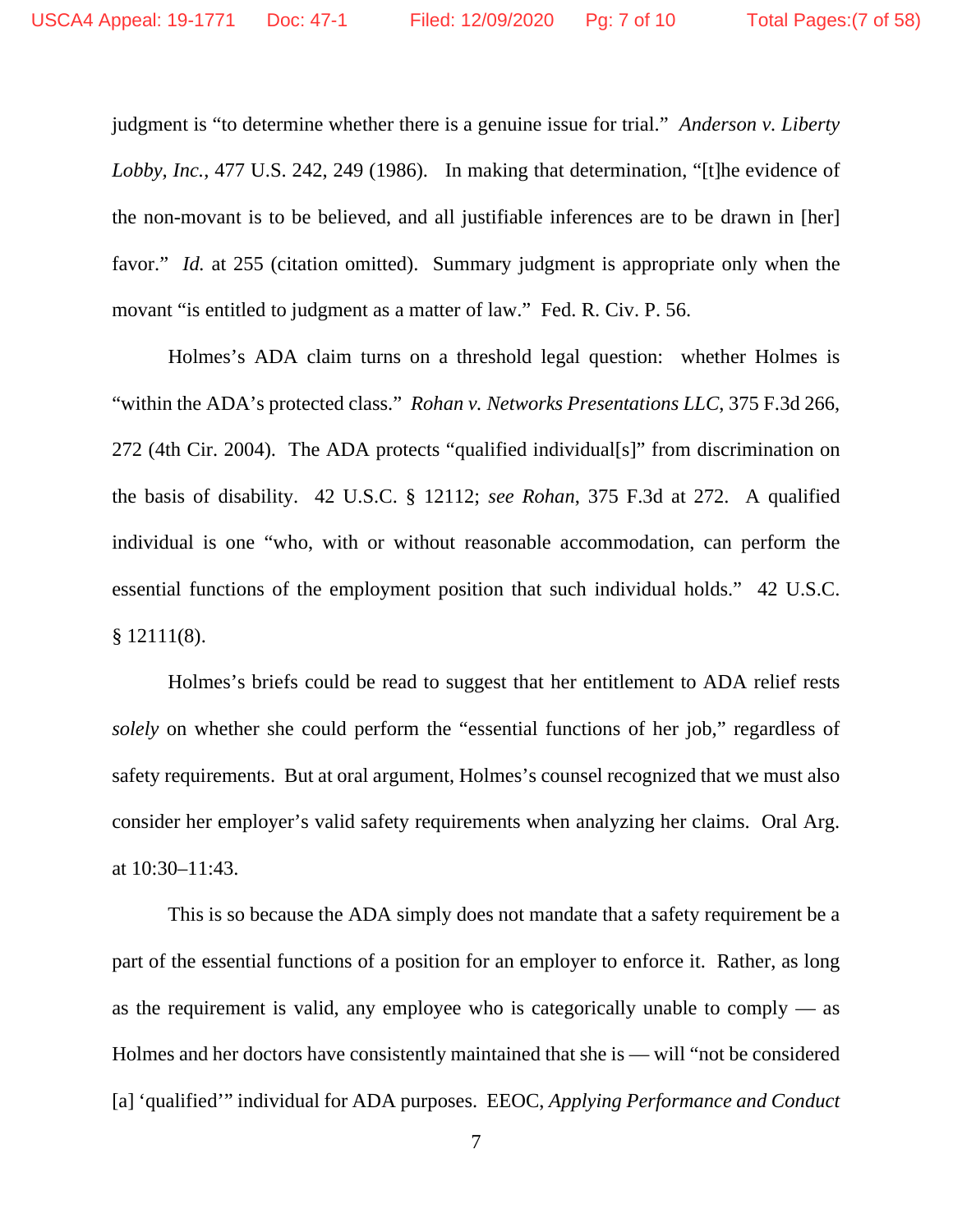*Standards to Employees with Disabilities* (Sept. 3, 2008), https://www.eeoc.gov/laws/guidance/applying-performance-and-conduct-standardsemployees-disabilities (hereinafter "EEOC Guidance") ("Employers may require employees to wear certain articles of clothing to protect themselves, coworkers, or the public.").

As the EEOC has explained, "[i]f an individual with a disability cannot comply with a dress code," including a requirement that employees wear safety equipment, that individual will not be qualified for ADA purposes. *Id.* Because an "employer may still require compliance" with a valid safety equipment requirement even when an employee "cannot meet [a] dress code because of a disability," *id.*, an employee's inability to comply with such a requirement will render that employee unqualified.

Holmes does not contend that the company's steel-toed shoe requirement is not a valid safety requirement. Nor could she — as the district court explained, the record is replete with facts justifying the requirement. The record shows that at least one employee was injured while failing to wear protective footwear. An employee injury of this kind could cost the company production time and lead to increased workers' compensation costs.

This distinguishes this case from those in which the parties disagree as to the validity or necessity of a safety requirement. Because Holmes does not dispute the validity of the steel-toed shoe requirement and because the parties agree that Holmes cannot comply with it, the district court correctly held that she is not a "qualified individual" and thus is not entitled to ADA relief.

8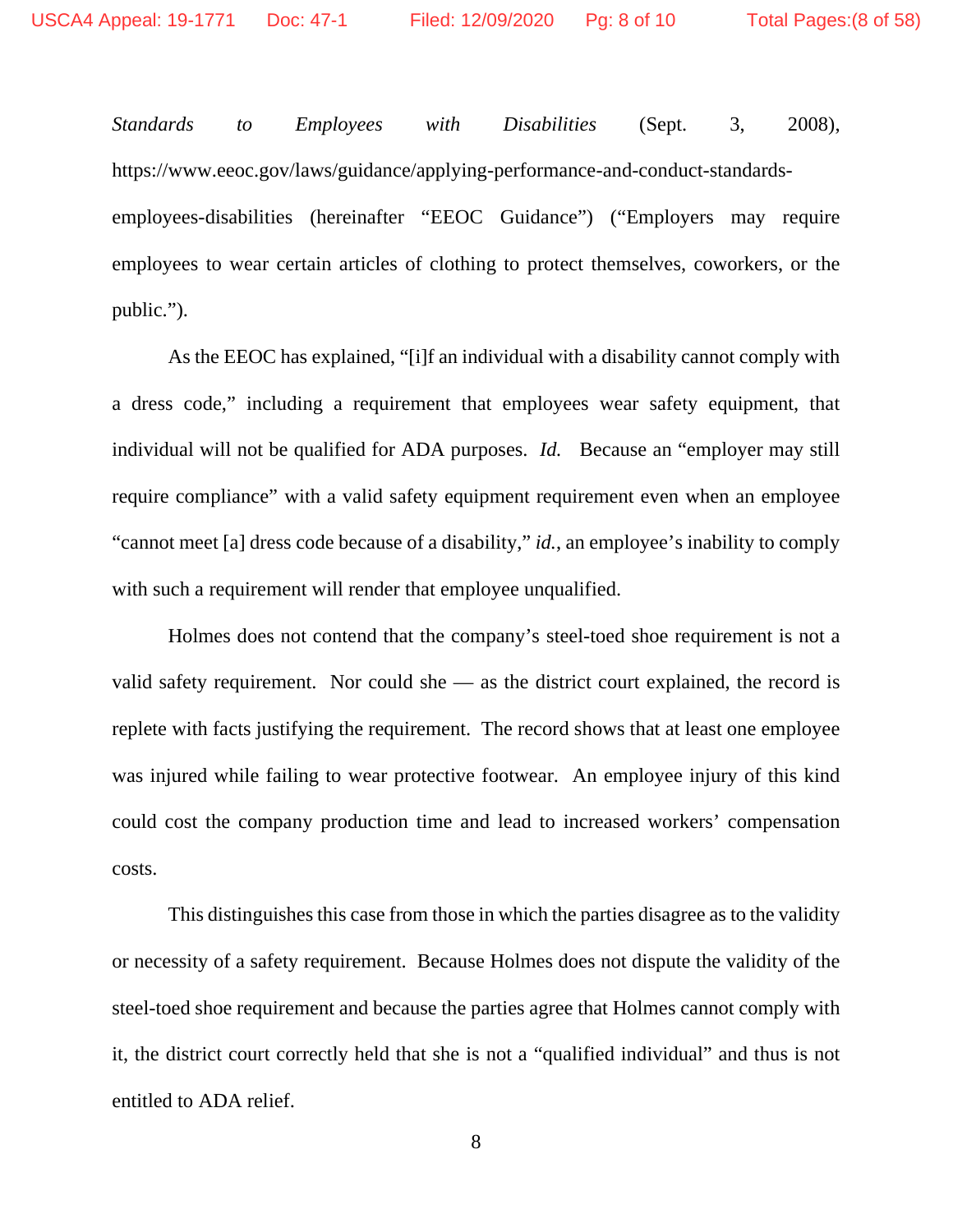Holmes's principal contrary argument is that she successfully performed her job for more than a decade without wearing steel-toed shoes. For purposes of this appeal we accept this as true, but it does not follow that she is therefore a qualified individual for ADA purposes. Just because an employee has performed her job for an extended period of time without injury does not mean that the employee has performed her job *safely* or that she could continue to perform her job without risking injury to herself or others. A seatbelt is no less necessary to a driver's safety because she has driven without a seatbelt in the past. To hold otherwise would effectively estop a company from enacting and enforcing new, necessary, job-related safety requirements.

Nor does Holmes's prior work without steel-toed shoes establish, as her counsel contended at oral argument, that a total exemption from the steel-toed shoe requirement constitutes a reasonable accommodation under the ADA. *See* Oral Arg. at 10:30–11:43. Holding an exemption from an admittedly valid safety requirement represents a reasonable accommodation simply cannot be squared with an employer's right to "require compliance" with such a requirement even when an employee cannot meet the requirement because of a disability. *See* EEOC Guidance at F., Example 45. If exemptions from valid safety policies were required as ADA accommodations, it is unclear under what circumstances an employer could *ever* enforce a valid safety policy.

Holmes's inability to comply with the steel-toed shoe requirement thus means that she is not a "qualified individual" protected by the ADA. The district court did not err in rejecting her contrary contentions and granting summary judgment to her employer.

9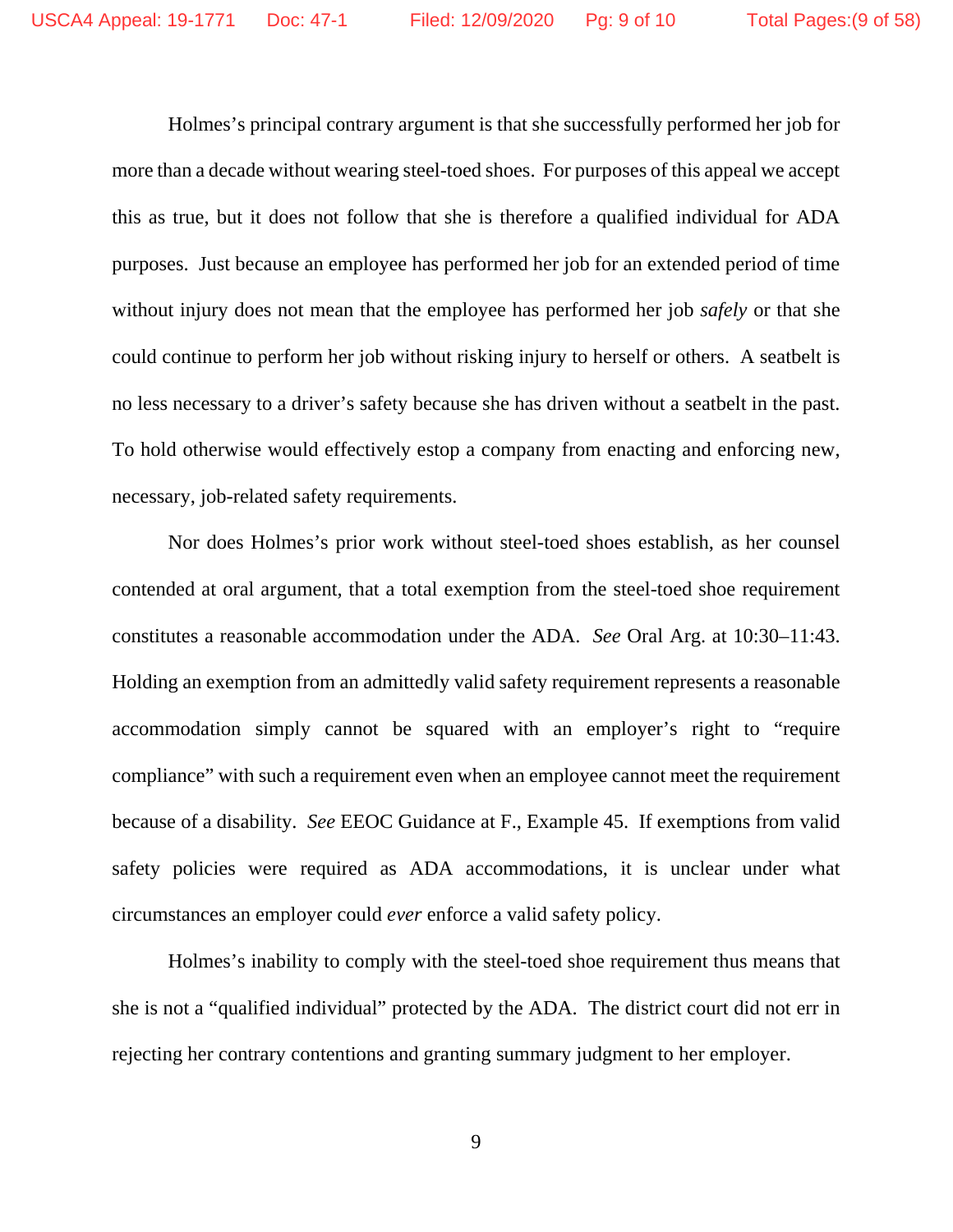IV.

For all of these reasons, the judgment of the district court is

*AFFIRMED*.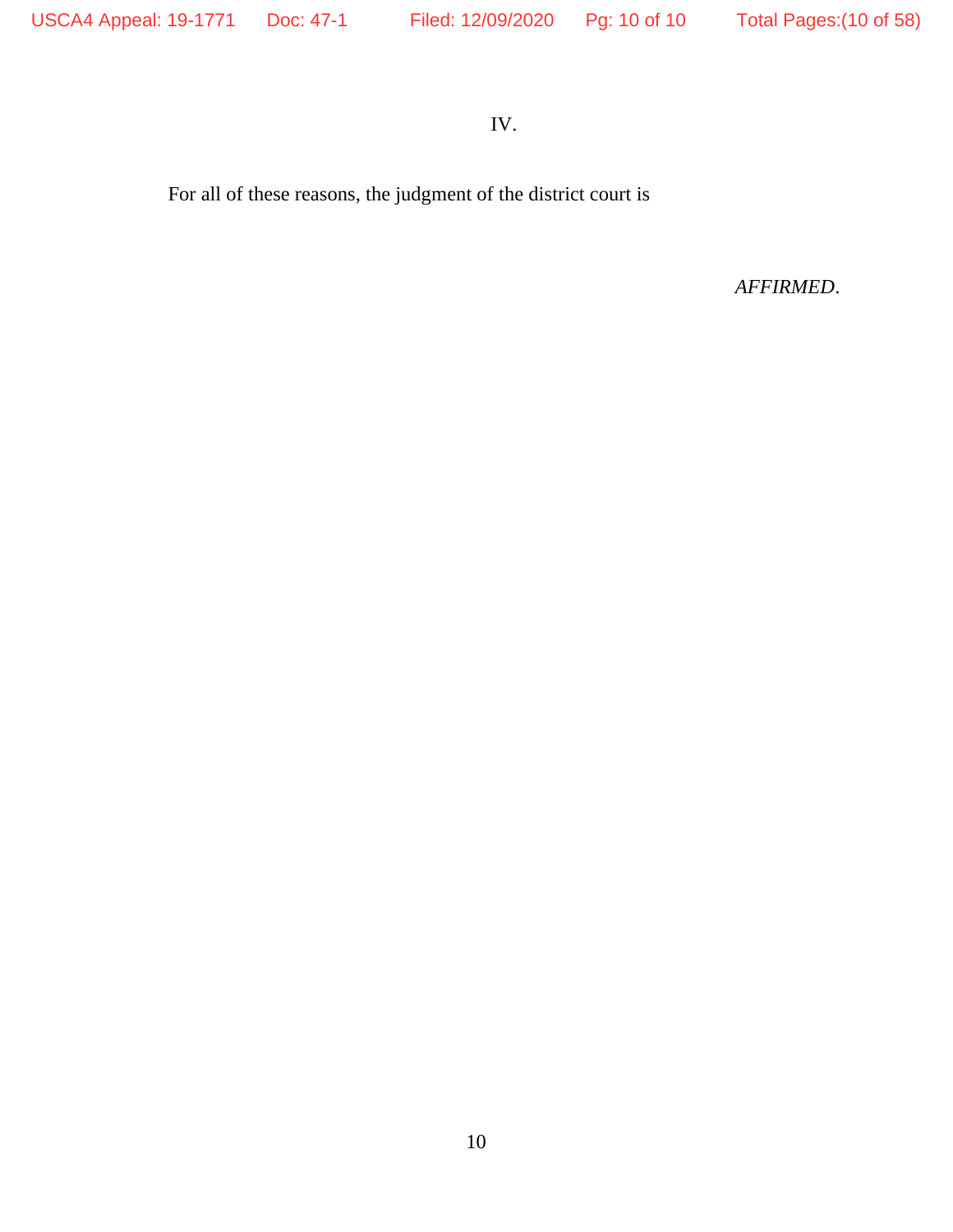

**[U.S. Equal Employment Opportunity Commission](https://www.eeoc.gov/)**

# **Applying Performance and Conduct Standards to Employees with Disabilities**

| This guidance document was issued upon approval of the Chair of the U.S. Equal Employment<br>Opportunity Commission.                                 |
|------------------------------------------------------------------------------------------------------------------------------------------------------|
| <b>OLC Control Number:</b>                                                                                                                           |
| EEOC-NVTA-2008-3                                                                                                                                     |
| Concise Display Name:<br>Applying Performance and Conduct Standards to Employees with Disabilities                                                   |
|                                                                                                                                                      |
| 12/08/2020<br><b>Issue Date:</b>                                                                                                                     |
| 09-03-2008                                                                                                                                           |
| <b>General Topics:</b>                                                                                                                               |
| ADA/GINA                                                                                                                                             |
| <b>Summary:</b>                                                                                                                                      |
| This document provides information on the ADA and the responsibilities of both employers<br>and employees when performance and conduct issues arise. |
| <b>Citation:</b>                                                                                                                                     |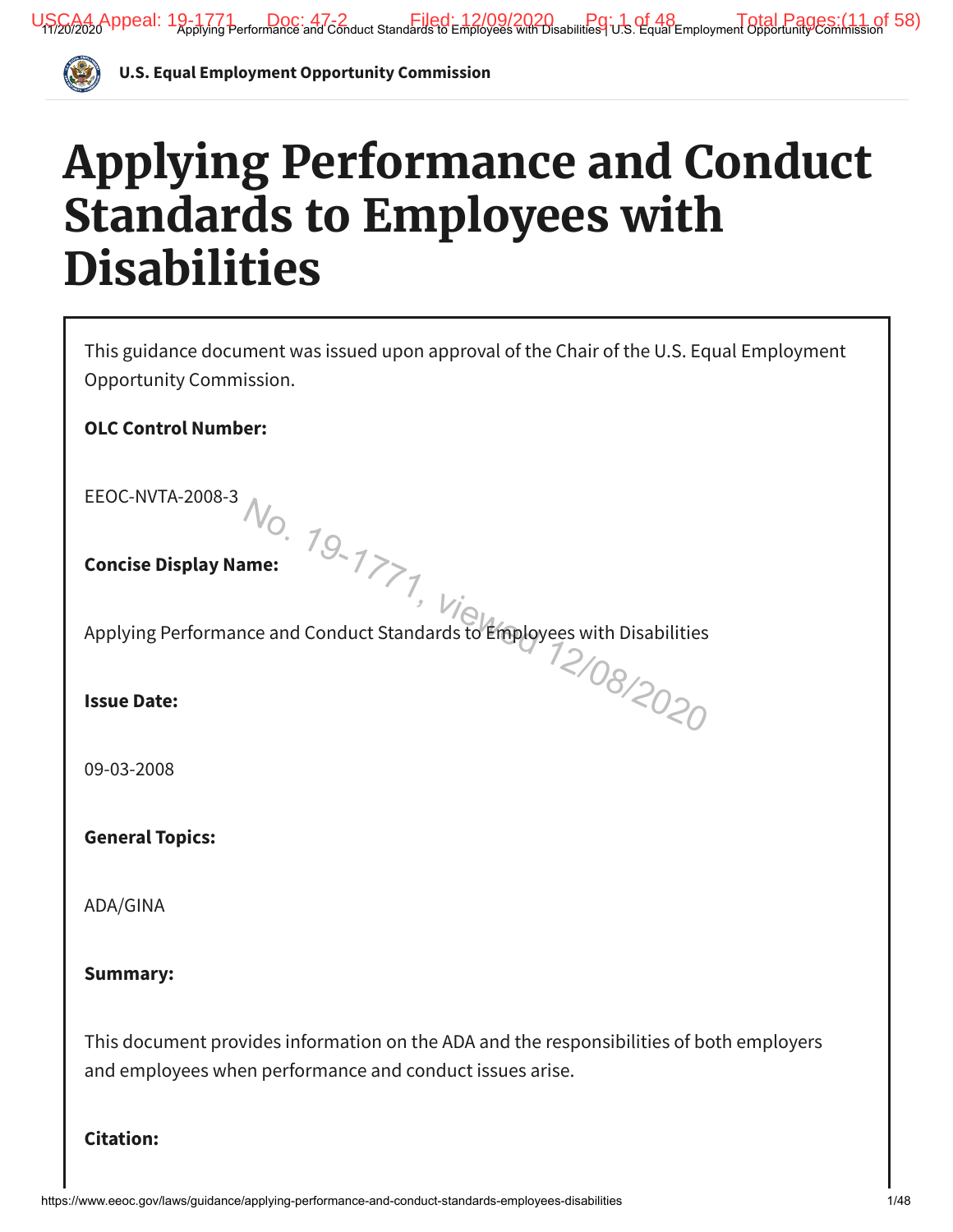USCA4 Appeal: 19-1771 Doc: 47-2 Filed: 12/09/2020 Pg: 2 of 48<br>11/20/2020 Appeal: 19-1771 Doc: 47-2 Filed: 12/09/2020 Pg: 2 of 48 Employment Opportunity Commission

ADA, Rehabilitation Act, 29 CFR Part 1630

## **Document Applicant:**

Employers, HR Practitioners

#### **Previous Revision:**

No

The contents of this document do not have the force and effect of law and are not meant to bind the public in any way. This document is intended only to provide clarity to the public regarding existing requirements under the law or agency policies.

### TABLE OF CONTENTS

- I. Introduction
- II. Basic Legal Requirements
- III. Application of ADA Legal Requirements to Performance and Conduct Standards  $W_0$ . 19-1771,  $V_i$ e $W$ e $V_0$ <br>  $V_0$   $V_0$   $V_0$   $V_0$   $V_0$   $V_0$   $V_0$   $V_0$   $V_0$   $V_0$   $V_0$   $V_0$   $V_0$   $V_0$   $V_0$   $V_0$   $V_0$   $V_0$   $V_0$   $V_0$   $V_0$   $V_0$   $V_0$   $V_0$   $V_0$   $V_0$   $V_0$   $V_0$   $V_0$   $V_0$   $V_0$   $V_$ 
	- A. Performance standards
	- B. Conduct standards
	- C. Questions pertaining to both performance and conduct issues
	- D. Seeking medical information when there are performance or conduct problems
	- E. Attendance issues
	- F. Dress codes
	- G. Alcoholism and illegal use of drugs
	- H. Confidentiality issues arising from granting reasonable accommodation to avoid performance or conduct problems
	- I. Legal enforcement

# **I. INTRODUCTION**

A core function for any supervisor is managing employee performance. Performance management, if done effectively, can help avoid discrimination, in addition to furthering an employer's business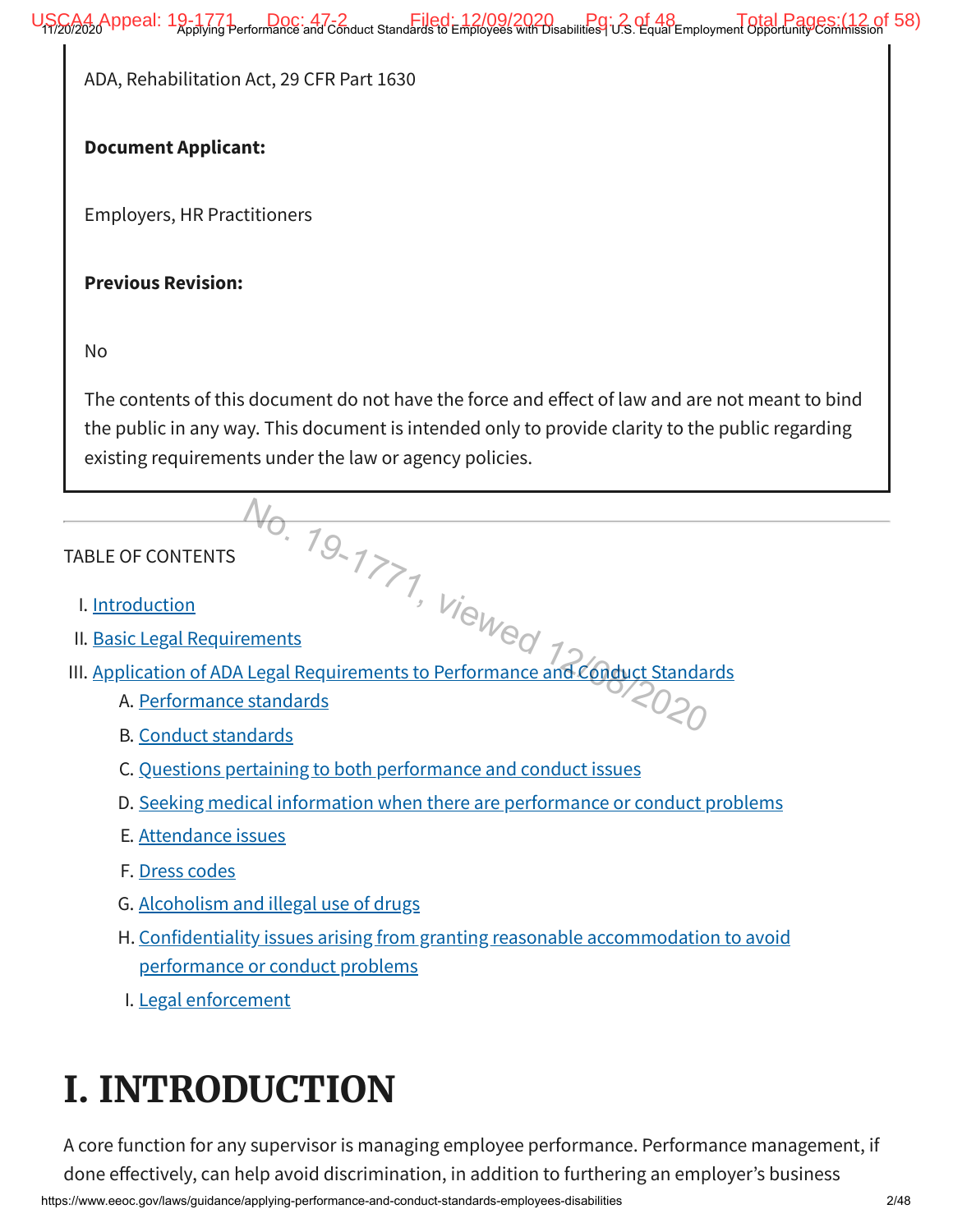# USCA4 Appeal: 19-1771 Doc: 47-2 Filed: 12/09/2020 Pg: 3 of 48<br>11/20/2020 Appeal: 19-1771 Doc: 47-2 Filed: 12/09/2020 Pg: 3 of 48 Employment Opportunity Commission

objectives. "Performance management systems that involve explicit performance expectations, clear performance standards, accurate measures, and reliable performance feedback, and the consistent application of these standards [to all employees], help to reduce the chances of discriminatory ratings." $^{\underline{1}}$  Additionally, employees work most effectively when they clearly understand what is expected of them and know that their performance will be measured against a standard that is fair and applied even-handedly. The same principles apply to workplace rules concerning employee conduct.

Title I of the Americans with Disabilities Act (ADA) and Section 501 of the Rehabilitation Act, which prohibit employment discrimination against qualified individuals with disabilities, generally do not impinge on the right of employers to define jobs and to evaluate their employees according to consistently applied standards governing performance and conduct. Under both laws, employees with disabilities must meet qualification standards that are job-related and consistent with business necessity and must be able to perform the "essential functions" of the position, with or without reasonable accommodation.

Although, an employee's disability typically has no bearing on performance or conduct, sometimes an individual's disability may contribute to performance or conduct problems. When this is the case, a simple reasonable accommodation often may be all that is needed to eliminate the problem. However, EEOC continues to receive questions from both employers and employees about issues such as what steps are appropriate where a disability is causing - or seems to be causing - a performance or conduct problem, when a request for accommodation should be made, and when an employer can properly raise the issue of an employee's disability as part of a discussion about performance or conduct problems. Even when the disability is not causing the performance or conduct problem, some employers still have questions about what action they can take in light of concerns about potential ADA violations. e's disability typically has no bearing on performance or comay contribute to performance or conduct problems. Whe ommodation often may be all that is needed to eliminate ues to receive questions from both employers and em

This publication discusses relevant ADA requirements, provides practical guidance, and offers examples to demonstrate the responsibilities of both employees and employers when performance and conduct issues arise. It also discusses the role of reasonable accommodation in preventing or addressing performance or conduct problems, including the relationship between reasonable accommodation and disciplinary action and the circumstances in which an accommodation may or may not have to be granted. $^{2}$  Many of the examples in this document are based on actual cases or on specific scenarios presented to EEOC, and many of the points of "practical guidance" respond to questions received from both employers and individuals with disabilities.

# **II. BASIC LEGAL REQUIREMENTS**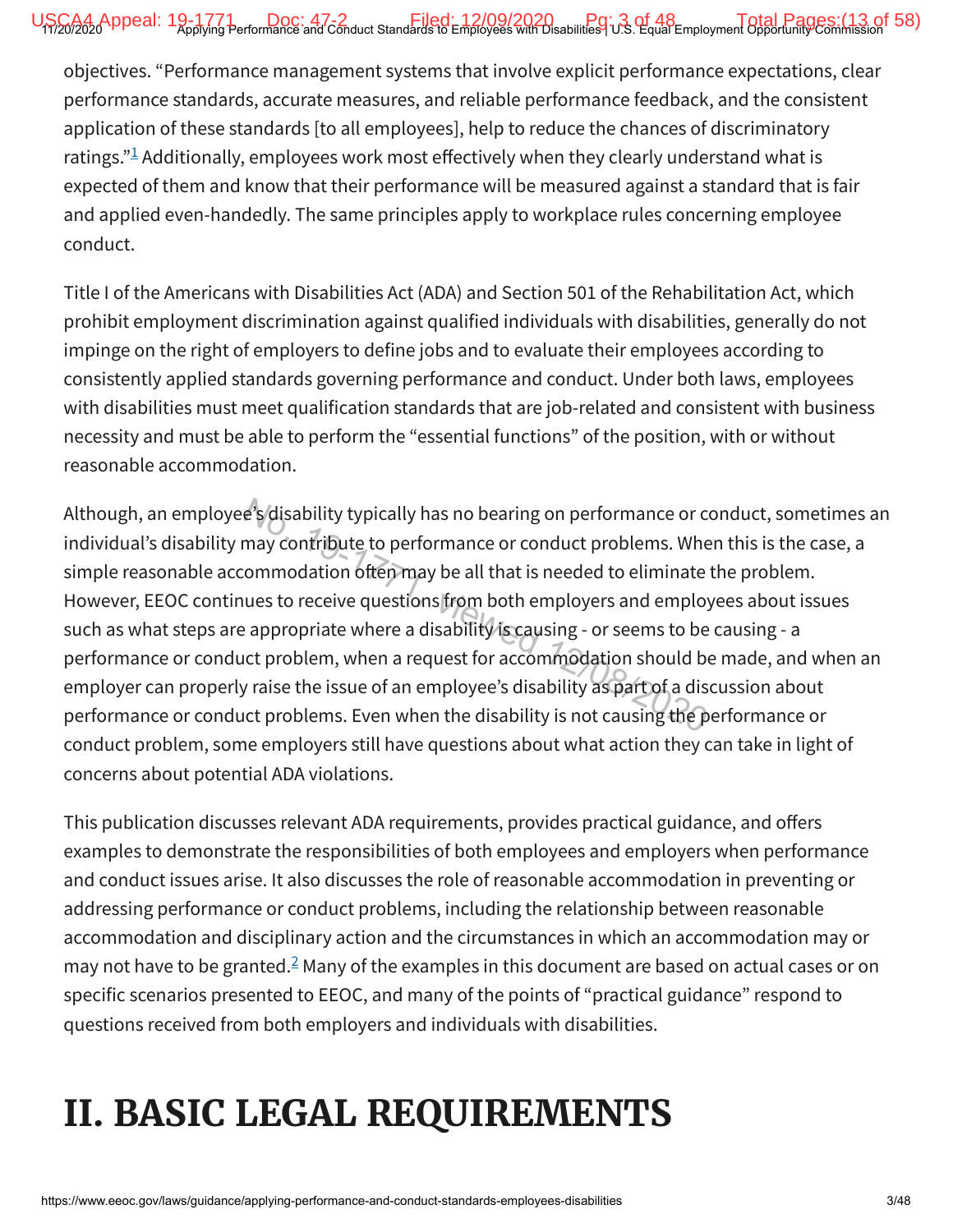Title I of the ADA covers private, state, and local government employers with 15 or more employees; Section 501 of the Rehabilitation Act of 1973 covers federal agencies. The statutes contain identical anti-discrimination provisions.<sup>3</sup>

The ADA prohibits discrimination against applicants and employees who meet the statute's definition of a "qualified individual with a disability."<sup>4</sup> The ADA defines a **"disability"** in three ways:

- A physical or mental impairment that substantially limits one or more of the major life activities of an individual
- A record of such an impairment
- Being regarded as having such an impairment.<sup>5</sup>

A **"qualified"** individual with a disability can (1) satisfy the requisite skill, experience, education and other job-related requirements and (2) perform the essential functions of a position with or without reasonable accommodation. 6

## **Job-related requirements**, also known as **"qualification standards,"** may include the following:

- Possessing specific training  $\mathcal{Q}_{\prec}$   $\rightarrow$
- Possessing specific licenses or certificates
- Possessing certain physical or mental abilities (e.g., meeting vision, hearing, or lifting requirements; showing an ability to run or climb; exercising good judgment) Ments, also known as "qualification standards," may incl<br>
training 9<br>
ticenses or certificates<br>
physical or mental abilities (e.g., meeting vision, hearing,<br>
wing an ability to run or climb; exercising good judgment)<br>
safe
- Meeting health or safety requirements
- Demonstrating certain attributes such as the ability to work with other people or to work under pressure.<sup>7</sup>

Most jobs require that employees perform both "essential functions" and "marginal functions." The **"essential functions"** are the most important job duties, the critical elements that must be performed to achieve the objectives of the job. Removal of an essential function would fundamentally change a job. Marginal functions are those tasks or assignments that are tangential and not as important.<sup>8</sup>

If an applicant or employee cannot meet a specific qualification standard because of a disability, the ADA requires that the employer demonstrate the importance of the standard by showing that it is "job-related and consistent with business necessity." $9$  This requirement ensures that the qualification standard is a legitimate measure of an individual's ability to perform an essential function of the specific position the individual holds or desires. $^{\underline{10}}$  If an employer cannot show that a particular standard is "job-related and consistent with business necessity," the employer cannot use the standard to take an adverse action against an individual with a disability.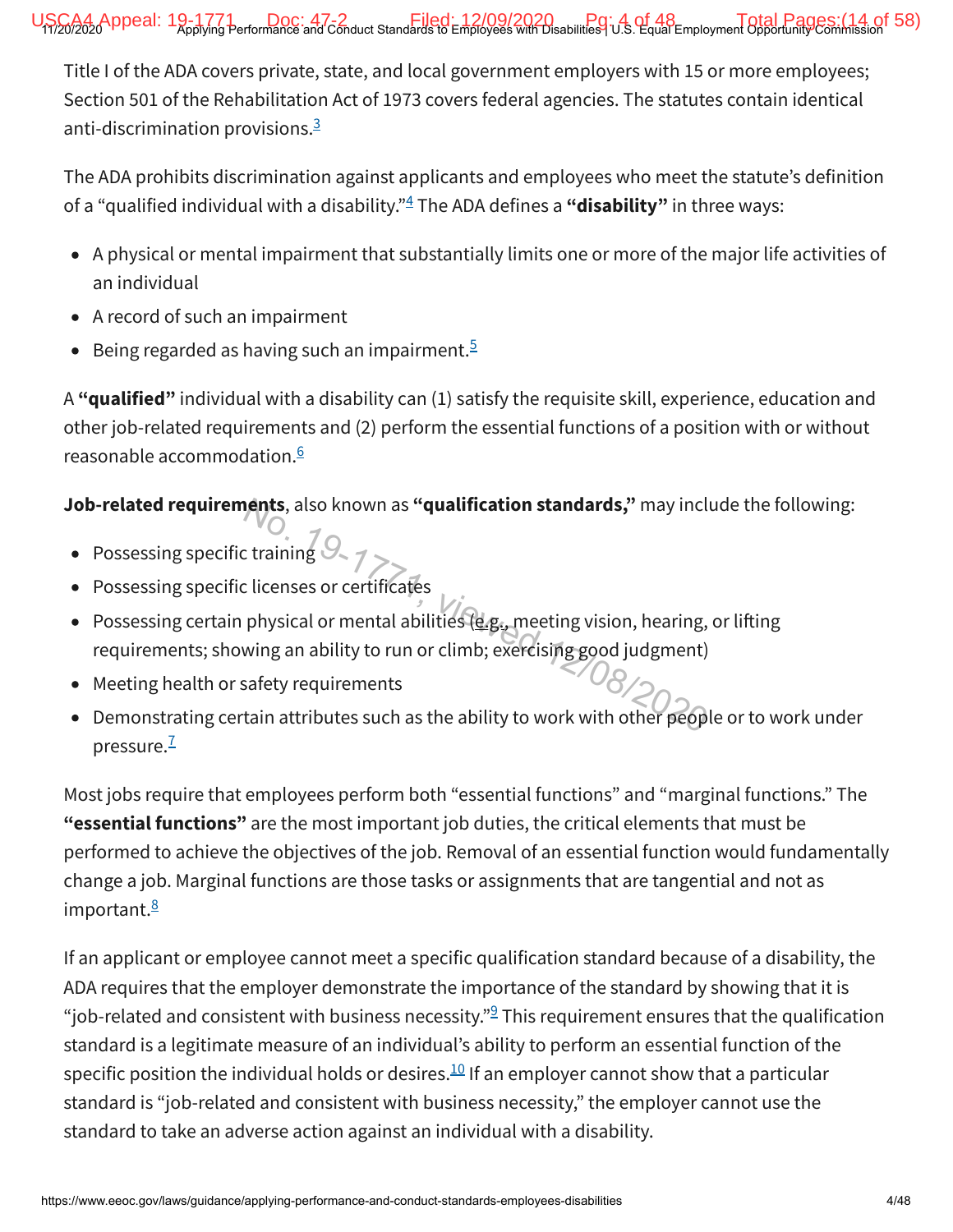# USCA4 Appeal: 19-1771 Doc: 47-2 Filed: 12/09/2020 Pg: 5 of 48<br>11/20/2020 Appeal: 19-1771 Doc: 47-2 Filed: 12/09/2020 Pg: 5 of 48 Employment Opportunity Commission

Employers may have to provide a **"reasonable accommodation"** to enable an individual with a disability to meet a qualification standard that is job-related and consistent with business necessity or to perform the essential functions of her position. $^{11}$  A reasonable accommodation is any change in the work environment or in the way things are customarily done that enables an applicant or employee with a disability to enjoy equal employment opportunities. An employee generally has to request accommodation, but does not have to use the term "reasonable accommodation," or even "accommodation," to put the employer on notice. Rather, an employee only has to say that she requires the employer to provide her with an adjustment or change at work due to a medical condition. $^{12}$ An employer never has to provide an accommodation that would cause undue hardship, meaning significant difficulty or expense, which includes removing an essential function of the job. $^{13}$ 

# **III. APPLICATION OF ADA LEGAL REQUIREMENTS TO PERFORMANCE AND CONDUCT STANDARDS**

Employers typically establish job-related requirements, the specific tasks or assignments that an employee must perform, and methods to evaluate performance. Evaluation criteria might take into account how well an employee is performing both essential and marginal functions and whether the employee is meeting basic job requirements ( $e.g.,$  working well with others or serving customers in a professional manner). Employers might also enforce conduct standards (e.g., rules prohibiting destruction of company property or the use of company computers to access pornography). Certain performance and conduct standards will apply to all employees working for a company, organization, or government agency; others might only apply to certain offices or jobs within an entity.  $\gamma$ <br>tablish job-related requirements, the specific tasks or assim, and methods to evaluate performance. Evaluation crite<br>mployee is performing both essential and marginal functionsic job requirements (e.g., working well

# **A. Performance standards**

1. May an employer apply the same quantitative and qualitative requirements for performance of essential functions to an employee with a disability that it applies to employees without disabilities?

Yes. An employee with a disability must meet the same production standards, whether quantitative or qualitative, as a non-disabled employee in the same job. $^{\underline{14}}$  Lowering or changing a production standard because an employee cannot meet it due to a disability is not considered a reasonable accommodation. $^{15}$  However, a reasonable accommodation may be required to assist an employee in meeting a specific production standard.

• Practical Guidance: It is advisable for employers to give clear guidance to an employee with a disability (as well as all other employees) regarding the quantity and quality of work that must be produced and the timetables for producing it.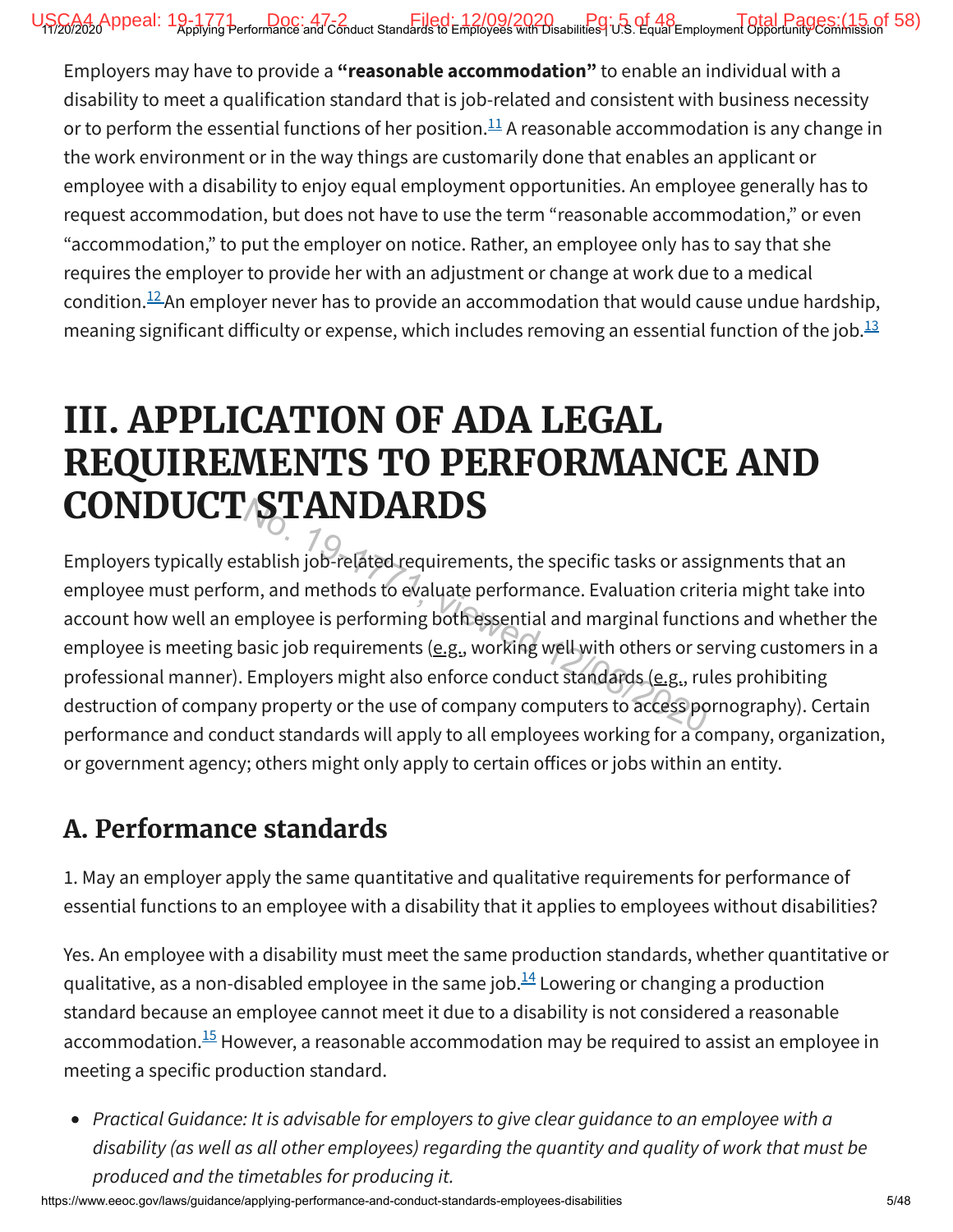Example 1: A federal agency requires all of its investigators to complete 30 investigations per year in addition to other responsibilities. Jody's disability is worsening, causing her increased difficulty in completing 30 investigations while also conducting training and writing articles for a newsletter. Jody tells her supervisor about her disability and requests that she be allowed to eliminate the marginal functions of her job so that she can focus on performing investigations. After determining that conducting trainings and writing articles are marginal functions for Jody and that no undue hardship exists, the agency reassigns Jody's marginal functions as a reasonable accommodation.

Example 2: Robert is a sales associate for a pharmaceutical company. His territory covers a 3 state region and he must travel to each state three times a year. Due to staff cutbacks, the company is increasing the number of states for each salesperson from three to five. Robert explains to his manager that due to his disability he cannot handle the extra two states and the increased traveling, and he asks that he be allowed to have responsibility only for his original three states. The company may refuse this request for accommodation because it conflicts with the new production standard. However, the company should explore with Robert whether there is any reasonable accommodation that could enable him to service five states, and if not, whether reassignment is possible. Viewed 12/0

Example 3: A computer programmer with a known disability has missed deadlines for projects, necessitating that other employees finish his work. Further, the employee has not kept abreast of changes in the database package, causing him to misinterpret as system problems changes that he should have known about. The employee is placed on a Performance Improvement Plan, but his performance does not improve and he is terminated. At no time does the employee request a reasonable accommodation  $(i.e.,$  inform the employer that he requires an adjustment or change as a result of a medical condition). The termination is justified as long as the employer holds the employee to the same performance standards as other programmers. $^{\underline{16}}$ 

2. May an employer use the same evaluation criteria for employees with disabilities as for employees without disabilities?

Yes. An employer should evaluate the job performance of an employee with a disability the same way it evaluates any other employee's performance. $^{17}$ 

• Practical Guidance: An accurate assessment of the employee's performance may, in some cases, alert the employee that his disability is contributing to the problem. This may lead the employee to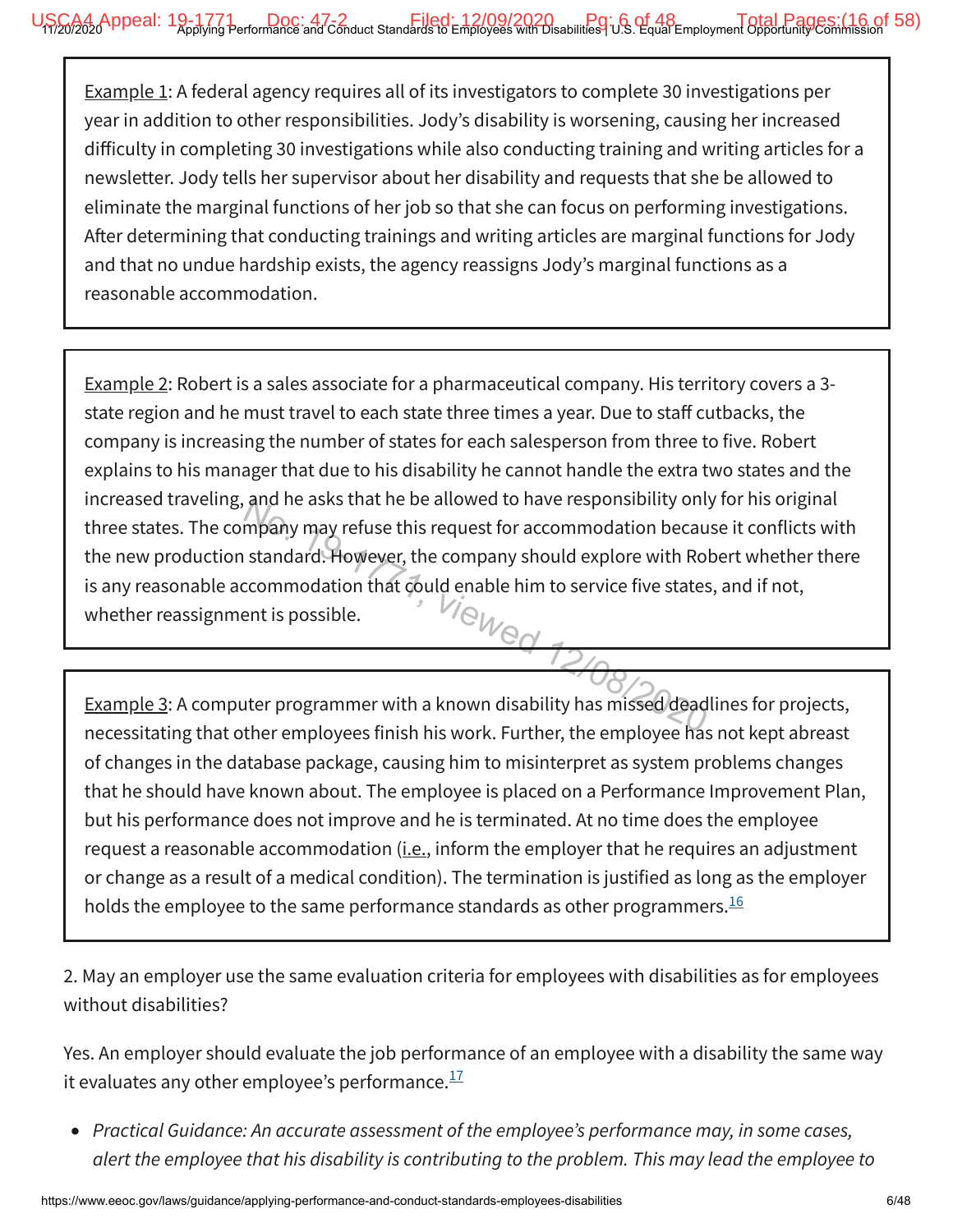request reasonable accommodation to address the problem and improve performance, which can benefit both the employee and the employer. $\frac{18}{3}$ 

Example 4: Last year Nicole received an "above average" review at her annual performance evaluation. During the current year Nicole had to deal with a number of medical issues concerning her disability. As a result, she was unable to devote the same level of time and effort to her job as she did during the prior year. She did not request reasonable accommodation (*i.e.*, inform the employer that she requires an adjustment or change as a result of a medical condition). The quantity and quality of Nicole's work were not as high and she received an "average" rating. The supervisor does not have to raise Nicole's rating even though the decline in performance was related to her disability.<sup>19</sup>

3. May a supervisor require that an employee with a disability perform a job in the same manner as a non-disabled employee?

Not necessarily. In many instances, an essential function can be performed in different ways (including with reasonable accommodation). An employee who must use an alternative method of performance because of a disability must be evaluated accordingly.<sup>20</sup> However, an employer is not required to allow use of an alternate method that would impose an undue hardship. My Instances, an essential function can be performed in di<br>able accommodation). An employee who must use an alte<br>of a disability must be evaluated accordingly.<sup>20</sup> However,<br>of an alternate method that would impose an undue

Example 5: One of Rhoda's essential functions is providing training. Because she is deaf and, as a result, has difficulty speaking, Rhoda uses a sign language interpreter to voice for her. Generally, Rhoda's supervisor evaluates his employees on the use of their voices - whether they speak with a monotone or use their voices to show interest and enthusiasm. Rhoda's presentation cannot be measured in this way. However, there are alternative ways to measure how she conveys her message, including body language, facial expression, and the words she uses.

Example  $6$ : Daniel works as a millwright, and an essential function of his job is repairing and maintaining equipment. Most of the equipment is accessible only by climbing ladders and steps. Due to a recent disability, Daniel no longer can climb and must work only at ground level. The location of the equipment does not allow alternative means to elevate Daniel ( $e.g.,$  using a cherry picker). With no reasonable accommodation possible, Daniel cannot repair the equipment (an essential function). Daniel is not "qualified" to remain in this position and the employer should explore whether it can reassign him as a reasonable accommodation. $^{\underline{21}}$ 

https://www.eeoc.gov/laws/guidance/applying-performance-and-conduct-standards-employees-disabilities 7/48 4. If an employer gives a lower performance rating to an employee and the employee responds by revealing she has a disability that is causing the performance problem, may the employer still give the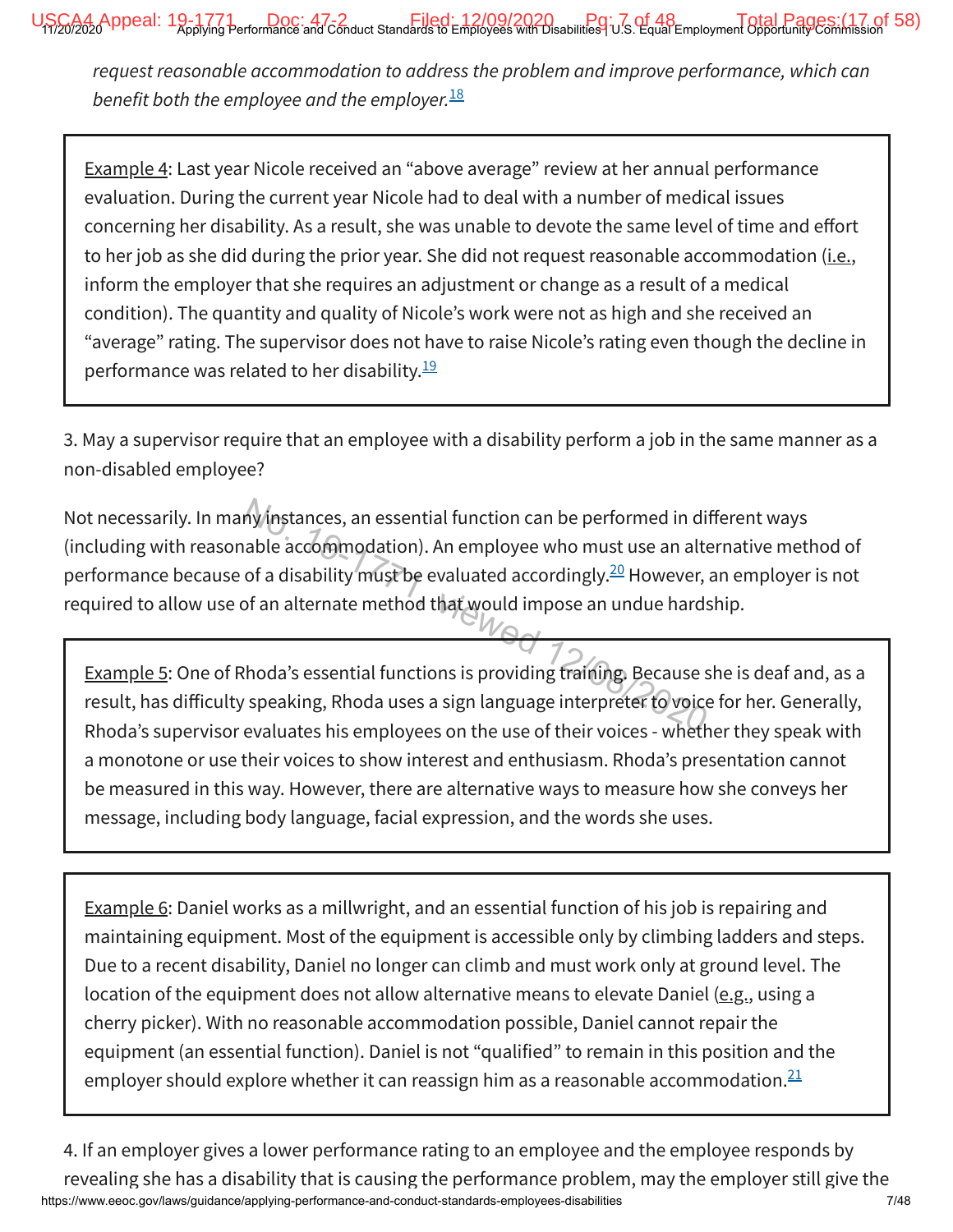USCA4 Appeal: 19-1771 Doc: 47-2 Filed: 12/09/2020 Pg: 8 of 48 Total Pages: (18 of 58)<br>11/20/2020 Applying Performance and Conduct Standards to Employees with Disabilities U.S. Equal Employment Opportunity Commission lower rating?

Yes. The rating reflects the employee's performance regardless of what role, if any, disability may have played. [See Example 4.]

- Practical Guidance: If an employee states that her disability is the cause of the performance problem, the employer could follow up by making clear what level of performance is required and asking why the employee believes the disability is affecting performance. If the employee does not ask for an accommodation (the obligation generally rests with the employee to ask), the employer may ask whether there is an accommodation that may help raise the employee's performance level.<sup>22</sup>
- 5. Must an employee with a disability ask for a reasonable accommodation at a certain time?

No. The ADA does not compel employees to ask for accommodations at a certain time. $^{23}$  Employees may ask for reasonable accommodation before or after being told of performance problems. Sometimes, an employee may not know or be willing to acknowledge that there is a problem requiring accommodation until the employer points out deficiencies in performance.

• Practical Guidance: Ideally, employees will request reasonable accommodation before performance problems arise, or at least before they become too serious. $^{24}$  Although the ADA does not require employees to ask for an accommodation at a specific time, the timing of a request for reasonable accommodation is important because an employer does not have to rescind discipline (including a termination) or an evaluation warranted by poor performance. $^{\underline{25}}$ No. 1992 and the employer points out deficiencies in perform<br>
Stion until the employer points out deficiencies in perform<br>
Stionard least before they become too serious.<sup>24</sup> Although the ADA<br>
Dor an accommodation at a spec

Example 7: Nasser, an employee at a nonprofit organization, recognizes soon after he begins working that he is having difficulty following conversations at meetings because of his deteriorating hearing. Nasser's hearing aid helps him when talking directly to one person, but not when he is in a large room with many people participating in a discussion. Nasser believes that he could follow the group discussions if the employer provided a portable assistive listening device. He tells his supervisor that a simple assistive listening system would include an FM transmitter and microphone that could be placed at the center of a conference table and an FM receiver and headset that he would wear. The system would amplify speakers' voices over the headset without affecting the way other meeting participants would hear the conversation. The employer provides the reasonable accommodation and Nasser now performs all of his job duties successfully.

Example 8: A county government employee does not disclose her chronic fatigue syndrome, even when she begins having performance problems that she believes are disability-related. Her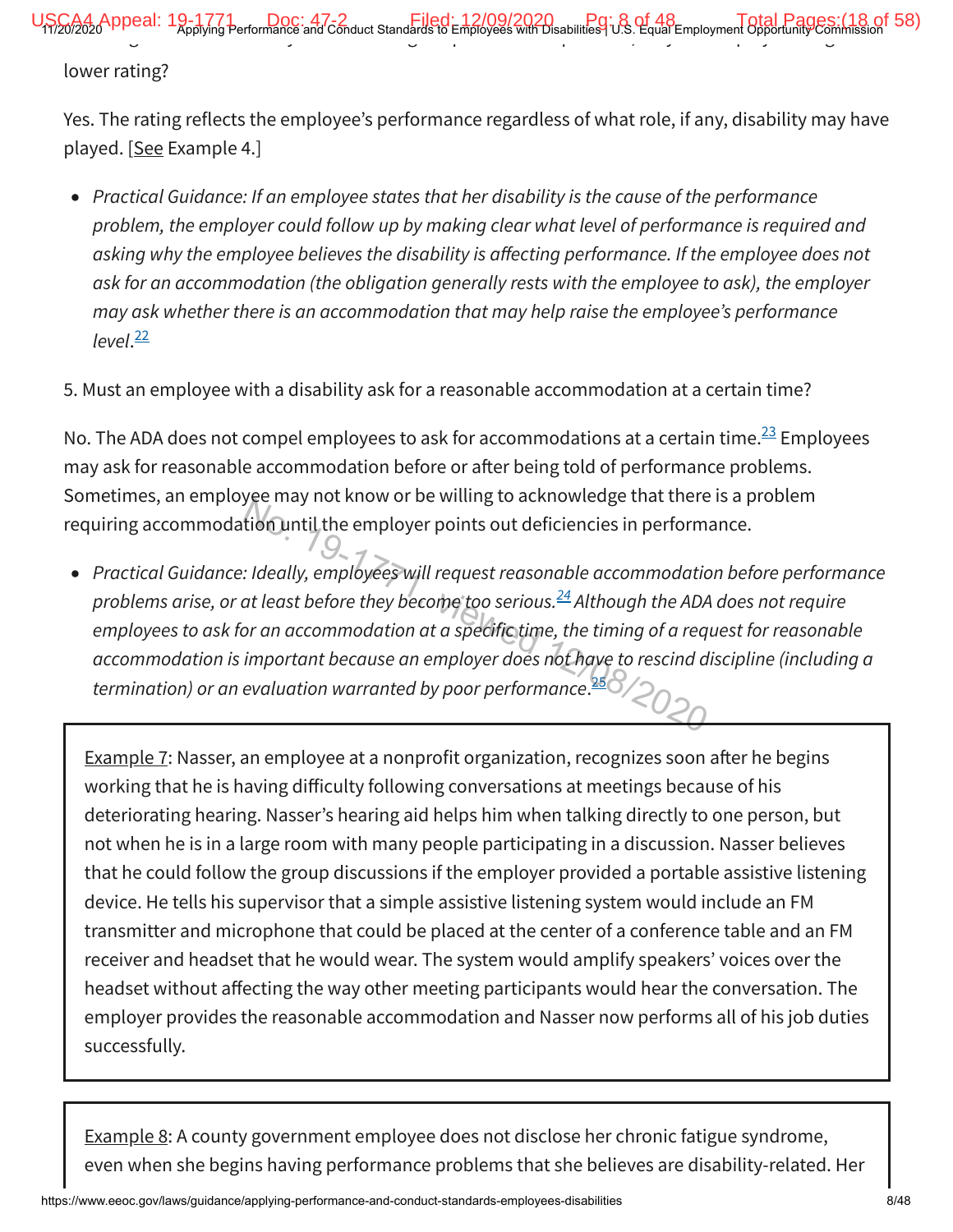supervisor counsels her about the performance problems, but they persist. The supervisor warns that if her work does not show improvement within the next month, she will receive a written warning. At this point, the employee discloses her disability and asks for reasonable accommodation.

 The supervisor should discuss the request and how the proposed accommodation will help improve the employee's performance. The supervisor also may ask questions or seek medical documentation that the employee has a disability. The supervisor does not need to rescind his oral warning or his requirement that the employee's performance must improve. However, delaying the one-month period to evaluate the employee's performance pending a decision on her request for reasonable accommodation will enable the employer to assess the employee's performance accurately.

Example 9: An employee with a small advertising firm has a learning disability. Because the employee had a bad experience at a prior job when he requested accommodation, he decides not to disclose his disability or ask for any accommodations during the application process or once he begins working. Performance problems soon arise, and the employee's supervisor brings them to the employee's attention. He tries to solve the problems on his own, but cannot. The firm follows its policy on counseling and disciplining employees who are failing to meet minimum requirements, but these efforts are unsuccessful. When the supervisor meets with the employee to terminate his employment, the employee asks for a reasonable accommodation. dexperience at a prior job when he requested accommodalisability or ask for any accommodations during the applice king. Performance problems soon arise, and the employee employee's attention. He tries to solve the problems

 The employer may refuse the request for reasonable accommodation and proceed with the termination because an employer is not required to excuse performance problems that occurred prior to the accommodation request. Once an employer makes an employee aware of performance problems, the employee must request any accommodations needed to rectify them. This employee waited too long to request reasonable accommodation. $\frac{26}{5}$ 

6. What should an employer do if an employee requests an accommodation for the first time in response to counseling or a low performance rating?

When an employee requests a reasonable accommodation in response to the employer's discussion or evaluation of the person's performance, the employer may proceed with the discussion or evaluation but also should begin the "interactive reasonable accommodation process" by discussing with the employee how the disability may be affecting performance and what accommodation the employee believes may help to improve it. $^{27}$  Employers cannot refuse to discuss the request or fail to provide a reasonable accommodation as punishment for the performance problem. If a reasonable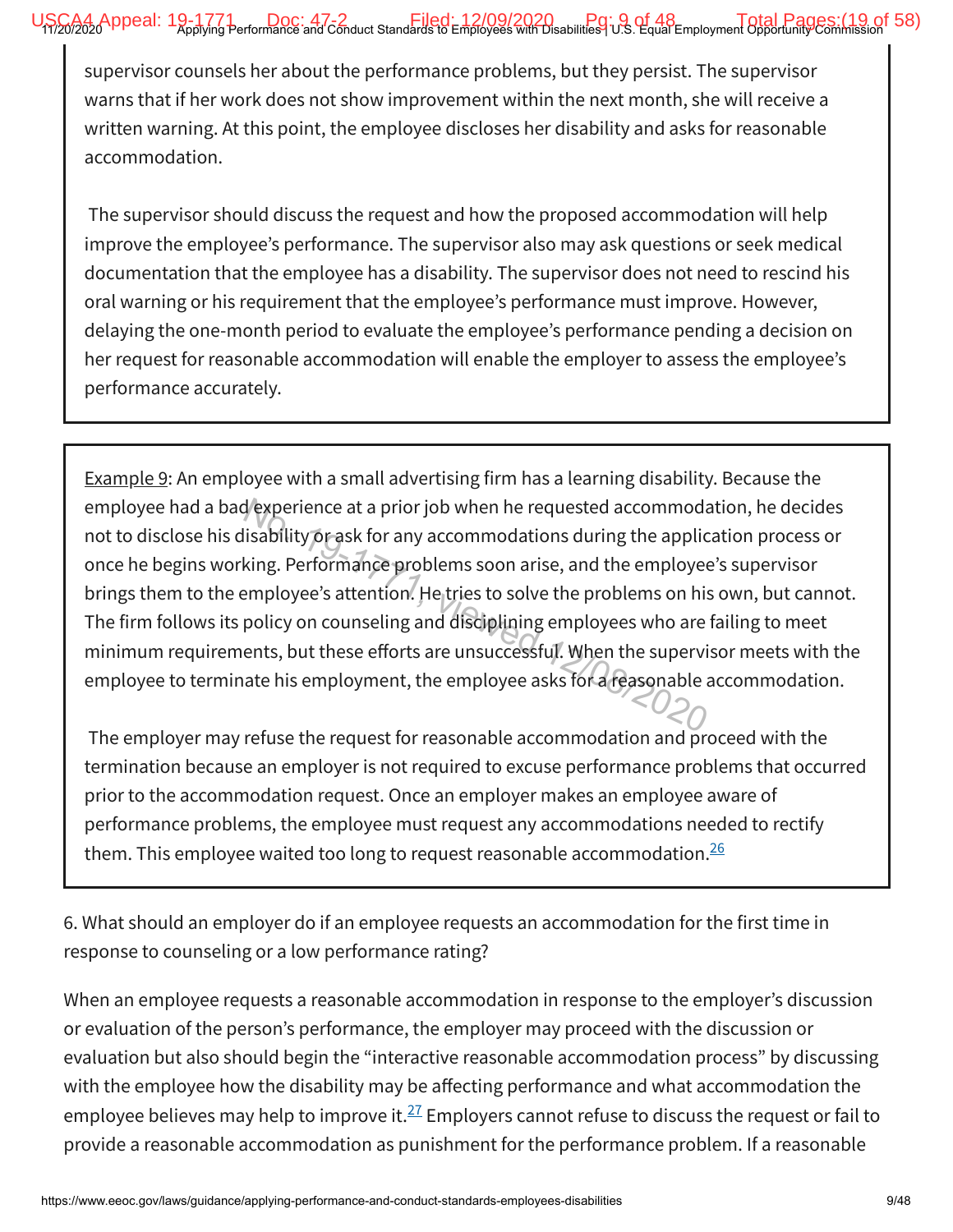# USCA4 Appeal: 19-1771 Doc: 47-2 Filed: 12/09/2020 Pg: 10 of 48 Total Pages: (20 of 58)<br>11/20/2020 Applying Performance and Conduct Standards to Employees with Disabilities U.S. Equal Employment Opportunity Commission

accommodation is needed to assist an employee in addressing a performance problem, and the employer refuses to provide one, absent undue hardship, the employer has violated the ADA.

The employer may seek appropriate medical documentation to learn if the condition meets the ADA's definition of "disability," whether and to what extent the disability is affecting job performance, and what accommodations may address the problem. $^{28}$  The employer may also suggest possible accommodations.<sup>29</sup>

The employee may need reasonable accommodation, for example, to enable him to meet a production standard or to perform an essential function. Where a lower performance rating results from an inability to perform a marginal function because of the disability, the appropriate accommodation would be to remove the marginal function (and perhaps substitute one that the employee can perform).

• Practical Guidance: Employers find the "interactive process" helpful in clarifying what accommodation an employee is seeking and how it would help to correct a performance problem. The topics for discussion will vary depending on what information an employer requires to respond to a request for reasonable accommodation, but failing to raise questions may leave an employer at a disadvantage in making an informed decision. Furthermore, an employer might learn that alternative accommodations may be effective in meeting the employee's needs. ression will vary depending on what information an employe<br>sonable accommodation, but failing to raise questions may<br>making an informed decision. Furthermore, an employer m<br>modations may be effective in meeting the employe

When an employee does not give notice of the need for accommodation until after a performance problem has occurred, reasonable accommodation does not require that the employer:

- tolerate or excuse the poor performance;
- withhold disciplinary action (including termination) warranted by the poor performance;
- raise a performance rating; or
- give an evaluation that does not reflect the employee's actual performance. $\frac{30}{2}$

Example 10: Odessa does not disclose her learning disability, even when she begins having performance problems that she believes are disability-related. Her supervisor notices the performance problems and counsels Odessa about them. At this point, Odessa discloses her disability and asks for a reasonable accommodation. The supervisor denies the request immediately, explaining, "You should not have waited until problems developed to tell me about your disability." Odessa's delay in requesting an accommodation does not justify the employer's refusal to provide one. If a reasonable accommodation will help improve the employee's performance (without posing an undue hardship), the accommodation must be provided. $\frac{31}{2}$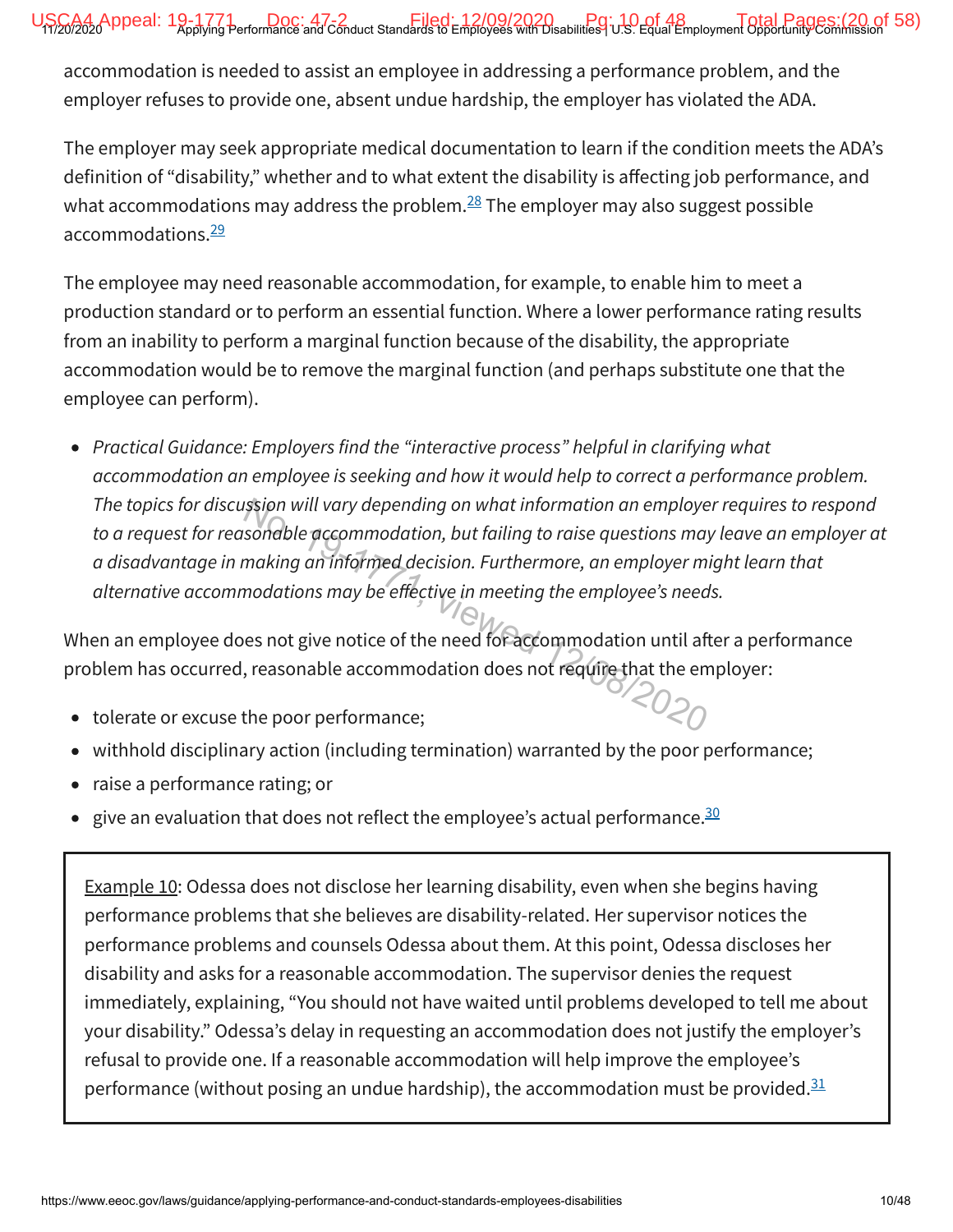Example 11: A federal employee is put on a 60-day Performance Improvement Plan (PIP). In response, the employee requests a reasonable accommodation. The supervisor postpones the start of the PIP and immediately discusses the request with the employee, enlisting the agency's Disability Program Manager (DPM) in the interactive process. The supervisor and DPM determine that a reasonable accommodation might help address the employee's performance problems. The supervisor arranges for the reasonable accommodation and the 60-day PIP commences.

 The employer did not have to cancel the PIP because reasonable accommodation never requires excusing poor performance or its consequences. However, the fact that the employee did not ask for an accommodation until being placed on a PIP does not relieve the agency of its obligation to provide reasonable accommodation if the employee has a disability and an accommodation will help improve her performance.<sup>32</sup>

 The temporary postponement of the PIP to process the request for a reasonable accommodation ensures that, if a reasonable accommodation is needed, the employee will have an equal opportunity to improve her performance. $^{33}$  If the employer determines that the employee is not entitled to a reasonable accommodation  $(e.g.,$  the employee does not have a "disability"), the employee should be so informed and the PIP should begin.

 Requests for reasonable accommodation should be handled expeditiously, in particular because unnecessary delays in determining or providing an effective accommodation may violate the ADA. $\frac{34}{2}$  In this Example the supervisor recognized the need to address the request promptly so as not to unnecessarily delay the commencement of the PIP.35 Extres that, it a reasonable accommodation is needed, the<br>tyto improve her performance.<sup>33</sup> If the employer determinities<br>itled to a reasonable accommodation (e.g., the employee<br>ployee should be so informed and the PIP sh

• Practical Guidance: An employer may need to determine what happens to an employee while it is handling a request for accommodation. For example, an employer might require an employee to perform only those functions of the job for which accommodation is not needed while processing the request. In other situations, it may be appropriate for an employee to take leave.

7. May an employer withdraw a telework arrangement or a modified schedule provided as a reasonable accommodation because the employee is given an unsatisfactory performance rating?

No. An employer may not withdraw a reasonable accommodation as punishment for the unsatisfactory performance rating. Simply withdrawing the telework arrangement or a modified schedule is no different than discontinuing an employee's use of a sign language interpreter or assistive technology as reasonable accommodations.

Nor should an employer assume that an unsatisfactory rating means that the reasonable accommodation is not working. The employer can proceed with the unsatisfactory rating but may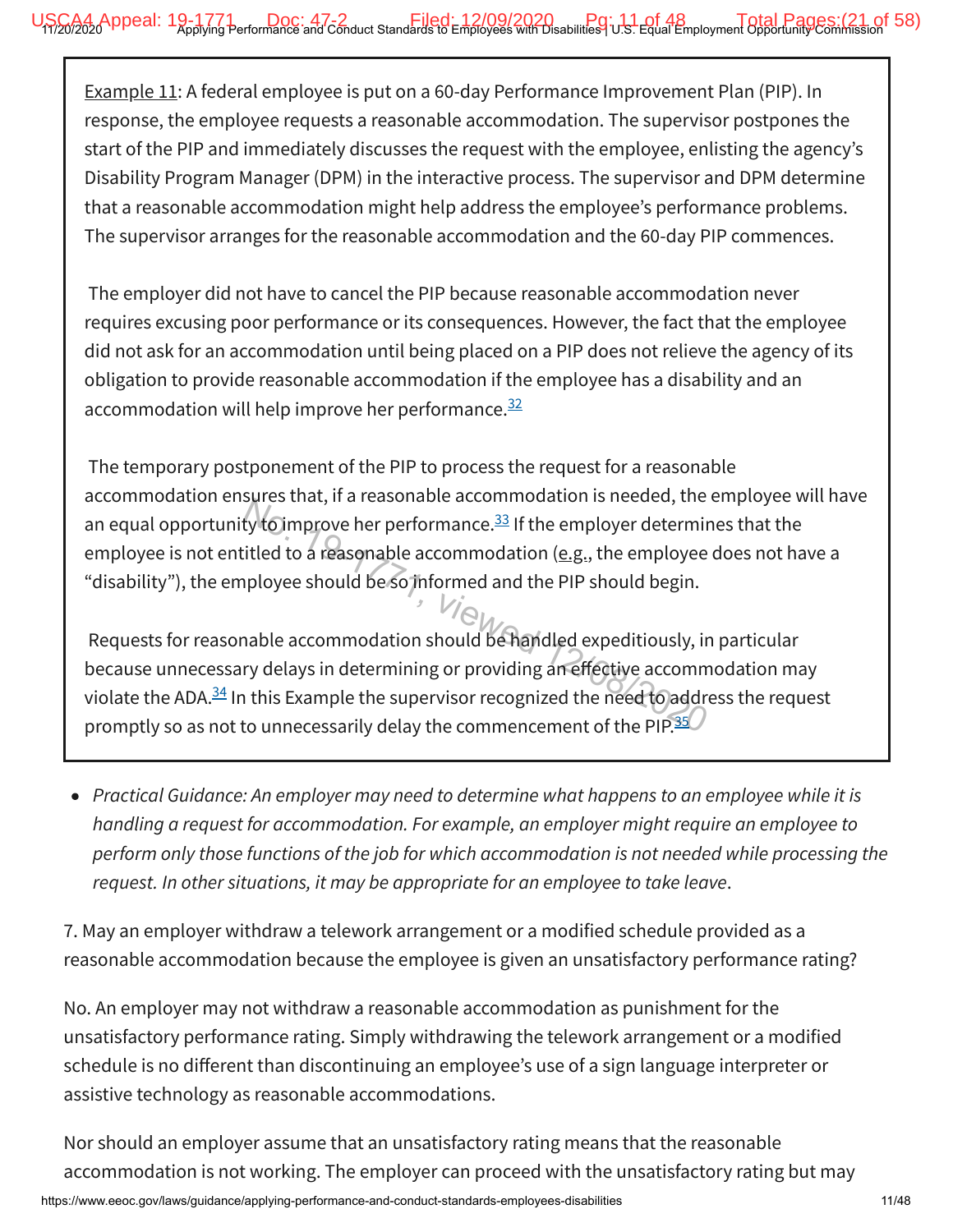also wish to determine the cause of the performance problem to help evaluate the effectiveness of the reasonable accommodation. If the reasonable accommodation is not assisting the employee in improving his performance as intended, the employer and employee may need to explore whether any changes would make the accommodation effective, whether an additional accommodation is needed, or whether the original accommodation should be withdrawn and another should be substituted.<sup>36</sup>

# **B. Conduct standards**

8. May an employer discipline an employee with a disability for violating a conduct standard?

Yes. If an employee's disability does not cause the misconduct, an employer may hold the individual to the same conduct standards that it applies to all other employees. In most instances, an employee's disability will not be relevant to any conduct violations.

Example 12: A blind employee has frequent disputes with her supervisor. She makes personal phone calls on company time, despite being told to stop. She routinely walks away from the job to smoke a cigarette despite warnings that she can do so only on breaks. She taunts the supervisor and disobeys his instructions regarding safe use of equipment. The employee's actions are unrelated to her disability and the employer may discipline her for insubordination.<sup>37</sup>  $12/08/20$ 

Example 13: Coworkers frequently taunt an employee with cerebral palsy because of his speech impediment, but the supervisor neither knows nor has reason to know about the taunting. Instead of reporting the coworkers' behavior to his supervisor or human resources department, the employee goes into the offices of his coworkers and destroys some of their property. The employer may discipline the employee for his inappropriate response. (Because management is now aware of the coworkers' actions, it must promptly investigate to determine whether they constitute harassment. If so, the employer must take appropriate action to prevent future harassment.)

9. If an employee's disability causes violation of a conduct rule, may the employer discipline the individual?

Yes, if the conduct rule is job-related and consistent with business necessity and other employees are held to the same standard. $38$  The ADA does not protect employees from the consequences of violating conduct requirements even where the conduct is caused by the disability. $\frac{39}{2}$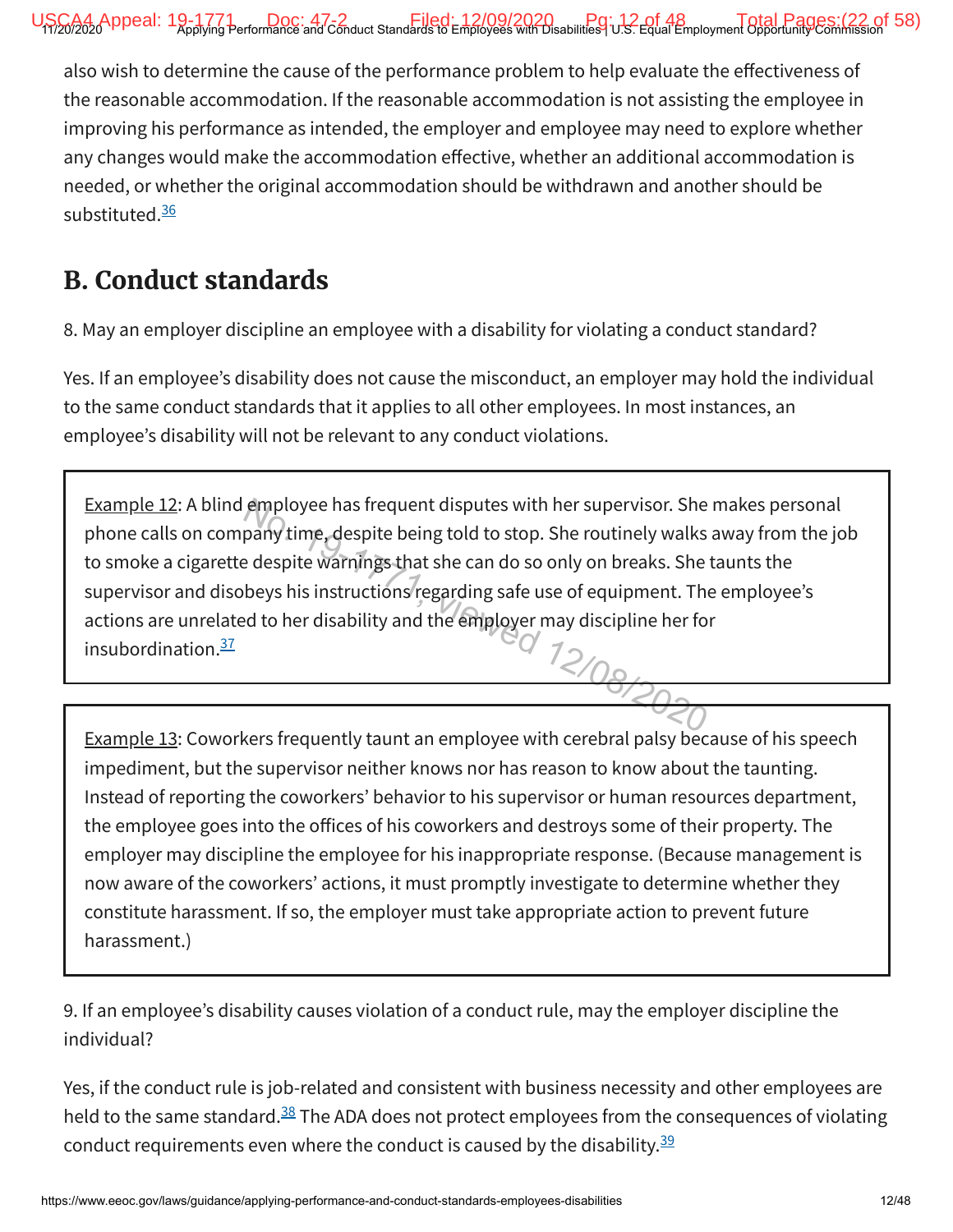# USCA4 Appeal: 19-1771 Doc: 47-2 Filed: 12/09/2020 Pg: 13 of 48 Total Pages: (23 of 58)<br>11/20/2020 Applying Performance and Conduct Standards to Employees with Disabilities U.S. Equal Employment Opportunity Commission

The ADA generally gives employers wide latitude to develop and enforce conduct rules. The only requirement imposed by the ADA is that a conduct rule be job-related and consistent with business necessity when it is applied to an employee whose disability caused her to violate the rule. $^{40}$  Certain conduct standards that exist in all workplaces and cover all types of jobs will always meet this standard, such as prohibitions on violence, threats of violence, stealing, or destruction of property. $\frac{41}{2}$ Similarly, employers may prohibit insubordination towards supervisors and managers and also require that employees show respect for, and deal appropriately with, clients and customers. $\frac{42}{5}$ Employers also may:

- prohibit inappropriate behavior between coworkers  $(\underline{e.g.})$  employees may not yell, curse, shove, or make obscene gestures at each other at work);<sup>43</sup>
- prohibit employees from sending inappropriate or offensive e-mails  $(e.g.,)$  those containing profanity or messages that harass or threaten coworkers); using the Internet to access inappropriate websites  $(e.g.,$  pornographic sites, sites exhibiting crude messages, etc.); and making excessive use of the employer's computers and other equipment for purposes unrelated to work;
- require that employees observe safety and operational rules enacted to protect workers from dangers inherent in certain workplaces ( $e.g.,$  factories with machinery with accessible moving parts);<sup><u>44</u></sup> and Wees observe safety and operational rules enacted to prot<br>
in certain workplaces (e.g., factories with machinery with a<br>
in illegal use of drugs in the workplace. [See Question 26.]<br>
s application of a conduct rule to an e
- prohibit drinking or illegal use of drugs in the workplace. [See Question 26.]

Whether an employer's application of a conduct rule to an employee with a disability is job-related and consistent with business necessity may rest on several factors, including the manifestation or symptom of a disability affecting an employee's conduct, the frequency of occurrences, the nature of the job, the specific conduct at issue, and the working environment. These factors may be especially critical when the violation concerns "disruptive" behavior which, unlike prohibitions on stealing or violence, is more ambiguous concerning exactly what type of conduct is viewed as unacceptable. $^\frac{45}{2}$ The following examples illustrate how different results may follow from application of these factors in specific contexts.

Example 14: Steve, a new bank teller, barks, shouts, utters nonsensical phrases, and makes other noises that are so loud and frequent that they distract other tellers and cause them to make errors in their work. Customers also hear Steve's vocal tics, and several of them speak to Donna, the bank manager. Donna discusses the issue with Steve and he explains that he has Tourette Syndrome, a neurological disorder characterized by involuntary, rapid, sudden movements or vocalizations that occur repeatedly. Steve explains that while he could control the tics sufficiently during the job interview, he cannot control them throughout the work day; nor can he modulate his voice to speak more softly when these tics occur. Donna lets Steve continue working for another two weeks, but she receives more complaints from customers and other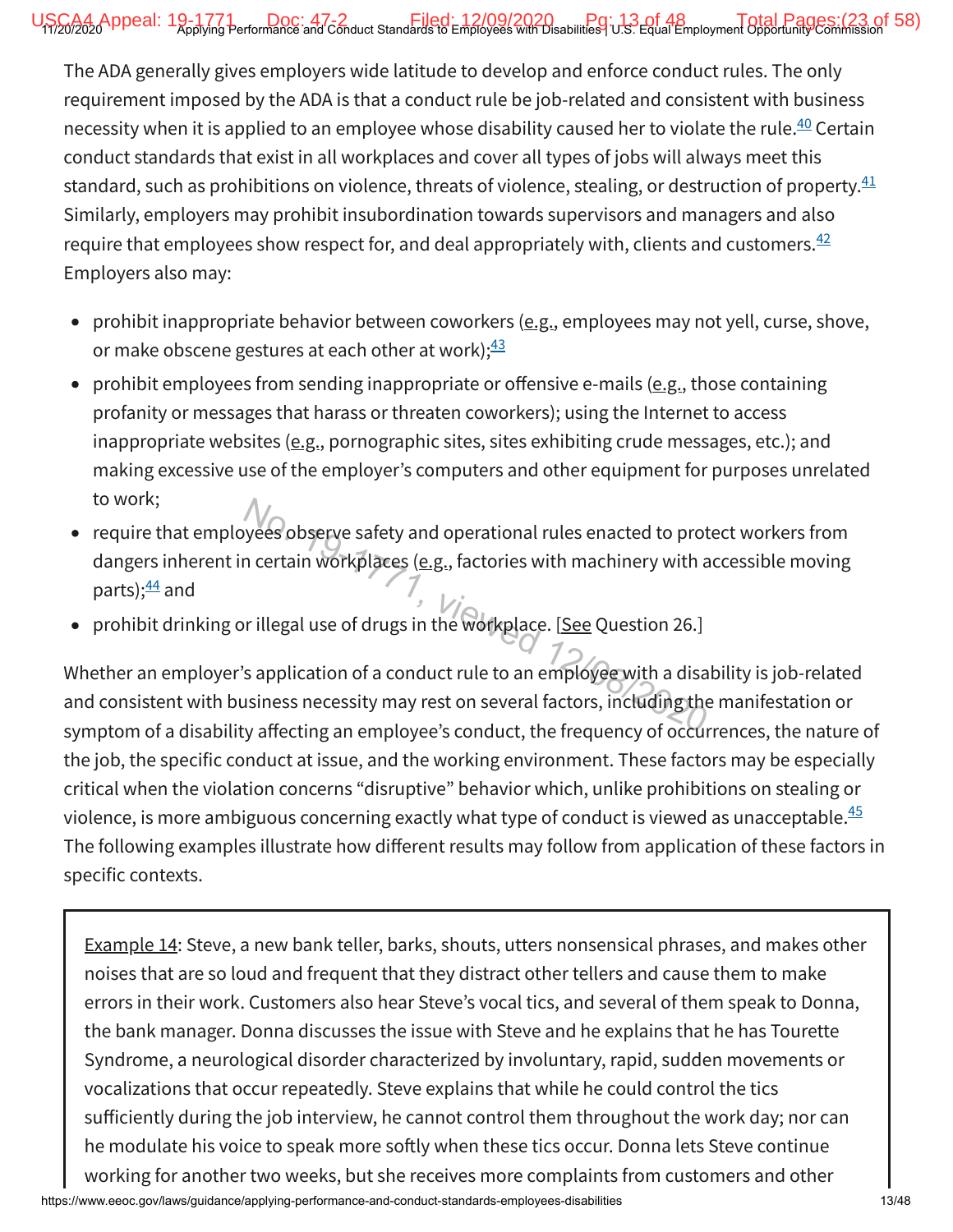# USCA4 Appeal: 19-1771 Doc: 47-2 Filed: 12/09/2020 Pg: 14 of 48 Total Pages: (24 of 58)<br>11/20/2020 Applying Performance and Conduct Standards to Employees with Disabilities U.S. Equal Employment Opportunity Commission

tellers who, working in close proximity to Steve, continue to have difficulty processing transactions. Although Steve is able to perform his basic bank teller accounting duties, Donna terminates Steve because his behavior is not compatible with performing the essential function of serving customers and his vocal tics are unduly disruptive to coworkers. Steve's termination is permissible because it is job-related and consistent with business necessity to require that bank tellers be able to (1) conduct themselves in an appropriate manner when serving customers $^{\underline{46}}$ and (2) refrain from interfering with the ability of coworkers to perform their jobs. Further, because Steve never performed the essential functions of his job satisfactorily, the bank did not have to consider reassigning him as a reasonable accommodation. 47

Example 15: Steve works as a bank teller but his Tourette Syndrome now causes only infrequent throat clearing and eye blinks. These behaviors are not disruptive to other tellers or incompatible with serving customers. Firing Steve for these behaviors would violate the ADA because it would not be job-related and consistent with business necessity to require that Steve refrain from minor tids which do not interfere with the ability of his coworkers to do their jobs or with the delivery of appropriate customer service.

Example 16: Assume that Steve has all the severe tics mentioned in Example 14, but he now works in a noisy environment, does not come into contact with customers, and does not work close to coworkers. The environment is so noisy that Steve's vocalizations do not distract other workers. Steve's condition would not necessarily make him unqualified for a job in this environment. The sum of interfere with the ability of his coworkers<br>appropriate customer service.<br>The that Steve has all the severe tics mentioned in Example 1<br>promment, does not come into contact with customers, an<br>The environment is

Example 17: A telephone company employee's job requires her to spend 90% of her time on the telephone with coworkers in remote locations, discussing installation of equipment. The company's code of conduct requires workers to be respectful towards coworkers. Due to her psychiatric disability, the employee walks out of meetings, hangs up on coworkers on several occasions, and uses derogatory nicknames for coworkers when talking with other employees.<sup>48</sup> The employer first warns the employee to stop her unacceptable conduct, and when she persists, issues a reprimand. After receiving the reprimand, the employee requests a reasonable accommodation. The employee's antagonistic behavior violated a conduct rule that is jobrelated and consistent with business necessity and therefore the employer's actions are consistent with the ADA. However, having received a request for reasonable accommodation, the employer should discuss with the employee whether an accommodation would assist her in complying with the code of conduct in the future.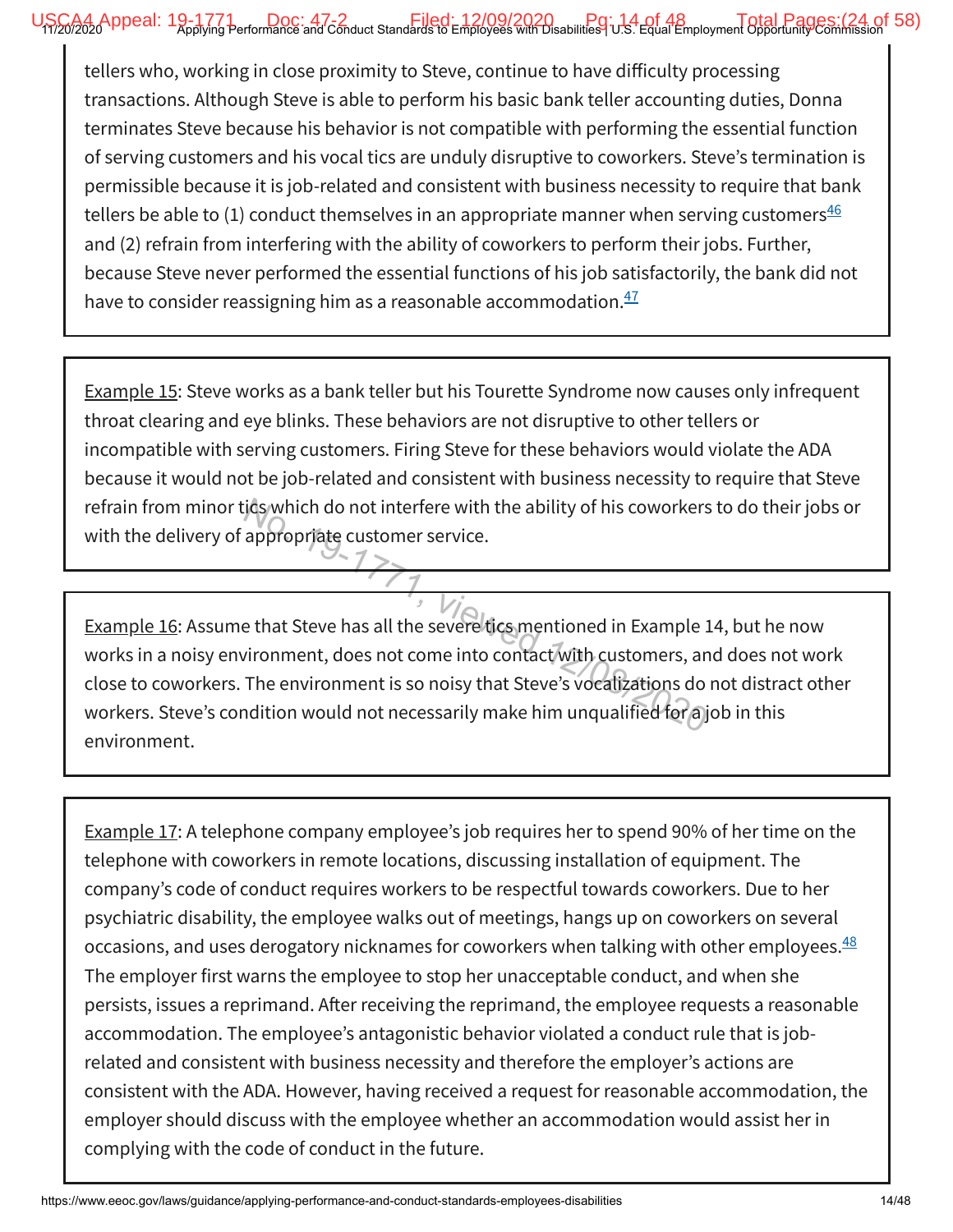Example 18: Darren is a long-time employee who performs his job well. Over the past few months, he is frequently observed talking to himself, though he does not speak loudly, make threats, or use inappropriate language. However, some coworkers who are uncomfortable around him complain to the division manager about Darren's behavior. Darren's job does not involve customer contact or working in close proximity to coworkers, and his conversations do not affect his job performance. The manager tells Darren to stop talking to himself but Darren explains that he does so as a result of his psychiatric disability. He does not mean to upset anyone, but he cannot control this behavior. Medical documentation supports Darren's explanation. The manager does not believe that Darren poses a threat to anyone, but he transfers Darren to the night shift where he will work in relative isolation and have less opportunity for advancement, saying that his behavior is disruptive.

Although the coworkers may feel some discomfort, under these circumstances it is not job-related and consistent with business necessity to discipline Darren for disruptive behavior. It also would violate the ADA to transfer Darren to the night shift based on this conduct. While it is possible that the symptoms or manifestations of an employee's disability could, in some instances, disrupt the ability of others to do their jobs that is not the case here. Employees have not complained that Darren's voice is too loud, that the content of what he says is inappropriate, or that he is preventing them from doing their jobs. They simply do not like being around someone who talks to himself. sfer Darren to the night shift based on this conduct. While<br>ations of an employee's disability could, in some instance<br>bs that is not the case here. Employees have not complair<br>intent of what he says is inappropriate, or t

Questions 10 - 15 assume that the conduct rule at issue is job-related and consistent with business necessity.

10. What should an employer do if an employee mentions a disability and/or the need for an accommodation for the first time in response to counseling or discipline for unacceptable conduct?

If an employee states that her disability is the cause of the conduct problem or requests accommodation, the employer may still discipline the employee for the misconduct. If the appropriate disciplinary action is termination, the ADA would not require further discussion about the employee's disability or request for reasonable accommodation.  $\frac{49}{5}$ 

If the discipline is something less than termination, the employer may ask about the disability's relevance to the misconduct, or if the employee thinks there is an accommodation that could help her avoid future misconduct. $50$  If an accommodation is requested, the employer should begin an "interactive process" to determine whether one is needed to correct a conduct problem, and, if so, what accommodation would be effective. $\frac{51}{2}$  The employer may seek appropriate medical documentation to learn if the condition meets the ADA's definition of "disability," whether and to what extent the disability is affecting the employee's conduct, and what accommodations may address the problem.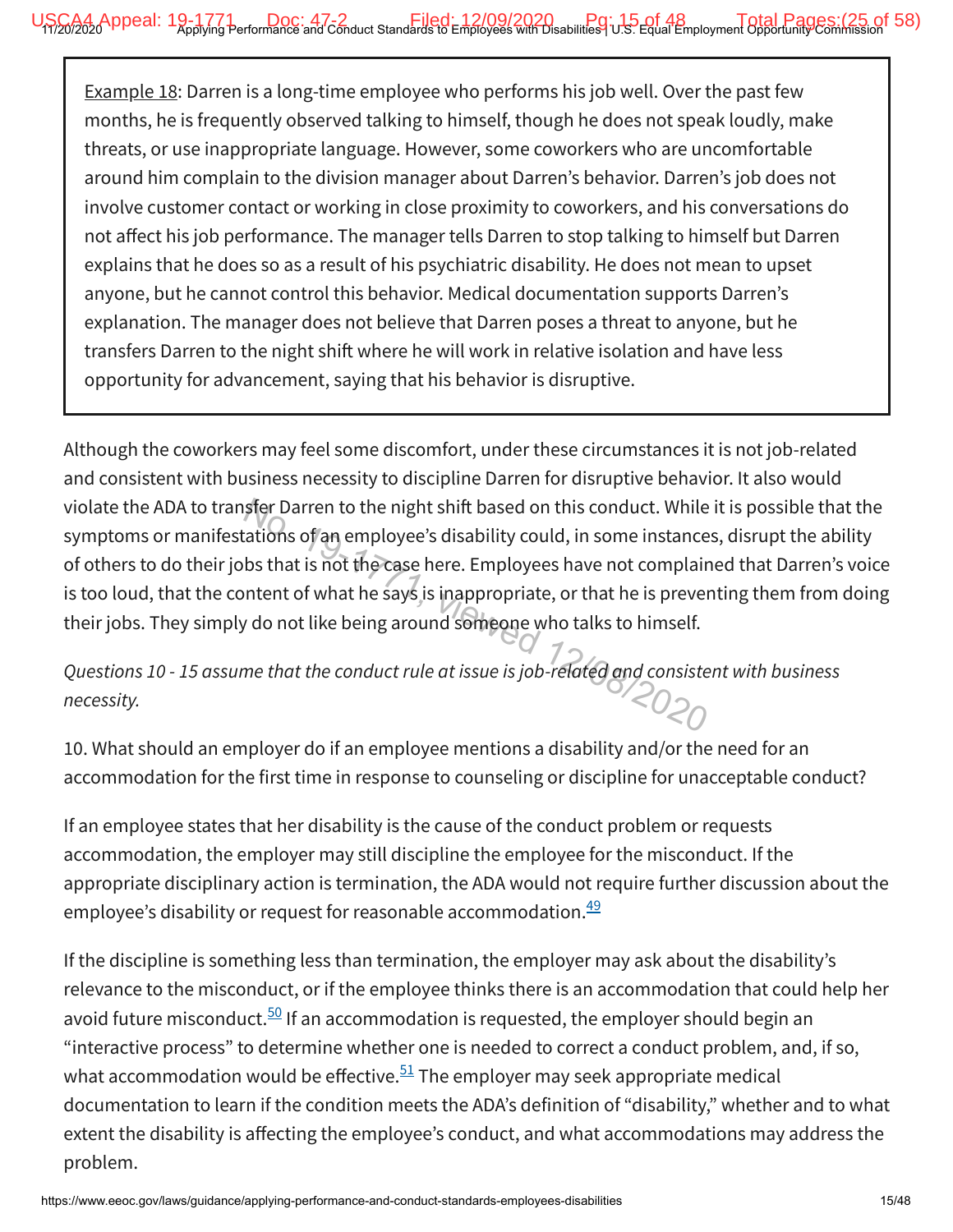# USCA4 Appeal: 19-1771 Doc: 47-2 Filed: 12/09/2020 Pg: 16 of 48 Total Pages: (26 of 58)<br>11/20/2020 Applying Performance and Conduct Standards to Employees with Disabilities U.S. Equal Employment Opportunity Commission

Employers cannot refuse to discuss the request or fail to provide reasonable accommodation as a punishment for the conduct problem. If a reasonable accommodation is needed to assist an employee with a disability in controlling his behavior and thereby preventing another conduct violation, and the employer refuses to provide one that would not cause undue hardship, then the employer has violated the ADA.

Example 19: Tom, a program director, has successfully controlled most symptoms of his bipolar disorder for a long period, but lately he has had a recurrence of certain symptoms. In the past couple of weeks, he has sometimes talked uncontrollably and his judgment has seemed erratic, leading him to propose projects and deadlines that are unrealistic. At a staff meeting, he becomes angry and disparaging towards a colleague who disagrees with him. Tom's supervisor tells him after the meeting that his behavior was inappropriate. Tom agrees and reveals for the first time that he has bipolar disorder. He explains that he believes he is experiencing a recurrence of symptoms and says that he will contact his doctor immediately to discuss medical options. The next day Tom provides documentation from his doctor explaining the need to put him on different medication, and stating that it should take no more than six to eight weeks for the medication to eliminate the symptoms. The doctor believes Tom can still continue working, but that it would be helpful for the next couple of months if Tom had more discussions with his supervisor about projects and deadlines so that he could receive feedback to ensure that his goals are realistic. Tom also requests that his supervisor provide clear instructions in writing about work assignments as well as intermediate timetables to help him keep on track. The supervisor responds that Tom must treat his colleagues with respect and agrees to provide for up to two months all of the reasonable accommodations Tom has requested because they would assist him to continue performing his job without causing an undue hardship. dication, and stating that it should take no more than six turninate the symptoms. The doctor believes Tom can still helpful for the next couple of months if Tom had more disojects and deadlines so that he could receive fe

• Practical Guidance: Ideally, employees will request reasonable accommodation before conduct problems arise, or at least before they become too serious. $^{52}$  Although the ADA does not require employees to ask for an accommodation at a specific time, the timing of a request for reasonable accommodation is important because an employer does not have to rescind discipline (including termination) warranted by misconduct. Employees should not assume that an employer knows that an accommodation is needed to address a conduct issue merely because the employer knows about the employee's disability. Nor does an employer's knowledge of an employee's disability require the employer to ask if the misbehavior is disability-related.

Example 20: An employee informs her supervisor that she has been diagnosed with bipolar disorder. A few months later, the supervisor asks to meet with the employee concerning her work on a recent assignment. At the meeting, the supervisor explains that the employee's work has been generally good, but he provides some constructive criticism. The employee becomes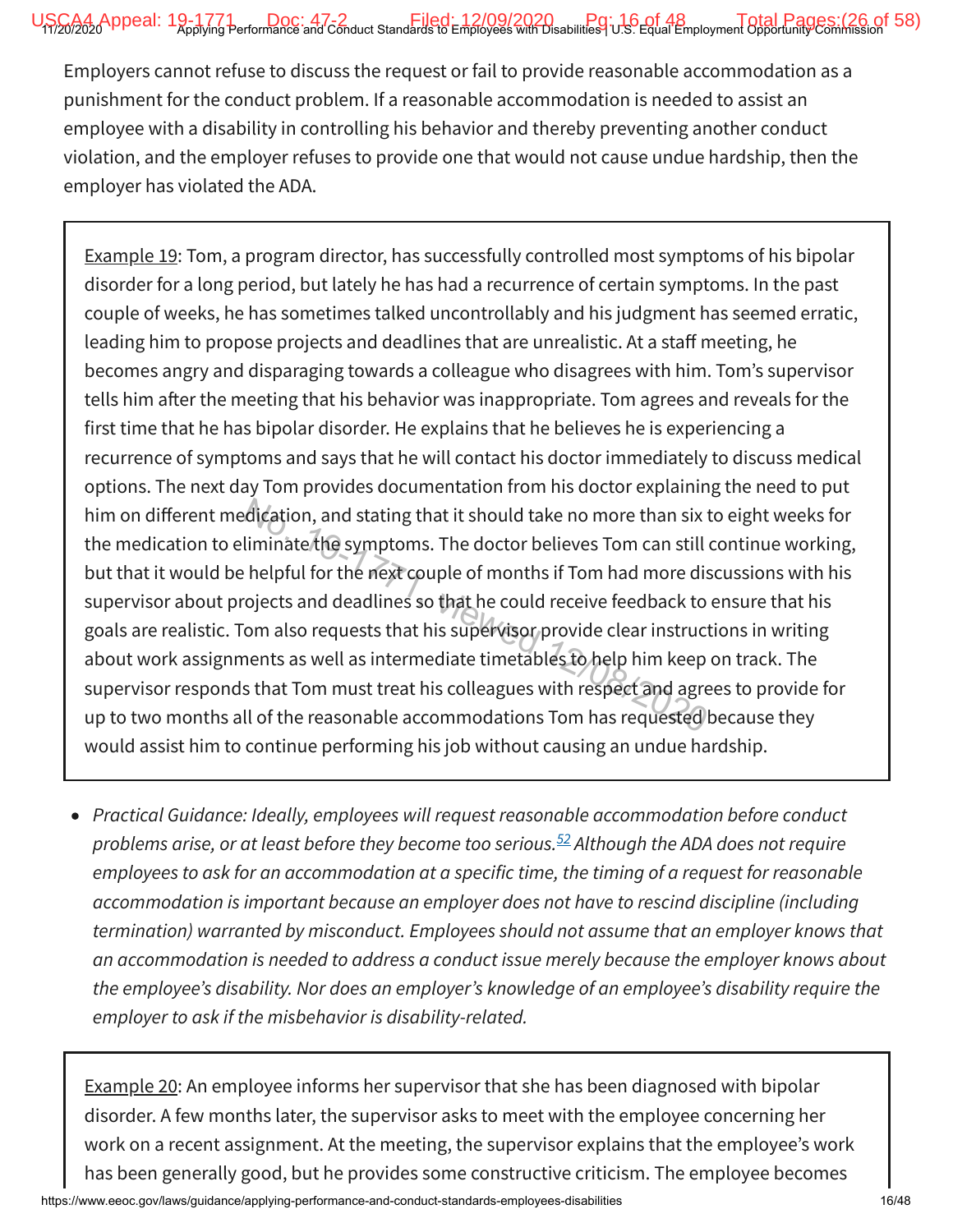# USCA4 Appeal: 19-1771 Doc: 47-2 Filed: 12/09/2020 Pg: 17 of 48 Total Pages: (27 of 58)<br>11/20/2020 Applying Performance and Conduct Standards to Employees with Disabilities U.S. Equal Employment Opportunity Commission

angry, yells at the supervisor, and curses him when the supervisor tells her she cannot leave the meeting until he has finished discussing her work. The company terminates the employee, the same punishment given to any employee who is insubordinate. The employee protests her termination, telling the supervisor that her outburst was a result of her bipolar disorder which makes it hard for her to control her temper when she is feeling extreme stress. She says she was trying to get away from the supervisor when she felt she was losing control, but he ordered her not to leave the room. The employee apologizes and requests that the termination be rescinded and that in the future she be allowed to leave the premises if she feels that the stress may cause her to engage in inappropriate behavior. The employer may leave the termination in place without violating the ADA because the employee's request for reasonable accommodation came after her insubordinate conduct.

11. May an employer only discipline an employee whose misconduct results from a disability for conduct prohibited in an employee handbook or similar document?

No. An employer may enforce conduct rules that are not found in workplace policies, employee handbooks, or similar documents so long as they are: (1) job-related and consistent with business necessity, and (2) applied consistently to all employees and not just to a person with a disability. Many times, the proscribed conduct is well understood by both the employer and employees as being unacceptable without being formally written, such as a prohibition on insubordination. enforce conduct rules that are not found in workplace policine documents so long as they are: (1) job-related and consisted consistently to all employees and not just to a person ribed conduct is well understood by both th

Example 21: Mary's disability has caused her to yell at and insult her supervisor and coworkers. There is no formal policy addressing such conduct, nor need there be. Prohibiting an employee from acting belligerently towards a supervisor or coworkers is job-related and consistent with business necessity, and thus Mary's supervisor may discipline her as long as the same discipline would be imposed on a non-disabled employee for the same conduct.

Sometimes, an employee's conduct may not be directly addressed by a conduct rule but nonetheless clearly violates a behavior norm that is job-related and consistent with business necessity.

Example 22: Jane has Down syndrome and is employed as a bagger at a grocery store. Jane is very friendly and likes to hug customers as they leave. Although she means well, management finds this behavior is unacceptable. Jane's manager talks to her and also contacts the job coach who helped Jane learn to do her job. The manager explains the unacceptable behavior and as a reasonable accommodation has the job coach return to work with Jane for a few days until she learns that she cannot hug the customers.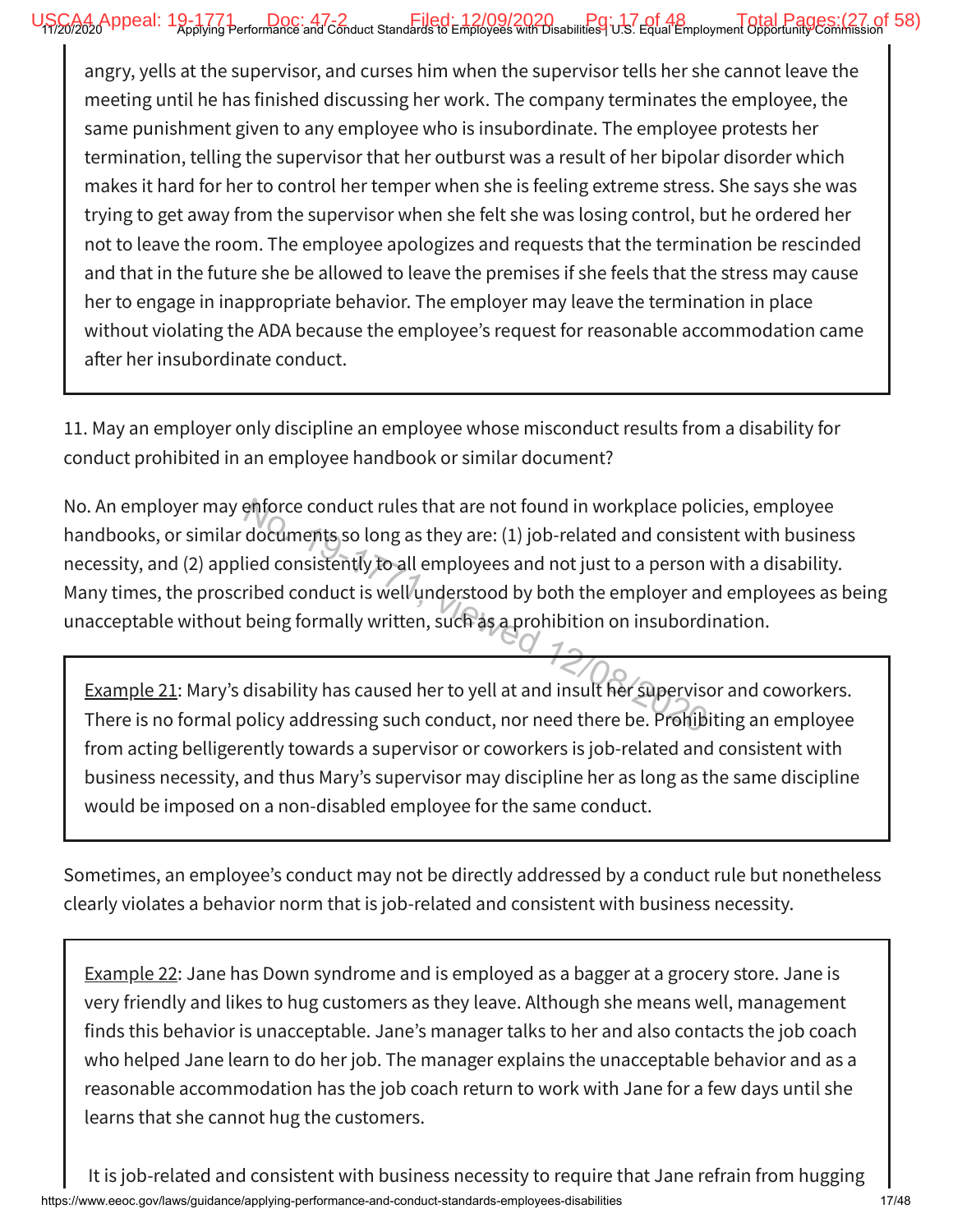# USCA4 Appeal: 19-1771 Doc: 47-2 Filed: 12/09/2020 Pg: 18 of 48 Total Pages: (28 of 58)<br>11/20/2020 Applying Performance and Conduct Standards to Employees with Disabilities U.S. Equal Employment Opportunity Commission

customers. Although the grocery store does not have a rule specifically prohibiting physical contact with customers, refraining from such conduct is an inherent part of treating customers with appropriate respect and courtesy. $53$ 

Example 23: Jenny has cerebral palsy which causes her hands to shake. The supervisor observes Jenny spilling some of her drink on the counter in the office kitchen, and notices that she fails to clean it up. The supervisor has observed non-disabled employees leaving a mess, but has never disciplined them for this behavior. Nevertheless, the supervisor tells Jenny she can no longer use the kitchen because of her failure to clean up the spill. Although Jenny's disability did not prevent her from cleaning up, singling Jenny out for punishment could be a violation of the ADA.

 On the other hand, the supervisor could have prohibited Jenny from using the kitchen if he had previously announced that employees would be required to clean up after themselves or risk being denied access to the kitchen.

• Practical Guidance: Whether rules are written or not, employers should be careful that all conduct rules are applied consistently and should not single out an employee with a disability for harsher treatment. In addition, because ad hoc rules are just that, ad hoc, an employer may have more difficulty demonstrating that they are job-related and consistent with business necessity. *No*.<br>
Whether fules are written or not, employers should be cards in the fules are written or not, employers should be cards in that, and in the distribution, because ad hoc rules are just that, ad hoc, an employe ating t

12. May an employer require an employee to receive or change treatment for a disability to comply with a conduct standard?

No. Decisions about medication and treatment often involve many considerations beyond the employer's expertise.<sup>54</sup>

• Practical Guidance: Regardless of whether employers believe they are trying to help employees who have medical conditions, employers should focus instead on addressing unacceptable workplace conduct. Employer comments about the disability and its treatment could lead to potential ADA claims  $(e,q)$ , the employer "regarded" the employee as having a disability or the employer engaged in disparate treatment).

Although employers should not intervene in medical decisions, they should be prepared to discuss providing a reasonable accommodation that will enable an employee to correct a conduct problem. The ADA requires an employer to provide reasonable accommodation regardless of what effect medication or other medical treatment may have on an employee's ability to perform the job. However, if an employee does not take medication or receive treatment and, as a result, cannot perform the essential functions of the position or poses a direct threat, even with a reasonable accommodation, she is unqualified. $55$  Similarly, if an employee does not take medication or receive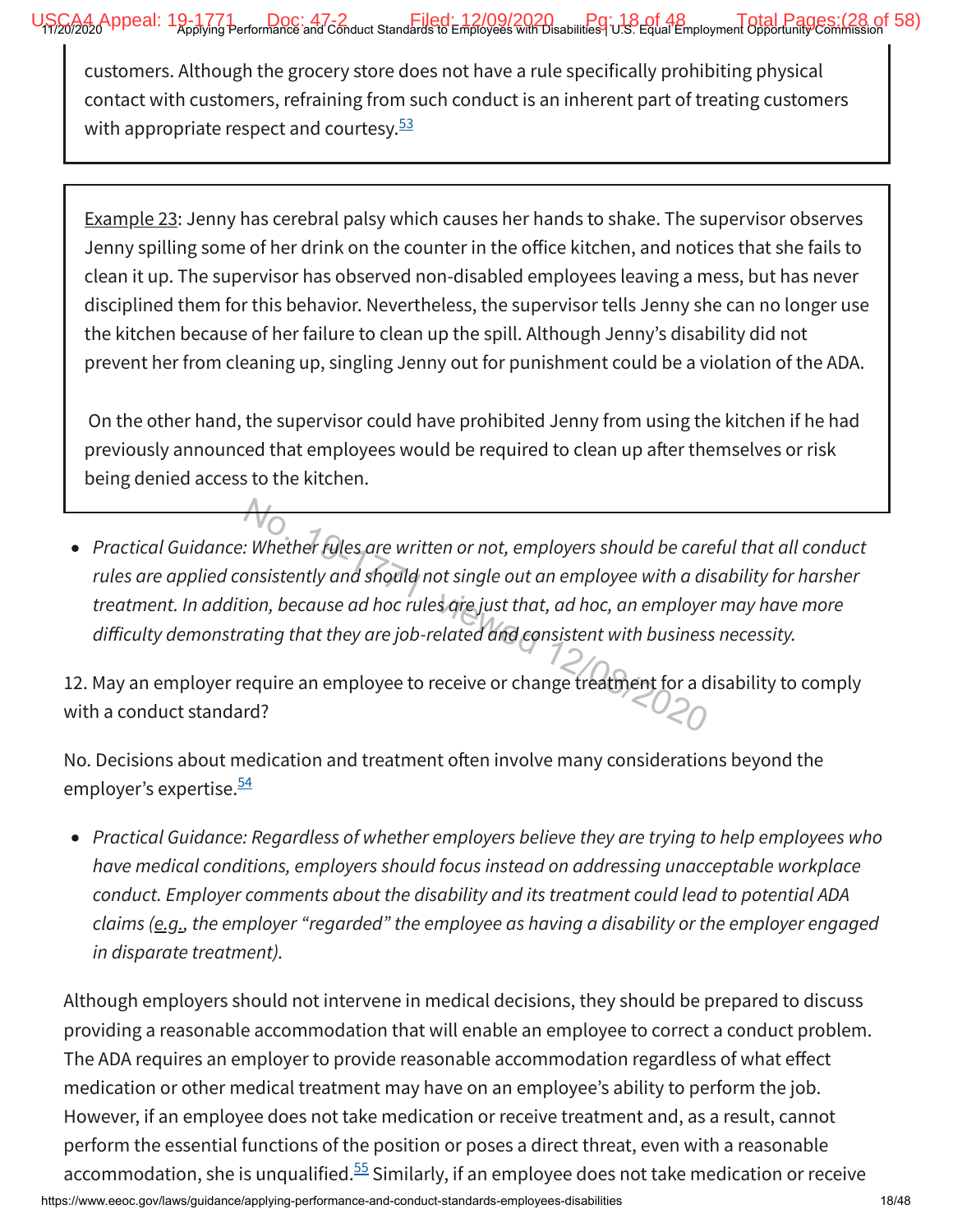treatment and, as a result, cannot meet a conduct standard, even with a reasonable accommodation, the employer may take disciplinary action.

Example 24: An employee with a psychiatric disability takes medication, but one side effect is that the employee sometimes becomes restless. The employee's restlessness leads him to become easily distracted by nearby colleagues which, in turn, causes him to interrupt his coworkers. The supervisor counsels the employee about his disruptiveness and lack of focus. The employee tells the supervisor about his disability and the side effect of the medication he takes, and asks to be moved to a quieter work space to lessen the distractions. He also says that it would be helpful if his supervisor gave him more structured assignments with more deadlines to focus his attention.

 The supervisor consults with the HR director, telling her that he thinks there is a special medication that could control the restlessness. The HR director appropriately rejects the supervisor's suggestion and recommends that the supervisor begin providing more structured assignments while she requests medical documentation from the employee confirming the side effect. Once confirmed, the HR director finds a vacant cubicle in a quiet part of the office which, together with the more structured assignments, resolves the issue. She requests medical documentation from the employee cond, the HR director finds a vacant cubicle in a quiet part of ore structured assignments, resolves the issue.<br>
Short the issue.<br>
The structured assignments, resolves t

# **C. Questions pertaining to both performance and conduct issues**

13. Should an employer mention an employee's disability during a discussion about a performance or conduct problem if the employee does not do so?

Generally, it is inappropriate for the employer to focus discussion about a performance or conduct problem on an employee's disability. The point of the employer's comments should be a clear explanation of the employee's performance deficiencies or misconduct and what he expects the employee to do to improve. Moreover, emphasizing the disability risks distracting from the focus on performance or conduct, and in some cases could result in a claim under the ADA that the employer "regarded" (or treated) the individual as having a disability.

- Practical Guidance: It is generally preferable that the employee initiate any discussion on the role of the disability. Ideally, employers should discuss problems before they become too serious in order to give the employee an opportunity as soon as possible to address the employer's concerns.
- Practical Guidance: An employee who is on notice about a performance or conduct problem and who believes the disability is contributing to the problem should evaluate whether a reasonable accommodation would be helpful. An employee should not assume that an employer knows about a disability based on certain behaviors or symptoms.  $56$  Nor should an employee expect an employer to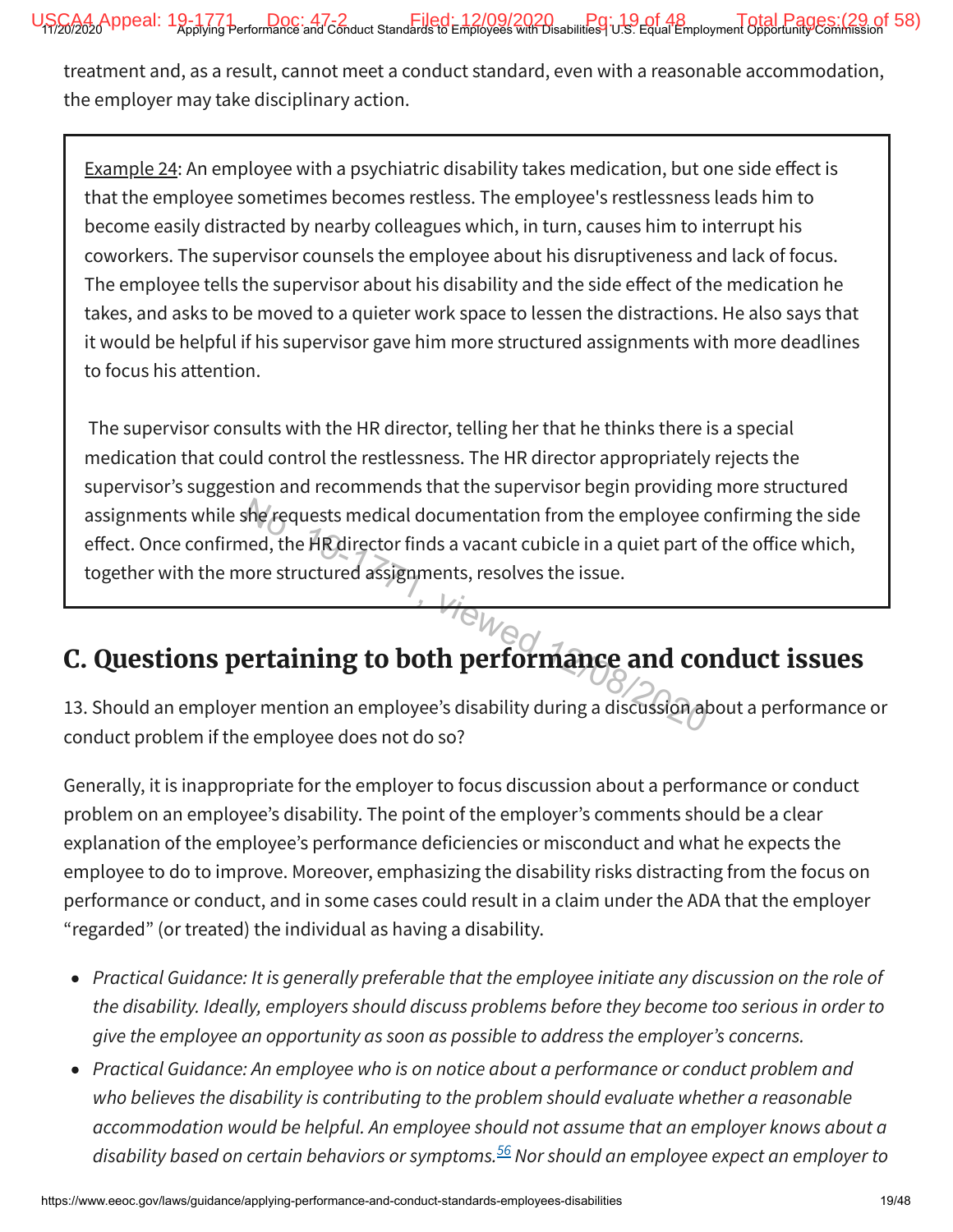raise the issue of the possible need for reasonable accommodation, even when a disability is known or obvious.<sup>57</sup>

14. When discussing performance or conduct problems with an employee who has a known disability, may an employer ask if the employee needs a reasonable accommodation?

Yes. An employer may ask an employee with a known disability who is having performance or conduct problems if he needs a reasonable accommodation.<sup>58</sup> Alternatively, an employer may prefer to ask if some step(s) can be taken to enable the employee to improve his performance or conduct without mentioning accommodation or the employee's disability.

• Practical Guidance: In order to have a productive discussion about whether reasonable accommodation might be needed, it may be helpful if the employer first is clear with the employee about the performance or conduct issue and what the employee needs to do to improve.

Example 25: A supervisor knows that an employee has failing eyesight due to macular degeneration. The employee does not want to acknowledge his vision problem, even though the supervisor points out mounting errors that seem connected to the deteriorating vision. The supervisor enjoys working with the employee and knows he is capable of good work, but is uncertain how to handle this situation. Mployee does not want to acknowledge his vision proble<br>ut mounting errors that seem connected to the deterioration<br>viewed to the deterioration<br>indle this situation.<br>y ask the employee if there is anything she can do to ass

The supervisor may ask the employee if there is anything she can do to assist him. Because the supervisor knows about the deteriorating eyesight, she may (but is not required to) ask if the employee needs a reasonable accommodation, such as magnifying equipment, software that reads material from a computer screen, or large print. However, the supervisor cannot force the employee to accept an accommodation. If the employee refuses to discuss a reasonable accommodation, the supervisor may continue to address the performance problem in the same manner that she would with any other employee.

15. Does an employer have to provide a reasonable accommodation to an employee with a disability who needs one to discuss a performance or conduct problem?

Yes. An employer might have to provide a reasonable accommodation to enable an employee with a disability to understand the exact nature of any performance or conduct problem and to have a meaningful discussion with the employer about it. $\frac{59}{2}$ 

Example 26: A supervisor knows that a deaf employee who has previously requested reasonable accommodation cannot lip read. Nonetheless, the supervisor approaches the employee and begins verbally discussing mistakes she has been making. The supervisor has violated the ADA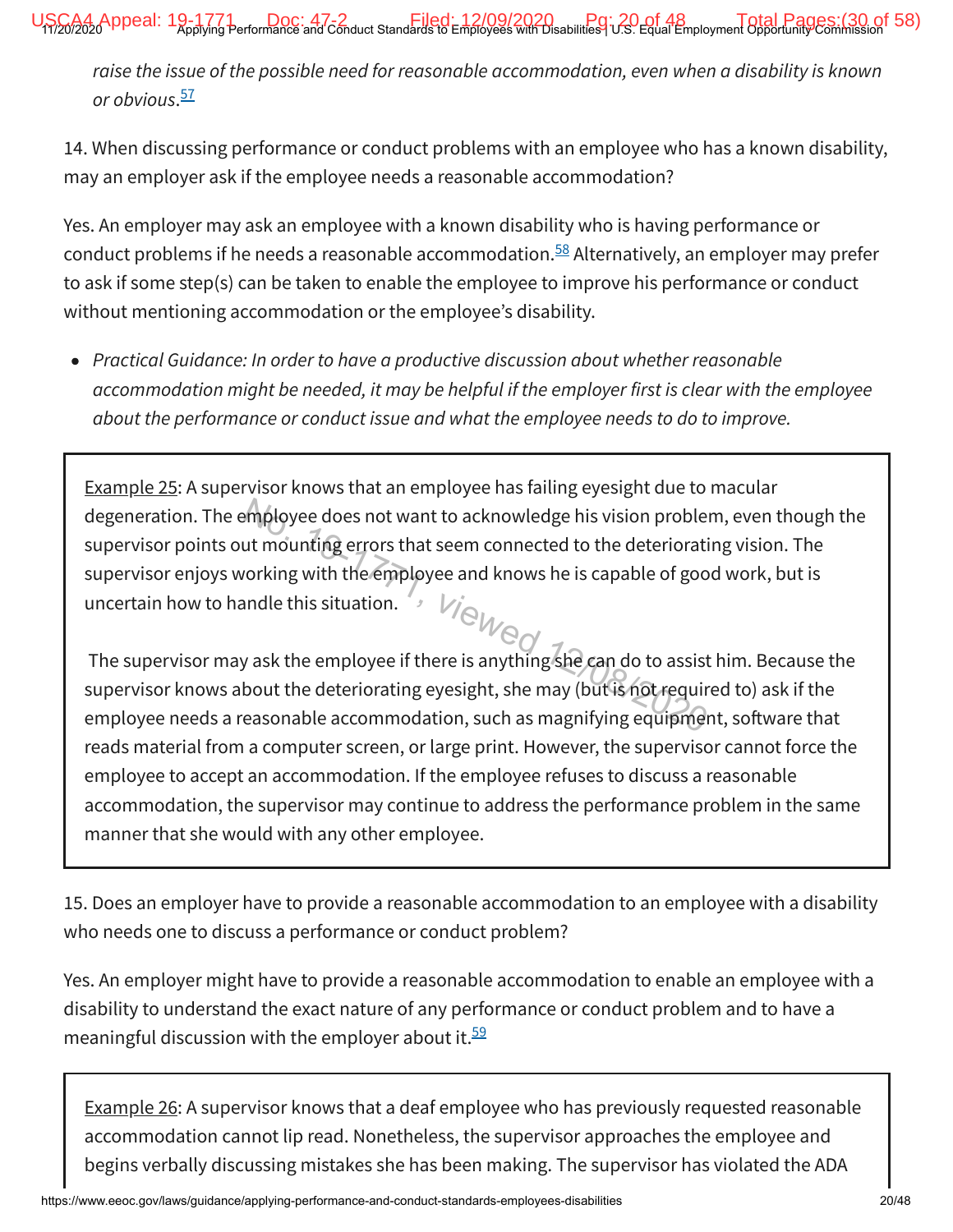# USCA4 Appeal: 19-1771 Doc: 47-2 Filed: 12/09/2020 Pg: 21 of 48 Total Pages: (31 of 58)<br>11/20/2020 Applying Performance and Conduct Standards to Employees with Disabilities U.S. Equal Employment Opportunity Commission

by not providing an effective reasonable accommodation to have a meaningful discussion with the employee. $\frac{60}{ }$  Possible accommodations include a written exchange (<u>e.g.,</u> e-mails) if the mistakes are simple ones to address and the discussion is likely to be short and straightforward, or a sign language interpreter if the discussion is likely to be lengthy and complex.

Similarly, an employer may need to provide reasonable accommodation to enable an employee with a disability to participate in a performance review. Even if there are no performance problems, the employee is entitled to the same opportunity as a non-disabled employee to discuss his performance.

Example 27: A blind employee asks for her performance review in Braille. Her supervisor would prefer to read the review aloud instead. All other employees get a written copy of their review. The supervisor's suggestion is not an effective accommodation because it would not permit the blind employee to read the performance review when she wants like other employees. The employer must provide a reasonable accommodation (absent undue hardship) that allows the employee to read the review, and this may include a Braille copy or a version in another format that the employee is capable of reading on her own  $(\underline{e.g.})$ , an electronic version).

An employer also may need to provide a reasonable accommodation to enable an employee with a disability to participate in an investigation into misconduct, whether as the subject of the investigation or a witness, to ensure the employee understands what is happening and can provide meaningful input. No. 19-12-13-13, and this may include a Branite copy or a version<br>of scapable of reading on her own (e.g., an electronic version<br>need to provide a reasonable accommodation to enable a<br>e in an investigation into misdonaluc

Example 28: A deaf employee at a federal agency is involved in an altercation with a coworker. Because of the uncertainty about each employee's role in the altercation, agency officials initiate an investigation but deny the employee's request for a sign language interpreter when they come to interview him and instead rely on an exchange of notes. Although there were some answers the employee gave that the officials would have followed up on if the communication was oral, they did not do so because of the difficulty of exchanging handwritten notes. Thus, the accommodation is not effective because it hampers the ability of the parties to communicate fully with each other. Effective communication is especially critical given the seriousness of the situation and the potentially high stakes (disciplinary action may be imposed on this employee or the coworker). The agency should have postponed the interview until it could get an interpreter.<sup>61</sup>

# **D. Seeking medical information when there are performance or conduct problems**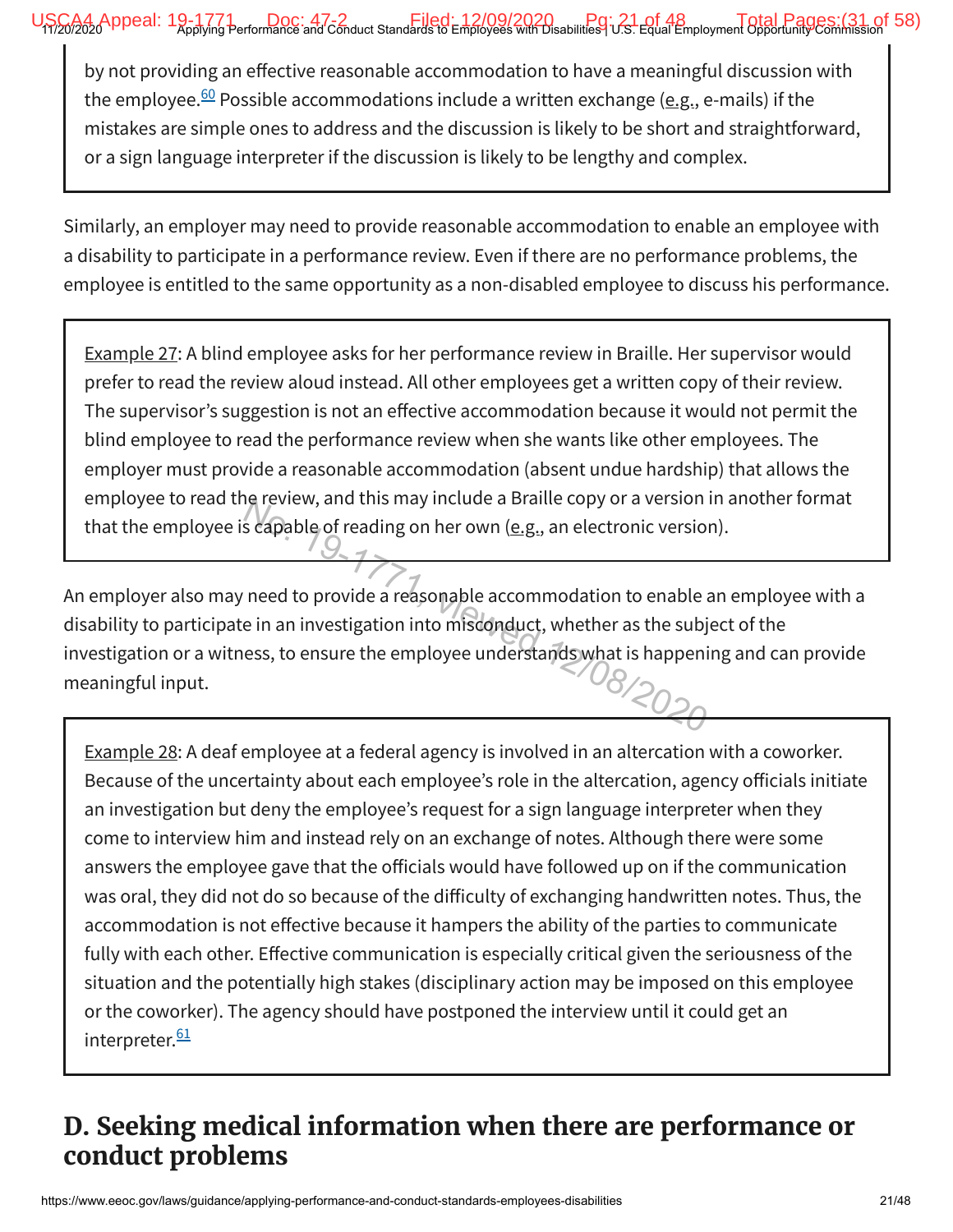Some employers want to ask for medical information in response to an employee's performance or conduct problem because they believe it might help them to understand why the problem exists and what might be an appropriate response.

16. May an employer require an employee who is having performance or conduct problems to provide medical information or undergo a medical examination?

Sometimes. The ADA permits an employer to request medical information or order a medical examination when it is job-related and consistent with business necessity. $\frac{62}{5}$  Generally, this means that the employer has a reasonable belief, based on objective evidence, that an employee is unable to perform an essential function or will pose a "direct threat" because of a medical condition.<sup>63</sup> The scope and manner of any inquiries or medical examinations must be limited to information necessary to determine whether the employee is able to perform the essential functions of the job or can work without posing a direct threat.<sup>64</sup>

An employer must have objective evidence suggesting that a medical reason is a likely cause of the problem to justify seeking medical information or ordering a medical examination. In limited circumstances, the nature of an employee's performance problems or unacceptable conduct may provide objective evidence that leads an employer to a reasonable belief that a medical condition may be the cause.<sup>65</sup>  $\frac{1}{\sqrt{2}}$  viewed

Example 29: An employee with no history of performance or conduct problems suddenly develops both. Over the course of several weeks, her work becomes sloppy and she repeatedly misses deadlines. She becomes withdrawn and surly, and in meetings she is distracted and becomes belligerent when asked a question. When her supervisor starts asking her about her behavior, she responds with answers that make no sense.

 The sudden, marked change in performance and conduct, the nonsensical answers, and the belligerent behavior all reasonably suggest that a medical condition may be the cause of the employee's performance and conduct problems. This employer may ask the employee medical questions (e.g., are you ill, have you seen a doctor, is there a medical reason for the sudden, serious change in your behavior). The employer also may, as appropriate, require the employee

(1) to go to an Employee Assistance Program (EAP);

(2) to produce medical documentation that she is fit to continue working (including the ability to meet minimum performance requirements and exhibit appropriate behavior); and/or

(3) to undergo an appropriate medical examination related to the performance and conduct issues.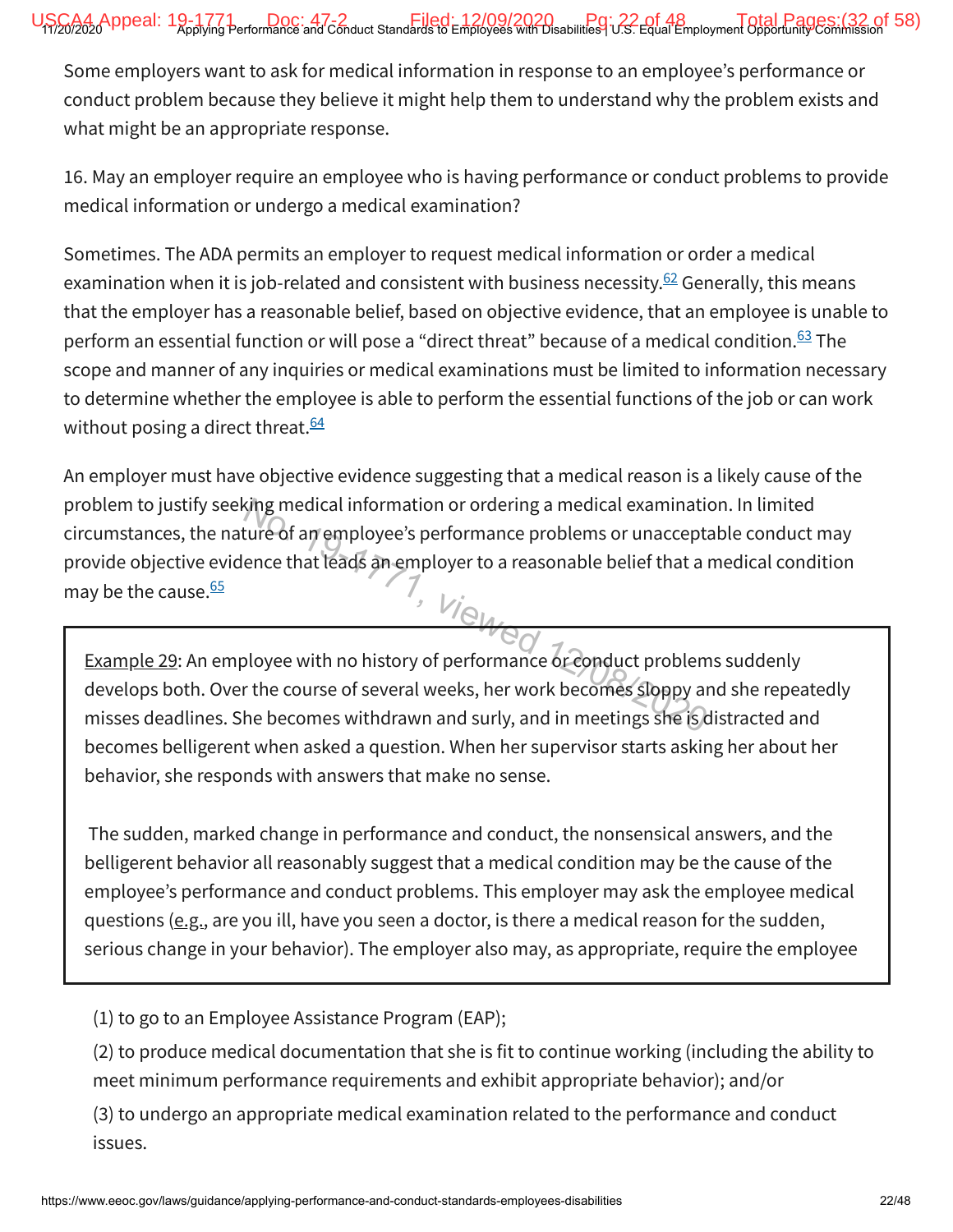# USCA4 Appeal: 19-1771 Doc: 47-2 Filed: 12/09/2020 Pg: 23 of 48 Total Pages: (33 of 58)<br>11/20/2020 Applying Performance and Conduct Standards to Employees with Disabilities U.S. Equal Employment Opportunity Commission

The employer also may take a number of actions while it awaits medical documentation on whether she is able to continue performing her job, including placing the employee on leave.

Not all performance problems or misconduct will justify an employer's request for medical information or a medical examination. An employer cannot require a medical examination solely because an employee's behavior is annoying, inefficient, or otherwise unacceptable.  $^{66}$  In fact, there may be other reasons that an employee experiences performance or conduct problems that are unrelated to any medical condition, such as insufficient knowledge, conflict with a supervisor or coworker, lack of motivation or skills, a poor attitude, or personal problems (such as a divorce or other family problems).

Example 30: A supervisor finds an employee asleep at his desk. She wants to send the employee for a medical examination. However, there could be many reasons the employee is asleep. The employee may work a second job, stay up late at night, or have family problems that are causing him to lose sleep. Because there is insufficient evidence to focus on a medical cause for this behavior, requiring the employee to produce medical documentation or to undergo a medical examination would not be justified. However, if the employee when asked to explain his behavior reveals that the cause is a medical problem  $(e.g.,\,$  sleep apnea), then the employer would have sufficient objective evidence to justify requesting additional medical information or a medical examination. Newed 12/08

Example 31: An employee with Parkinson's disease has constant run-ins with his supervisor, including ignoring instructions, taking extra breaks, and using disrespectful language. Although the employer may discipline the employee for these acts of insubordination, no evidence suggests that this behavior stems from his Parkinson's disease. Therefore, the employer may not ask the employee for medical information or order him to have a medical examination.

17. Must an employer who has a sufficient basis for requesting medical information or requiring a medical examination take such steps instead of imposing discipline for poor performance or conduct?

No. The ADA permits but does not require an employer to seek medical information. An employer may choose to focus solely on the performance or conduct problems and take appropriate steps to address them.<sup>67</sup>

• Practical Guidance: Even when the ADA permits an employer to seek medical information or require a medical examination, it still may be difficult to determine if that is an appropriate course of action. It is advisable for employers to determine whether simply addressing the problem without such information will be effective.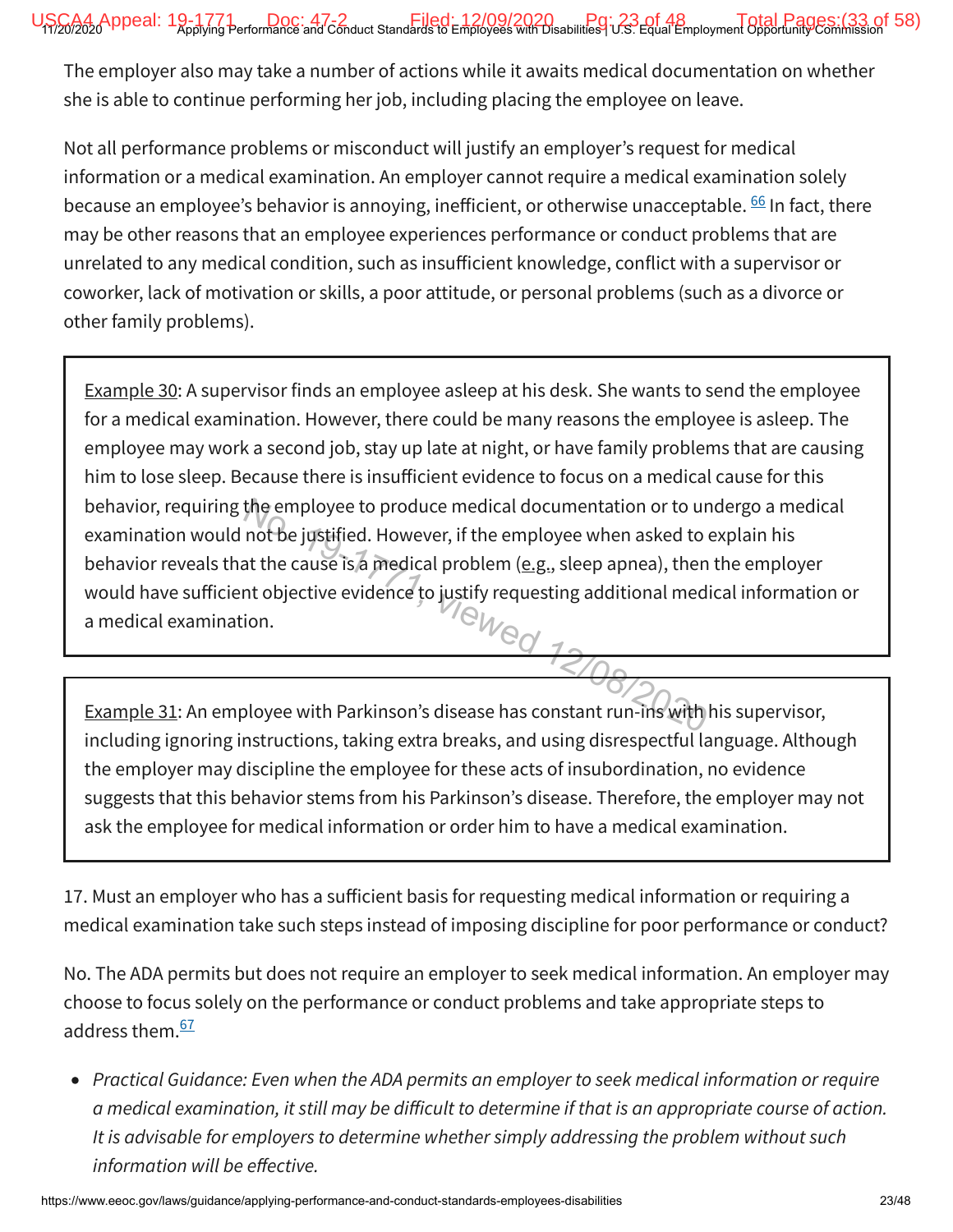# **E. Attendance issues**

Employers generally have attendance requirements. Many employers recognize that employees need time off and therefore provide paid leave in the form of vacation or annual leave, personal days, and sick days. Some employers also offer opportunities to use advance or unpaid leave, as well as leave donated by coworkers. Certain laws may require employers to extend leave, such as the ADA (as a reasonable accommodation) and the Family and Medical Leave Act.<sup>68</sup>

18. Must employees with disabilities be granted the same access to an employer's existing leave program as all other employees?

Yes. Employees with disabilities are entitled to whatever forms of leave the employer generally provides to its employees. This means that when an employee with a disability seeks leave under an employer's regular leave policies, she must meet any eligibility requirements for the leave that are imposed on all employees (e.g., only employees who have completed a probation program can be granted advance leave). Similarly, employers must provide employees with disabilities with equal access to programs granting flexible work schedules and modified schedules.<sup>69</sup>

Example 32: An employee requests a nine-month leave of absence because of a disability. The employer has a policy of granting unpaid medical leave for one year but it refuses this employee's request and terminates her instead. If the employer's policy is to grant employees up to one year of medical leave, with no other conditions, denying this benefit because an employee has a disability would violate the ADA. $^{\text{70}}$ anting flexible work schedules and modified schedules.<sup>89</sup><br>
Oloyee requests a pine-month leave of absence because of<br>
cy of granting unpaid medical leave for one year but it refu<br>
and terminates her instead. If the employ

If an employee with a disability needs leave or a modified schedule beyond that provided for under an employer's benefits program, the employer may have to grant the request as a reasonable accommodation if there is no undue hardship.

19. Does the ADA require employers to modify attendance policies as a reasonable accommodation, absent undue hardship?

Yes. If requested, employers may have to modify attendance policies as a reasonable accommodation, absent undue hardship. $^{71}$  Modifications may include allowing an employee to use accrued paid leave or unpaid leave, adjusting arrival or departure times (e.g., allowing an employee to work from 10 a.m. to 6 p.m. rather than the usual 9 a.m. to 5 p.m. schedule required of all other employees), and providing periodic breaks.<sup>72</sup>

20. Does the ADA require that employers exempt an employee with a disability from time and attendance requirements?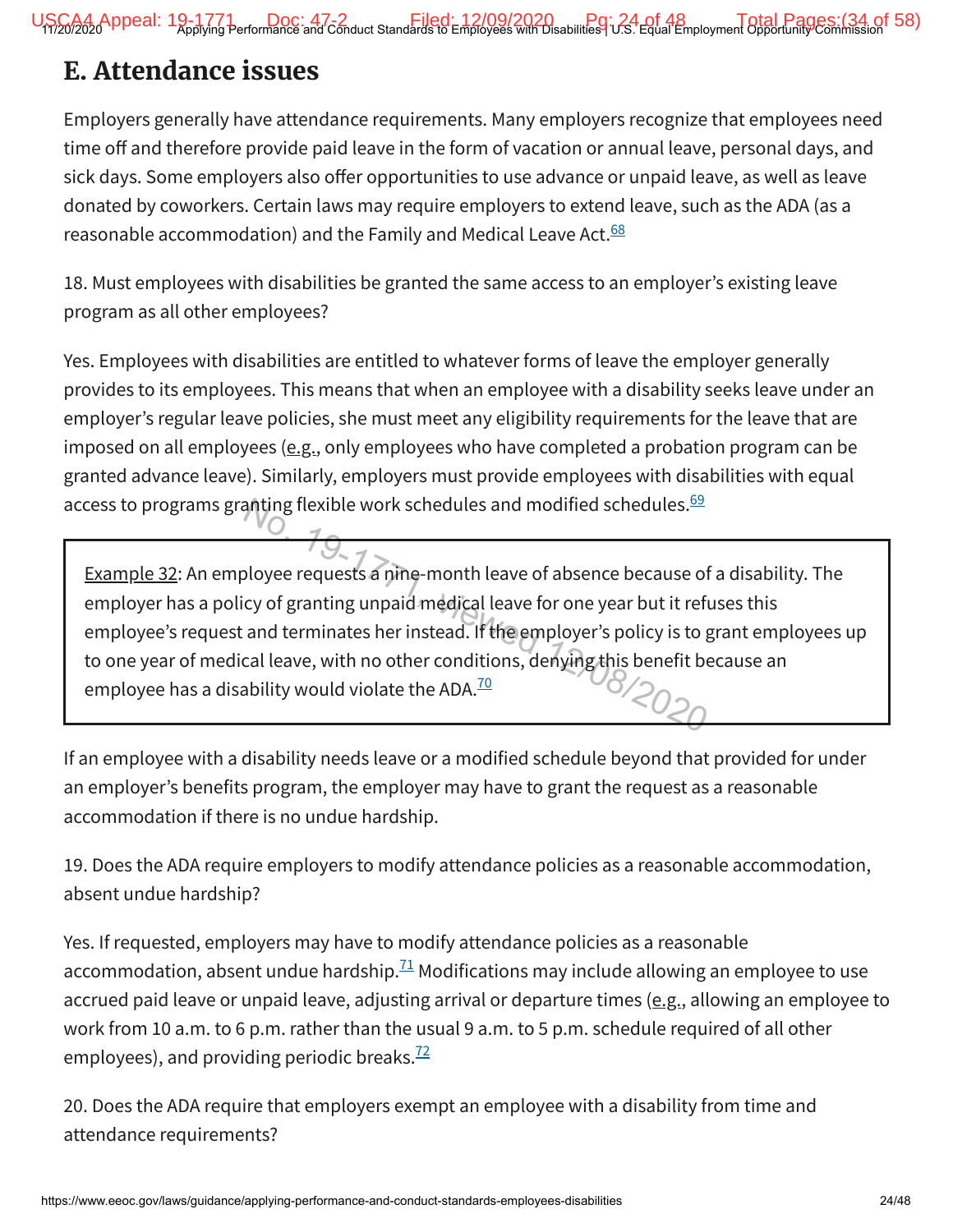# USCA4 Appeal: 19-1771 Doc: 47-2 Filed: 12/09/2020 Pg: 25 of 48 Total Pages: (35 of 58)<br>11/20/2020 Applying Performance and Conduct Standards to Employees with Disabilities U.S. Equal Employment Opportunity Commission

Although the ADA may require an employer to modify its time and attendance requirements as a reasonable accommodation (absent undue hardship), employers need not completely exempt an employee from time and attendance requirements, grant open-ended schedules (e.g., the ability to arrive or leave whenever the employee's disability necessitates), or accept irregular, unreliable attendance. Employers generally do not have to accommodate repeated instances of tardiness or absenteeism that occur with some frequency, over an extended period of time and often without advance notice. <sup>73</sup>The chronic, frequent, and unpredictable nature of such absences may put a strain on the employer's operations for a variety of reasons, such as the following:

- an inability to ensure a sufficient number of employees to accomplish the work required;  $\bullet$
- a failure to meet work goals or to serve customers/clients adequately;  $\bullet$
- a need to shift work to other employees, thus preventing them from doing their own work or imposing significant additional burdens on them;<sup>74</sup>
- incurring significant additional costs when other employees work overtime or when temporary workers must be hired.

Under these or similar circumstances, an employee who is chronically, frequently, and unpredictably absent may not be able to perform one or more essential functions of the job, or the employer may be able to demonstrate that any accommodation would impose an undue hardship, thus rendering the employee unqualified.<sup>75</sup> Viewed 1

Example 33: An employee with asthma who is ineligible for FMLA leave works on an assembly line shift that begins at 7 a.m. Recently, his illness has worsened and his doctor has been unable to control the employee's increasing breathing difficulties. As a result of these difficulties, the employee has taken 12 days of leave during the past two months, usually in one- or two-day increments. The severe symptoms generally occur at night, thus requiring the employee to call in sick early the next morning. The lack of notice puts a strain on the employer because the assembly line cannot function well without all line employees present and there is no time to plan for a replacement. The employer seeks medical documentation from the employee's doctor about his absences and the doctor's assessment of whether the employee will continue to have a frequent need for intermittent leave. The doctor responds that various treatments have not controlled the asthmatic symptoms, there is no way to predict when the more serious symptoms will suddenly flare up, and he does not expect any change in this situation for the foreseeable future. Given the employee's job and the consequences of being unable to plan for his absences, the employer determines that he cannot keep the employee on this shift. Assuming no position is available for reassignment, the employer does not have to retain the employee.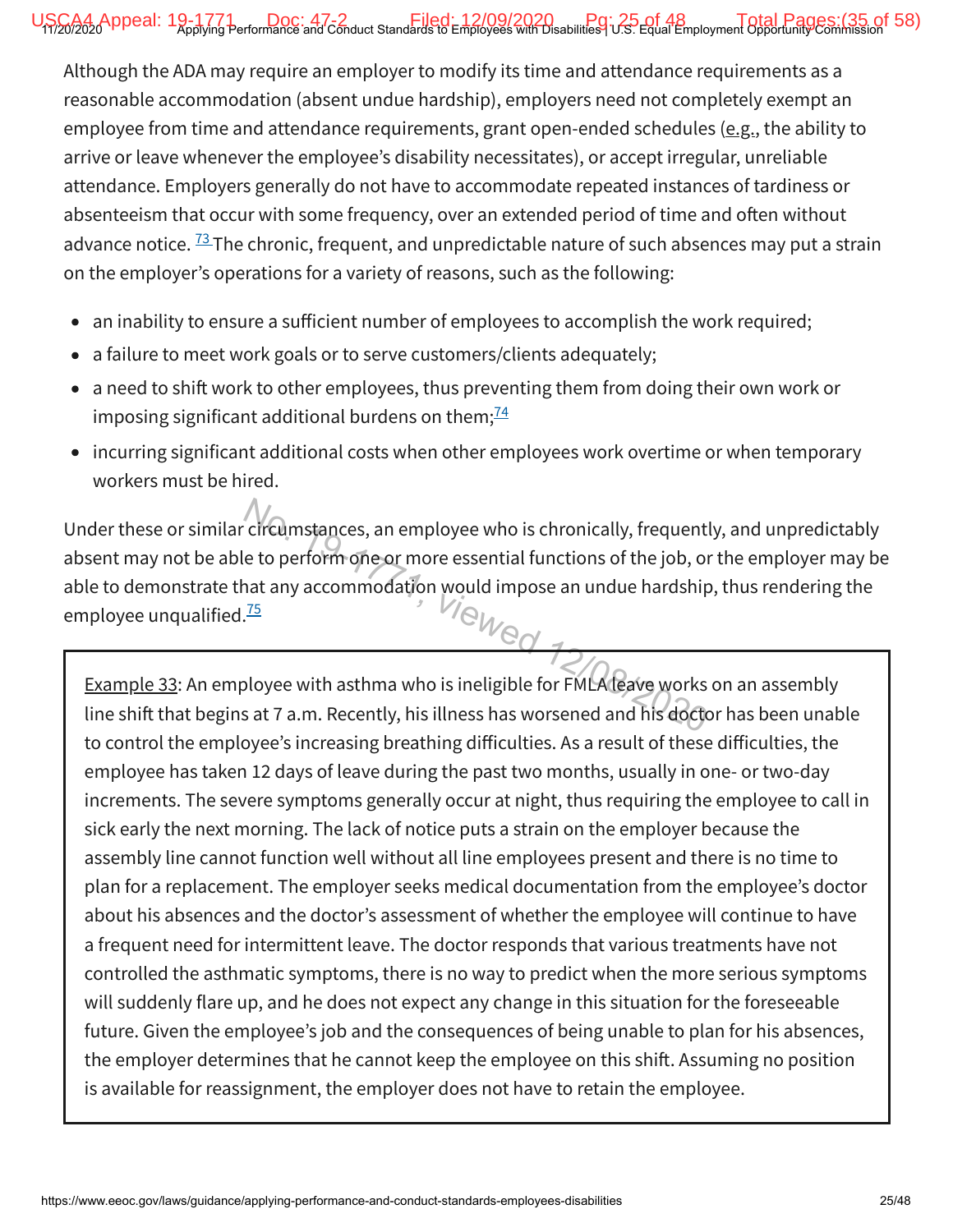# USCA4 Appeal: 19-1771 Doc: 47-2 Filed: 12/09/2020 Pg: 26 of 48 Total Pages: (36 of 58)<br>11/20/2020 Applying Performance and Conduct Standards to Employees with Disabilities U.S. Equal Employment Opportunity Commission

• Practical Guidance: It is best if an employee requests accommodation once he is aware that he will be violating an attendance policy or requiring intermittent leave due to a disability. Otherwise, an employer is entitled to continue holding the employee accountable for such absences without any obligation to consider if there is a reasonable accommodation that might address the problem. Moreover, prompt requests for accommodation may enable an employer to better plan for schedule modifications or absences, thus permitting an employee to get the accommodation.

Example 34: An office worker with epilepsy who is ineligible for FMLA leave has two seizures at work in a three-month period. In both instances, the after-effects of the seizure required the individual to leave work for the remainder of the day, although she was able to return to work on the following day. To determine whether the seizures will continue and their impact on attendance and job performance, the employer requests documentation from the employee's doctor. The doctor responds that the employee may experience similar seizures once every two to four months, that there is no way to predict exactly when a seizure will occur, and that the employee will need to take the rest of the day off when one does occur. The doctor sees no reason why the employee would need more than a day's leave for each seizure. Although the employee's need for leave is unpredictable, the employee will require only one day of leave every few months (or approximately six time a year). The employer determines that it is appropriate to grant the employee the reasonable accommodation of intermittent leave, as needed, because there will be no undue hardship and this accommodation will permit the employee to recover from a seizure. employee to recover from a seizure. Noyee would need more than a day's leave for each seizur<br>
r leave is unpredictable, the employee will require only on<br>
pr approximately six time a year). The employer determine<br>
t the employee the reasonable accommodation

Example 35: An employee works as an event coordinator. She has exhausted her FMLA leave due to a disability and now requests additional intermittent leave as a reasonable accommodation. The employee can never predict when the leave will be needed or exactly how much leave she will need on each occasion, but she always needs from one to three days of leave at a time. The employer initially agrees to her request and the employee takes 14 days of leave over the next two months. Documentation from the employee's doctor shows that the employee will continue to need similar amounts of intermittent leave for at least the next six months. Event planning requires staff to meet strict deadlines and the employee's sudden absences create significant problems. Given the employee's prognosis of requiring unpredictable intermittent leave, the employer cannot plan work around these absences. The employer has already had to move coworkers around to cover the employee's absences and delay certain work. The on-going, frequent, and unpredictable nature of the absences makes additional leave an undue hardship, and thus the employer is not required to provide it as a reasonable accommodation. If the employer cannot reassign the employee to a vacant position that can accommodate her need for intermittent leave, it is not required to retain her.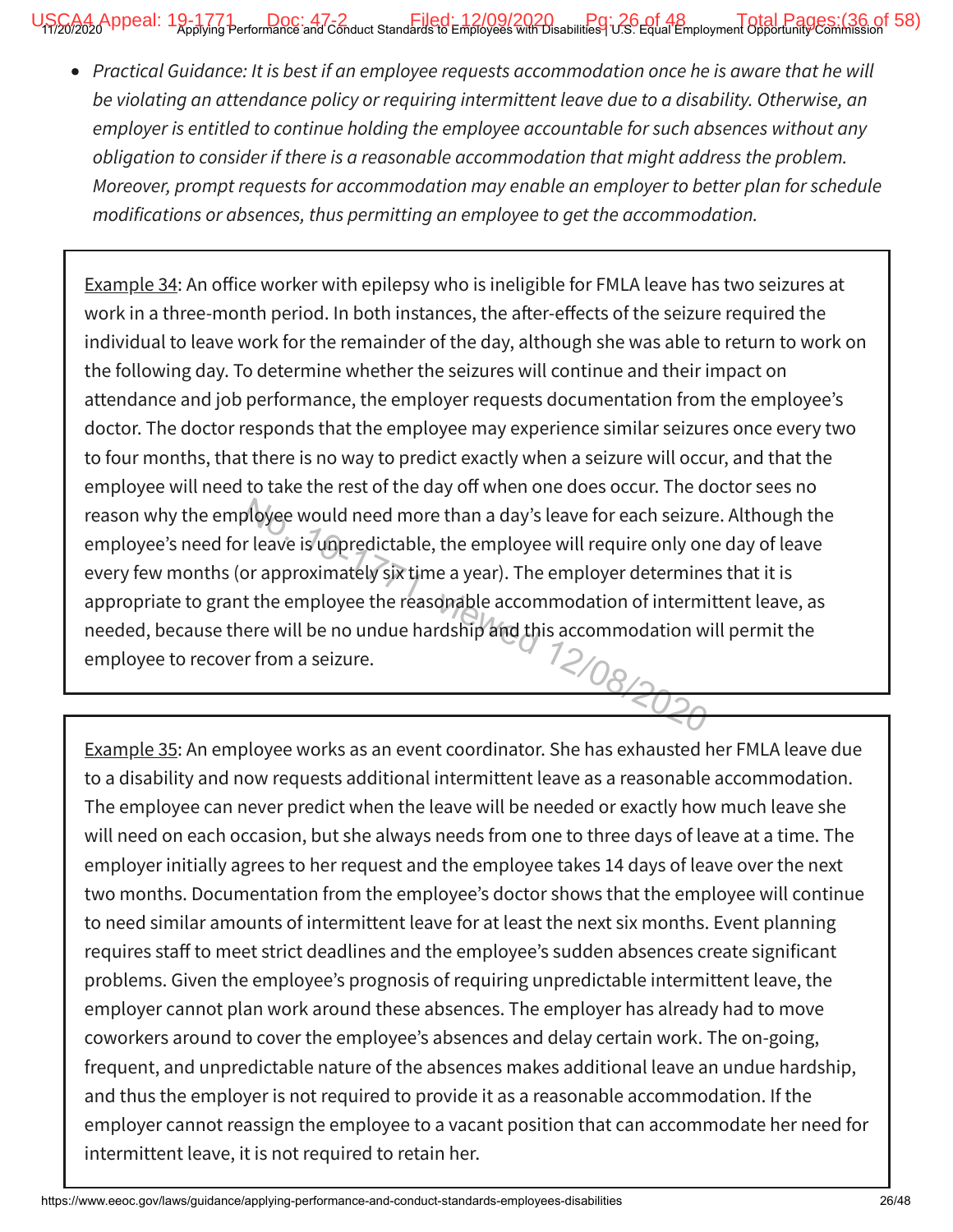Example 36: An employee with multiple sclerosis works as a bookkeeper for a small medical practice that is not covered under the FMLA but is covered under the ADA. He requests intermittent leave as a reasonable accommodation. The employee has already taken five days of sick leave for the disability when he makes the request (a two-day and a three-day leave of absence). Documentation from the employee's doctor shows that the employee will continue to need intermittent leave for at least several months. The doctor cannot predict when or how much leave will be needed, but based on the employee's treatment and the current situation, the doctor believes that each leave of absence would be from one to three days. The employer determines that no undue hardship exists at this time and grants the employee intermittent leave for the disability consistent with the doctor's letter. The employer explains that it will reassess the accommodation in six months or sooner if the employee's use of leave begins to have a negative impact on its operations. During the next six months, the employee takes 12 days of medical leave. While the employee's unpredictable absences cause some problems, the employer has managed to adjust to the situation without burdening other employees or falling behind in the workload, the employee has made up work where he could, and the employee has always notified his supervisor immediately when he realizes he needs to take leave. Because there is no undue hardship at this time, the employer agrees to continue the reasonable accommodation of intermittent leave under the same conditions as before. No. 19-1790 when he realizes he needs to take<br>ardship at this time, the employer agrees to continue the relations<br>intermittent leave under the same conditions as before.

21. Do employers have to grant indefinite leave as a reasonable accommodation to employees with disabilities?

No. Although employers may have to grant extended medical leave as a reasonable accommodation, they have no obligation to provide leave of indefinite duration. Granting indefinite leave, like frequent and unpredictable requests for leave, can impose an undue hardship on an employer's operations.<sup>76</sup> Indefinite leave is different from leave requests that give an approximate date of return  $(e.g., a$ doctor's note says that the employee is expected to return around the beginning of March) or give a time period for return  $(e.g., a doctor's note says that the employee will return some time between$ March 1 and April 1). If the approximate date of return or the estimated time period turns out to be incorrect, the employer may seek medical documentation to determine whether it can continue providing leave without undue hardship or whether the request for leave has become one for leave of indefinite duration.

Example 37: An employer's policy allows employees one year of medical leave but then requires either that they return (with or without reasonable accommodation, if appropriate) or be terminated. An employee with a disability who has been on medical leave for almost one year informs her employer that she will need a total of 13 months of leave for treatment of her disability and then she will be able to return to work. She provides detailed medical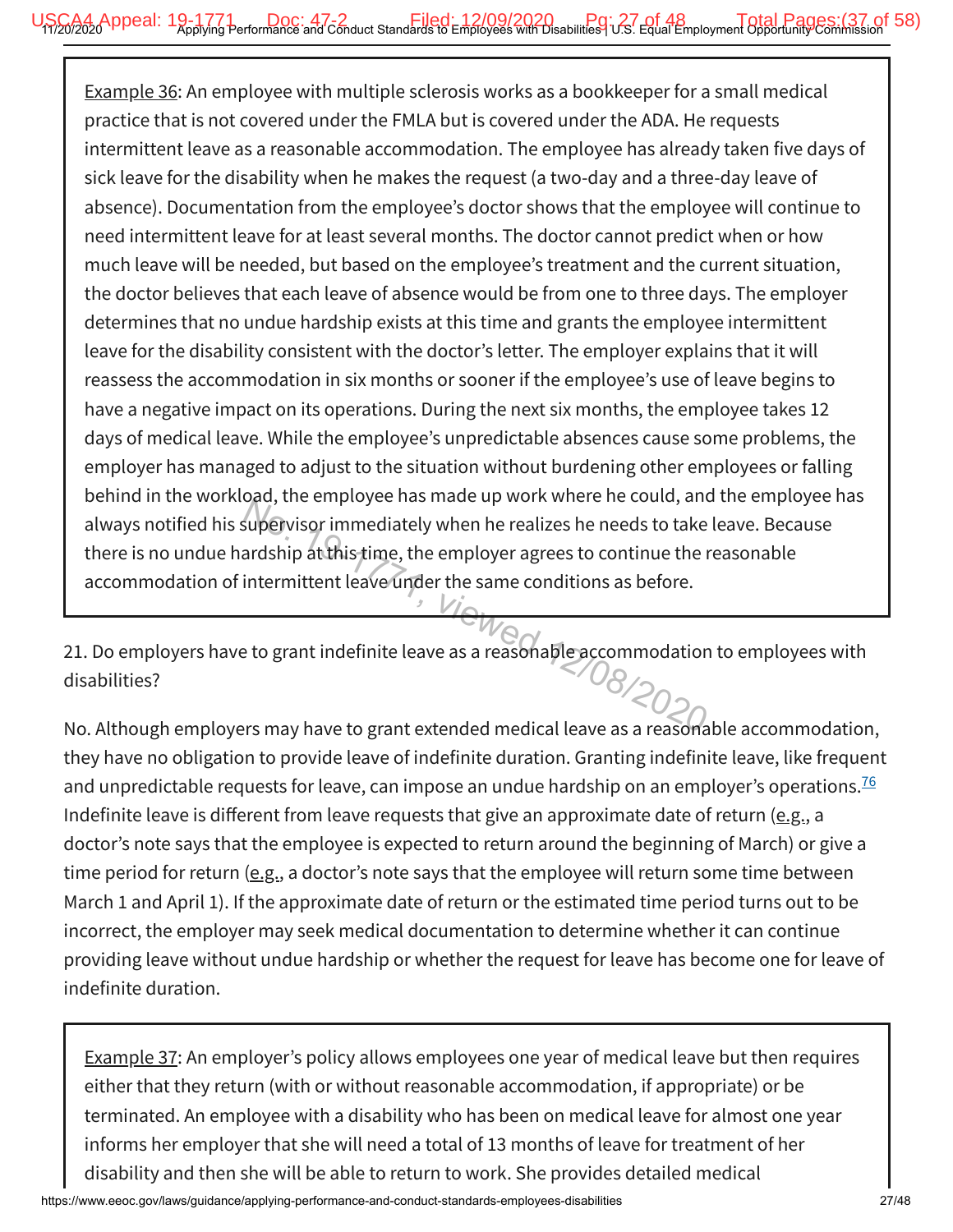# USCA4 Appeal: 19-1771 Doc: 47-2 Filed: 12/09/2020 Pg: 28 of 48 Total Pages: (38 of 58)<br>11/20/2020 Applying Performance and Conduct Standards to Employees with Disabilities U.S. Equal Employment Opportunity Commission

documentation in support of her request. This request is not for indefinite leave because the employee provides a specific date on which she can return; the employer must provide the additional month of leave as a reasonable accommodation unless it would cause an undue hardship. The employer may consider the impact on its operations caused by the initial 12 month absence, along with other undue hardship factors.  $\frac{77}{1}$  The mere fact that granting the requested accommodation requires the employer to modify its leave policy for this employee does not constitute undue hardship.<sup>78</sup>

Example 38: The employer has the same leave policy described in Example 37. An employee with a disability has been on medical leave for one year when he informs his employer that he will never be able to return to his old job due to his disability, and he is unable to provide information on whether and when he could return to another job that he could perform. The employer may terminate this worker because the ADA does not require the employer to provide indefinite leave.<sup>79</sup>

Example 39: An employer grants 12 weeks of medical leave at the request of an employee with a disability. At the end of this period, the employee submits a note from his doctor requesting six additional weeks, which the employer grants. At the conclusion of this period, the employee submits a new note seeking another six weeks of leave, which would bring the employee's total leave to 24 weeks. The employer is concerned about the requests for extensions and whether they signal a pattern. Although the employer has been able to cope with the extended absence to date, it foresees a more serious impact on its operations if the employee requires more than a few additional weeks of leave. The employer requests information from the employee's doctor about the two extensions, including the reason why the doctor's earlier predictions on return turned out to be wrong, a clear description of the employee's current condition, and the basis for the doctor's conclusion that only another six weeks of leave are required. The doctor explains that there have been complications and that the employee is not responding to treatment as expected. The doctor states that the current request for an additional six weeks may not be sufficient and that more leave, maybe up to several months, may be needed. The doctor states that the employee's current condition does not permit a clear answer as to when he will be able to return to work. This information supports a conclusion that the employee's request has become one for indefinite leave. This poses an undue hardship and therefore the employer may deny the request. No.<br>
Nover grants 12, weeks of medical leave at the request of a<br>
d of this period, the employee submits a note from his doc<br>
thich the employer grants. At the conclusion of this period<br>
seeking another six weeks of leave,

22. Does an employer have to grant a reasonable accommodation to an employee with a disability who waited until after attendance problems developed to request it?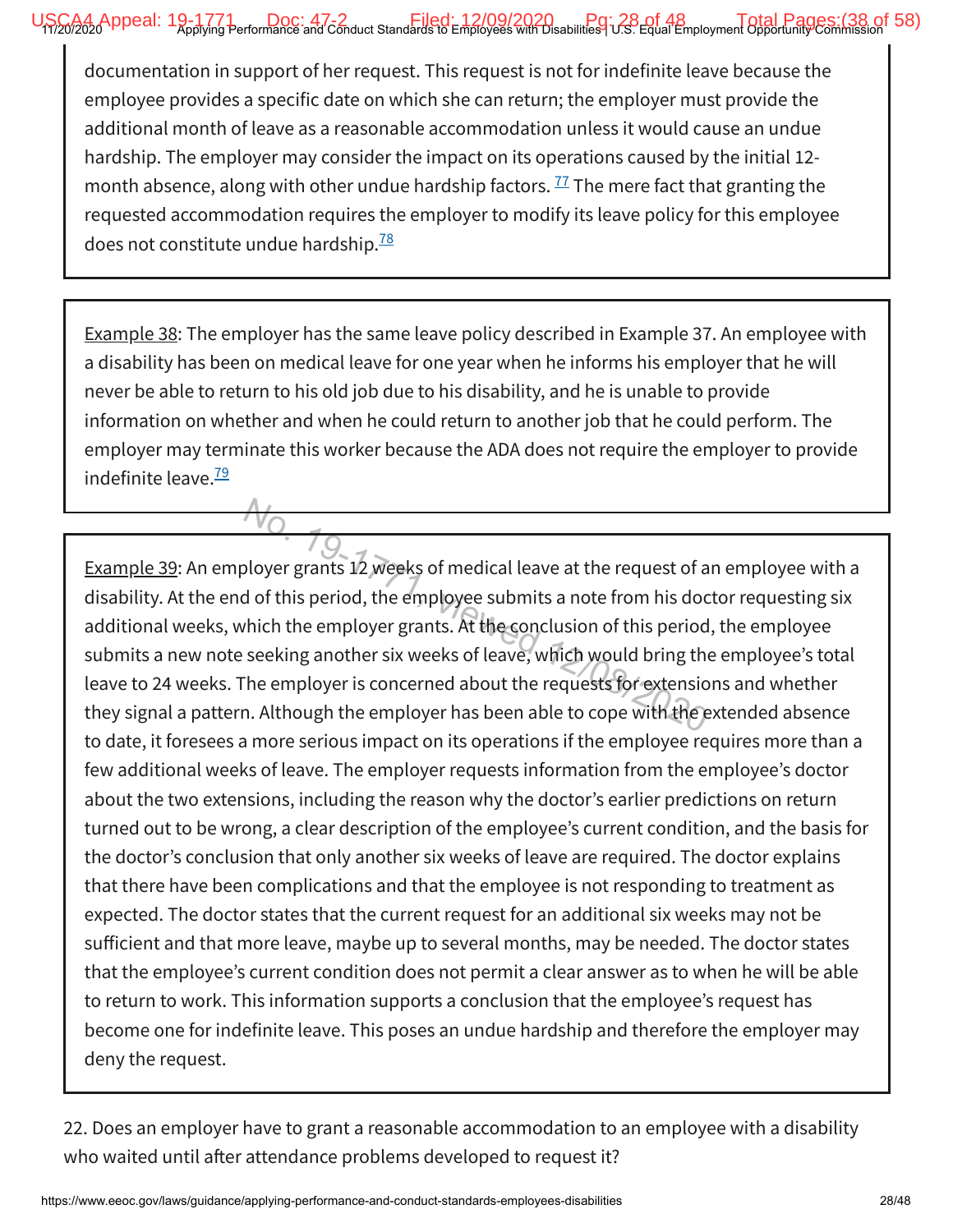# USCA4 Appeal: 19-1771 Doc: 47-2 Filed: 12/09/2020 Pg: 29 of 48 Total Pages: (39 of 58)<br>11/20/2020 Applying Performance and Conduct Standards to Employees with Disabilities U.S. Equal Employment Opportunity Commission

An employer may impose disciplinary action, consistent with its policies as applied to other employees, for attendance problems that occurred prior to a request for reasonable accommodation. However, if the employee's infraction does not merit termination but some lesser disciplinary action  $(e.g., a warning)$ , and the employee then requests reasonable accommodation, the employer must consider the request and determine if it can provide a reasonable accommodation without causing undue hardship.

Example 40: An employee with diabetes is given a written warning for excessive absenteeism. After receiving the warning, the employee notifies his employer that his absences were related to his diabetes which is not well controlled. The employee asks that the employer withdraw the written warning and provide him with leave when needed due to complications from his diabetes. The employee's doctor has changed his treatment and states that he expects the employee's diabetes to be well controlled within the next one to two months. The doctor also states that there might still be a need for leave during this transitional period, but expects the employee would be out of work no more than three or four days.

The employer does not have to withdraw the written warning, but it must grant the requested accommodation unless it would pose an undue hardship.

Example 41: A bank manager's starting time is 8 a.m., but due to the serious side effects of medication she takes for her disability she cannot get to work until 9 a.m. The manager's late arrival results in a verbal warning, prompting her to request that she be allowed to arrive at 9 a.m. because of the side effects of medication she takes for her disability. The manager's modified arrival time would not affect customer service or the ability of other employees to do their jobs, and she has no duties that require her to be at the bank before 9 a.m. The bank denies this request for reasonable accommodation, saying that as a manager she must set a good example for other employees about the importance of punctuality. Because the manager's later arrival time would not affect the manager's performance or the operation of the bank, denial of this request for reasonable accommodation is a violation of the ADA. $\frac{80}{2}$ No.<br>
not have to withdraw the written warning, but it must gra<br>
less it would pose an undue hardship.<br>
Well<br>
manager's starting time is 8 a.m., but due to the serious si<br>
es for her disability she cannot get to work until

# **F. Dress codes**

Employers may require employees to wear certain articles of clothing to protect themselves, coworkers, or the public  $(e.g.,$  construction workers are required to wear certain head gear to prevent injury; health care workers wear gloves to prevent transmission of disease from or to patients). Sometimes employers impose dress codes to make employees easily identifiable to customers and clients, or to promote a certain image  $(\underline{e.g.})$  a movie theater requires its staff to wear a uniform; a store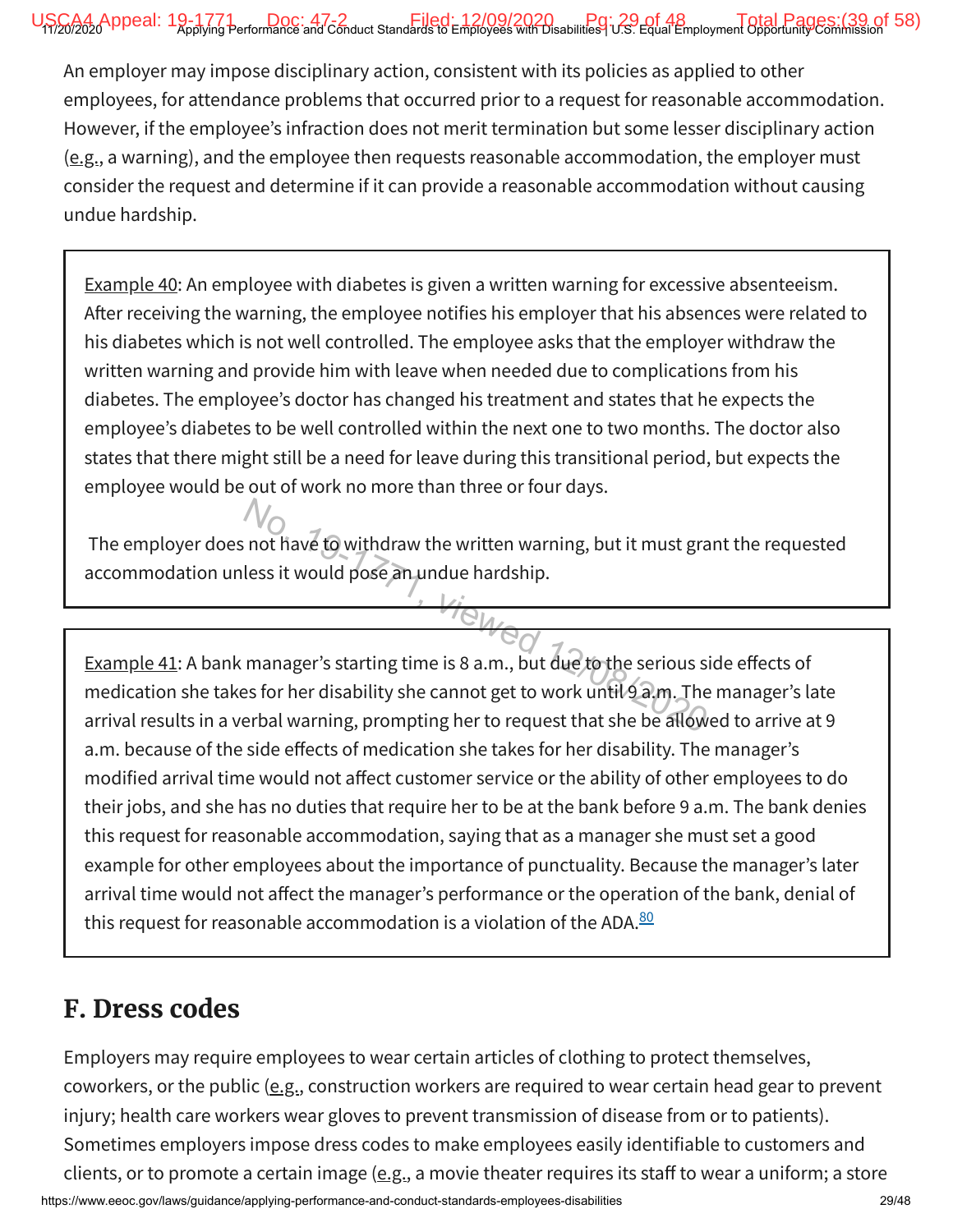# USCA4 Appeal: 19-1771 Doc: 47-2 Filed: 12/09/2020 Pg: 30 of 48 Total Pages: (40 of 58)<br>11/20/2020 Applying Performance and Conduct Standards to Employees with Disabilities U.S. Equal Employment Opportunity Commission

requires all sales associates to dress in black). A dress code also may prohibit employees from wearing certain items either as a form of protection or to promote a certain image  $(e.g.,$  prohibitions on wearing jewelry or baseball caps, or requirements that workers wear business attire). $81$ 

23. May an employer require that an employee with a disability follow the dress code imposed on all workers in the same job?

An employer may require an employee with a disability to observe a dress code imposed on other employees in the same job. For example, a professional office may require its employees to wear appropriate business attire because the nature of the jobs could bring them into contact with clients, customers, and the public.

Where an employee's disability makes it difficult for him to comply fully with a dress code, an employer may be able to provide a reasonable accommodation.

Example 42: An employer requires all of its employees to wear a uniform provided by the employer. An employee with quadriplegia cannot wear this uniform because he cannot use zippers and buttons and because the shape of the uniform causes discomfort when he sits in a wheelchair. The employee tells the employer about these difficulties and informs the employer about manufacturers that specialize in making clothes for persons with disabilities. The individual shows the employer a catalogue and together they are able to choose items that approximate the uniform, thus meeting the needs of both the employer and the individual. As a reasonable accommodation, the employer provides the employee with the specified uniform. Note with quadriplegia cannot wear this uniform because is and because the shape of the uniform causes discomfort<br>ployee tells the employer about these difficulties and informs that specialize in making clothes for persons

Example 43: An employee is undergoing radiation therapy for cancer which has caused sores to develop. The employee cannot wear her usual uniform because it is causing severe irritation as it constantly rubs against the sores. The employee seeks an exemption from the uniform requirement until the radiation treatment ends and the sores have disappeared or are less irritating. The employer agrees, and working with the employee, decides on acceptable clothes that the employee can wear as a reasonable accommodation that meet the medical needs of the employee, easily identify the individual as an employee, and enable the individual to present a professional appearance.

Example 44: A professional office requires that its employees wear business dress at all times. Due to diabetes, Carlos has developed foot ulcers making it very painful to wear dress shoes. Also, dress shoes make the ulcers worse. Carlos asks to wear sneakers instead. The supervisor is concerned about Carlos's appearance when meeting with clients. These meetings usually occur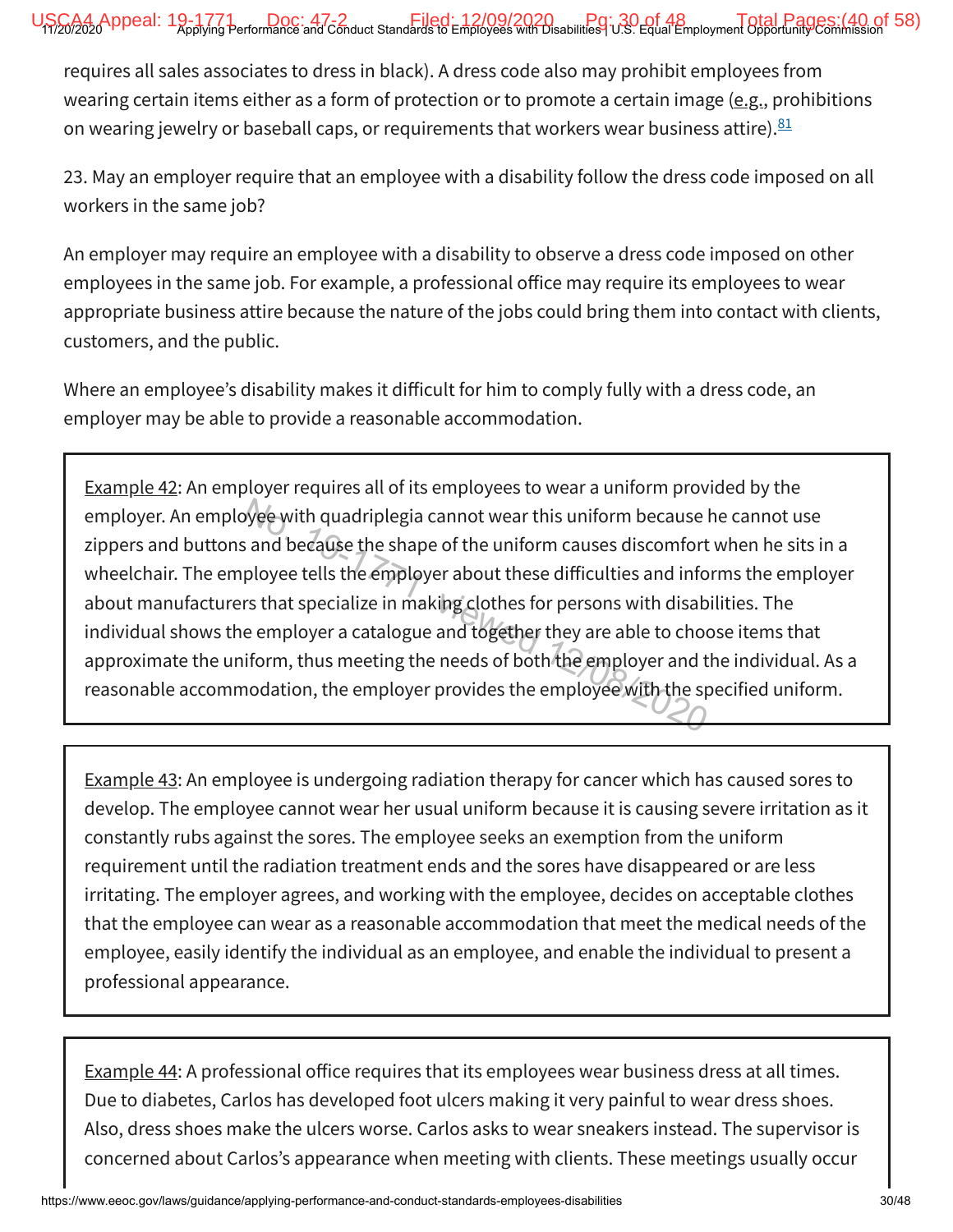once a week and last about an hour or two. Carlos and his doctor agree that Carlos can probably manage to wear dress shoes for this limited time. Carlos also tells his supervisor that he will purchase black leather sneakers to wear at all other times. The supervisor permits Carlos to wear black sneakers except when he meets with clients.

If the employee cannot meet the dress code because of a disability, the employer may still require compliance if the dress code is job-related and consistent with business necessity. An employer also may require that an employee with a disability meet dress standards required by federal law. If an individual with a disability cannot comply with a dress code that meets the "business necessity" standard or is mandated by federal law, even with a reasonable accommodation, he will not be considered "qualified."

Example 45: An employer, pursuant to an OSHA regulation, requires employees to wear steeltoed boots. An employee has severe burns on his feet and legs that prevent him from wearing these types of boots, no accommodation is possible, and so he asks for an exemption. The ADA does not prevent employers from complying with other federal laws, including the Occupational Safety and Health Act which requires employees working in certain jobs, industries, or positions to wear particular items of clothing or protective gear. Under these circumstances, the employer may insist that the employee wear steel-toed boots, and because the employee cannot comply with this rule he is not "qualified."  $\frac{12}{90}$  12/08/2020

# **G. Alcoholism and illegal use of drugs**

24. Does the ADA protect employees with substance abuse problems?

The ADA may protect a "qualified" alcoholic who can meet the definition of "disability." The ADA does not protect an individual who currently engages in the illegal use of drugs, $\frac{82}{3}$  but may protect a recovered drug addict who is no longer engaging in the illegal use of drugs, who can meet the other requirements of the definition of "disability," $83$  and who is "qualified." As explained in the following questions, the ADA has specific provisions stating that individuals who are alcoholics or who are currently engaging in the illegal use of drugs may be held to the same performance and conduct standards as all other employees.

25. May an employer require an employee who is an alcoholic or who illegally uses drugs to meet the same standards of performance and conduct applied to other employees?

Yes. The ADA specifically provides that employers may require an employee who is an alcoholic or who engages in the illegal use of drugs to meet the same standards of performance and behavior as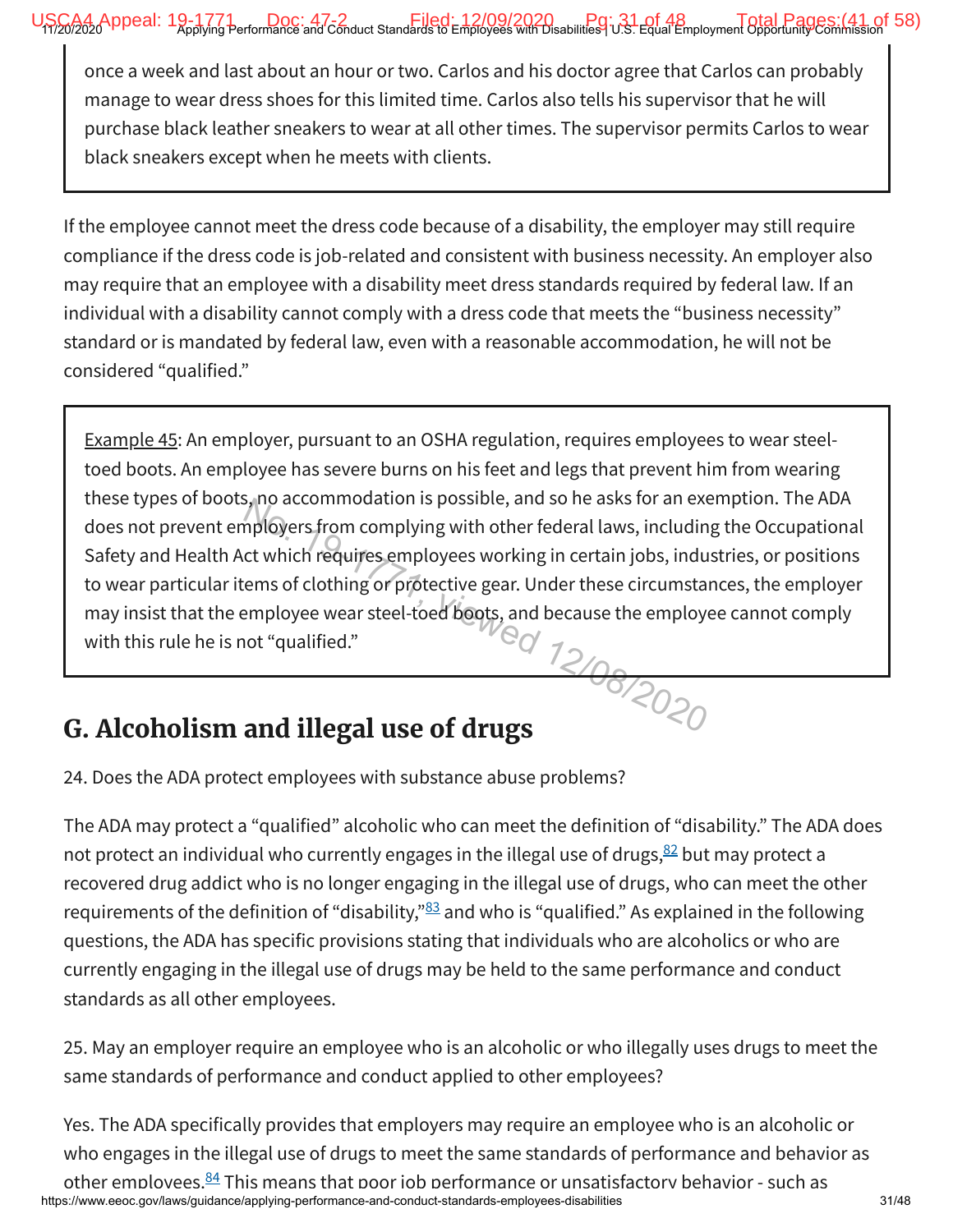11/20/2020 Applying Performance and Conduct Standards to Employees with Disabilities | U.S. Equal Employment Opportunity Commission other employees. This means that poor job performance or unsatisfactory behavior such as USCA4 Appeal: 19-1771 Doc: 47-2 Filed: 12/09/2020 Pg: 32 of 48 Total Pages: (42 of 58)

absenteeism, tardiness, insubordination, or on-the-job accidents - related to an employee's alcoholism or illegal use of drugs need not be tolerated if similar performance or conduct would not be acceptable for other employees.

Example 46: A federal police officer is involved in an accident on agency property for which he is charged with driving under the influence of alcohol (DUI). Approximately one month later, the employee receives a termination notice stating that his conduct makes it inappropriate for him to continue in his job. The employee states that this incident made him realize he is an alcoholic and that he is obtaining treatment, and he seeks to remain in his job. The employer may proceed with the termination.<sup>85</sup>

Example 47: An employer has a lax attitude about employees arriving at work on time. One day a supervisor sees an employee he knows to be a recovered alcoholic come in late. Although the employee's tardiness is no worse than other workers and there is no evidence to suggest the tardiness is related to drinking, the supervisor believes such conduct may signal that the employee is drinking again. Thus, the employer reprimands the employee for being tardy. The supervisor's actions violate the ADA because the employer is holding an employee with a disability to a higher standard than similarly situated workers. To drinking, the supervisor believes such conduct may sign g again. Thus, the employer reprimands the employee for<br>
siviolate the ADA because the employer is holding an employee for<br>
r standard than similarly situated work

26. May an employer discipline an employee who violates a workplace policy that prohibits the use of alcohol or the illegal use of drugs in the workplace?

Yes. The ADA specifically permits employers to prohibit the use of alcohol or the illegal use of drugs in the workplace. $^{\underline{86}}$  Consequently, an employee who violates such policies, even if the conduct stems from alcoholism or drug addiction, may face the same discipline as any other employee. The ADA also permits employers to require that employees not be under the influence of alcohol or the illegal use of drugs in the workplace.

Employers may comply with other federal laws and regulations concerning the use of drugs and alcohol, including: (1) the Drug-Free Workplace Act of 1988; (2) regulations applicable to particular types of employment, such as law enforcement positions; (3) regulations of the Department of Transportation for airline employees, interstate motor carrier drivers and railroad engineers; and (4) the regulations for safety sensitive positions established by the Department of Defense and the Nuclear Regulatory Commission.<sup>87</sup>

27. May an employer suggest that an employee who has engaged in misconduct due to alcoholism or the illegal use of drugs go to its Employee Assistance Program (EAP) in lieu of discipline?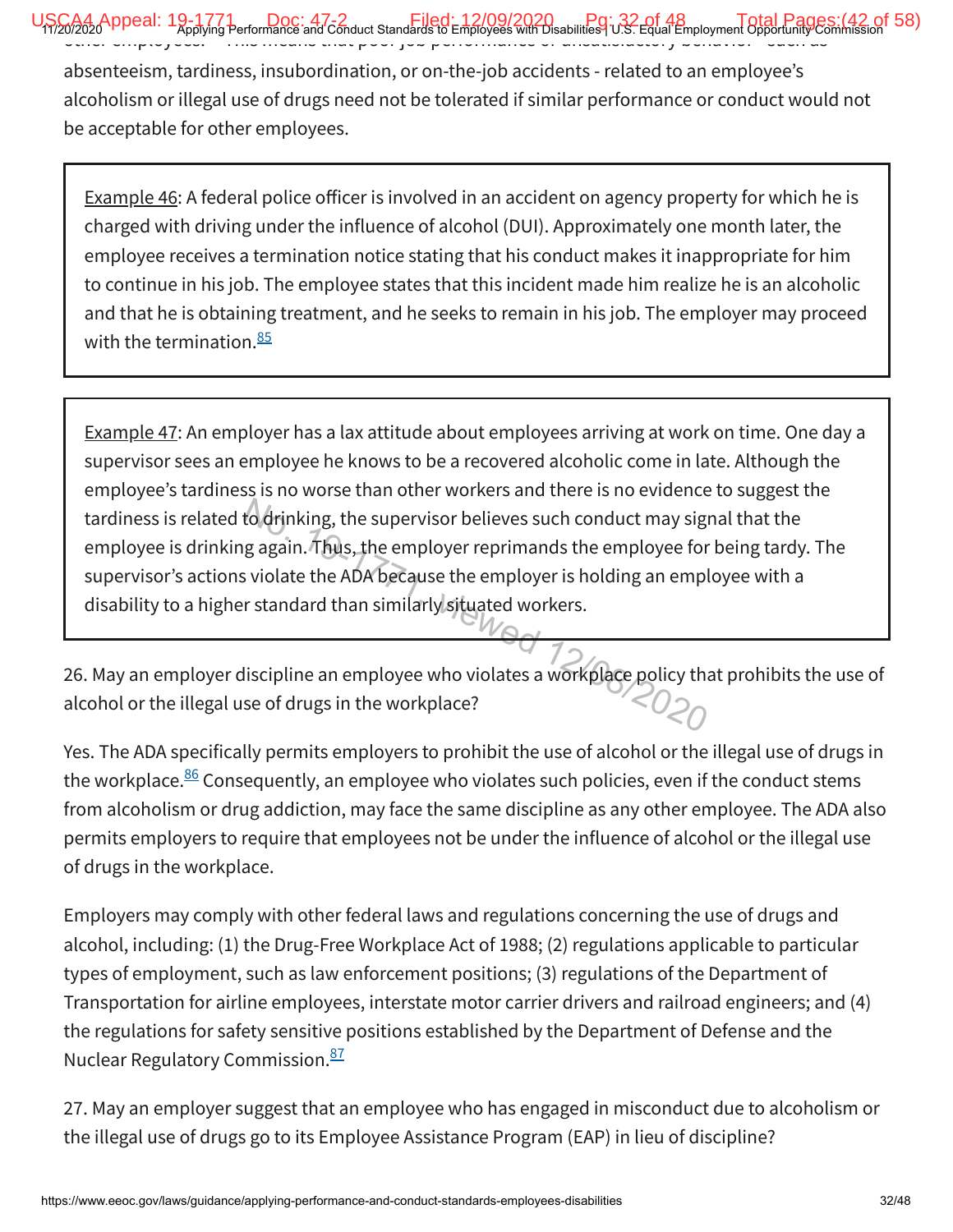# USCA4 Appeal: 19-1771 Doc: 47-2 Filed: 12/09/2020 Pg: 33 of 48 Total Pages: (43 of 58)<br>11/20/2020 Applying Performance and Conduct Standards to Employees with Disabilities U.S. Equal Employment Opportunity Commission

Yes. The employer may discipline the employee, suggest that the employee seek help from the EAP, or do both. An employer will always be entitled to discipline an employee for poor performance or misconduct that result from alcoholism or drug addiction. But, an employer may choose instead to refer an employee to an EAP or to make such a referral in addition to imposing discipline. However, the ADA does not require employers to establish employee assistance programs or to provide employees with an opportunity for rehabilitation in lieu of discipline.

28. What should an employer do if an employee mentions drug addiction or alcoholism, or requests accommodation, for the first time in response to discipline for unacceptable performance or conduct?

The employer may impose the same discipline that it would for any other employee who fails to meet its performance standard or who violates a uniformly-applied conduct rule. If the appropriate disciplinary action is termination, the ADA would not require further discussion about the employee's disability or request for accommodation.

An employee whose poor performance or conduct is attributable to the **current illegal use of drugs** is not covered under the ADA. $^{88}$  Therefore, the employer has no legal obligation to provide a reasonable accommodation and may take whatever disciplinary actions it deems appropriate, although nothing in the ADA would limit an employer's ability to offer leave or other assistance that may enable the employee to receive treatment.

By contrast, an employee whose poor performance or conduct is attributable to **alcoholism** may be entitled to a reasonable accommodation, separate from any disciplinary action the employer chooses to impose and assuming the discipline for the infraction is not termination. If the employee only mentions the alcoholism but makes no request for accommodation, the employer may ask if the employee believes an accommodation would prevent further problems with performance or conduct. If the employee requests an accommodation, the employer should begin an "interactive process" to determine if an accommodation is needed to correct the problem. This discussion may include questions about the connection between the alcoholism and the performance or conduct problem. The employer should seek input from the employee on what accommodations may be needed and also may offer its own suggestions. Possible reasonable accommodations may include a modified work schedule to permit the employee to attend an on-going self-help program. Ne ADA.<sup>88</sup> Therefore, the employer has no legal obligation<br>dation and may take whatever disciplinary actions it deem<br>is ADA would limit an employer's ability to offer leave or or<br>yee to receive treatment.<br>yee whose poor p

Example 48: An employer has warned an employee several times about her tardiness. The next time the employee is tardy, the employer issues her a written warning stating one more late arrival will result in termination. The employee tells the employer that she is an alcoholic, her late arrivals are due to drinking on the previous night, and she recognizes that she needs treatment. The employer does not have to rescind the written warning and does not have to grant an accommodation that supports the employee's drinking, such as a modified work schedule that allows her to arrive late in the morning due to the effects of drinking on the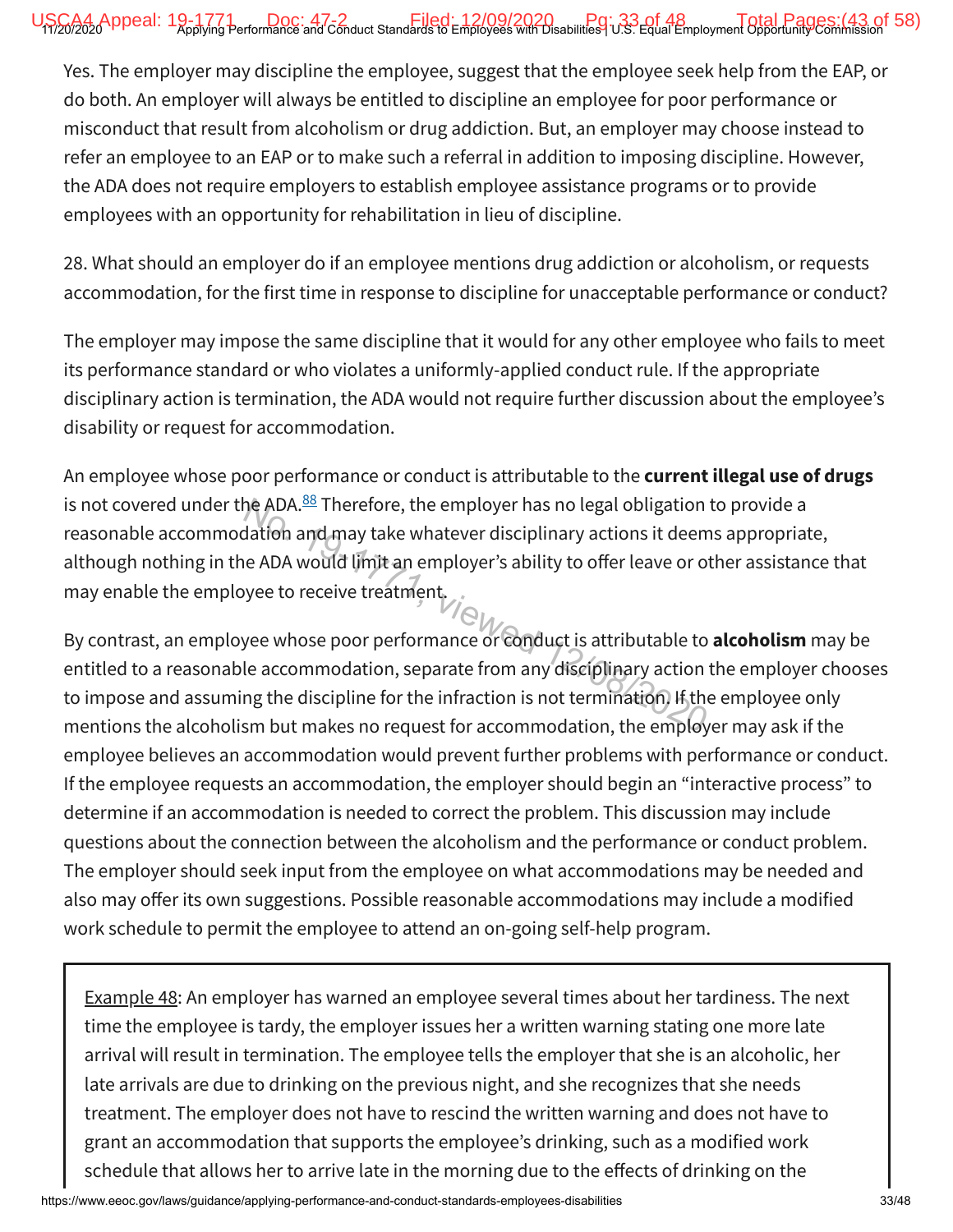USCA4 Appeal: 19-1771 Doc: 47-2 Filed: 12/09/2020 Pg: 34 of 48 Total Pages: (44 of 58)<br>11/20/2020 Applying Performance and Conduct Standards to Employees with Disabilities U.S. Equal Employment Opportunity Commission

previous night. However, absent undue hardship, the employer must grant the employee's request to take leave for the next month to enter a rehabilitation program.

29. Must an employer provide a "firm choice" or "last chance agreement" to an employee who otherwise could be terminated for poor performance or misconduct resulting from alcoholism or drug addiction?

An employer may choose, but is not required by the ADA, to offer a "firm choice" or "last chance agreement" to an employee who otherwise could be terminated for poor performance or misconduct that results from alcoholism or drug addiction. Generally, under a "firm choice" or "last chance agreement" an employer agrees not to terminate the employee in exchange for an employee's agreement to receive substance abuse treatment, refrain from further use of alcohol or drugs, and avoid further workplace problems. A violation of such an agreement usually warrants termination because the employee failed to meet the conditions for continued employment.<sup>89</sup>

# **H. Confidentiality issues arising from granting reasonable accommodation to avoid performance or conduct problems Ity issues arising from granting reas<br>in to avoid performance or conduct pr<br>ell a coworker that an employee is receiving a reasonable<br>tiality provisions do not permit employers to tell coworke<br>iving a reasonable accommoda**

30. May an employer tell a coworker that an employee is receiving a reasonable accommodation?

No. The ADA's confidentiality provisions do not permit employers to tell coworkers that an employee with a disability is receiving a reasonable accommodation.

• Practical Guidance: It is imperative that managers be trained about how to respond to such questions because it is reasonable to assume they may be asked questions by an employee's coworkers where the accommodation involves modification of a work schedule or dress code, or any other change in the workplace that a coworker may perceive as holding the employee with a disability to a different performance or conduct standard. Employers already keep many types of information confidential despite inquiries from their workers, such as personnel decisions like the reason an employee left a job or was transferred. This situation should be treated in similar fashion. An employer could respond that she does not discuss one employee's situation with another in order to protect the privacy of all employees, but she could assure the coworker that the employee is meeting the employer's work requirements.

# **I. Legal enforcement**

## Private Sector/State and Local Governments

An individual who believes that his employment rights have been violated on the basis of disability and wants to make a claim against an employer must file a "charge of discrimination" with the EEOC.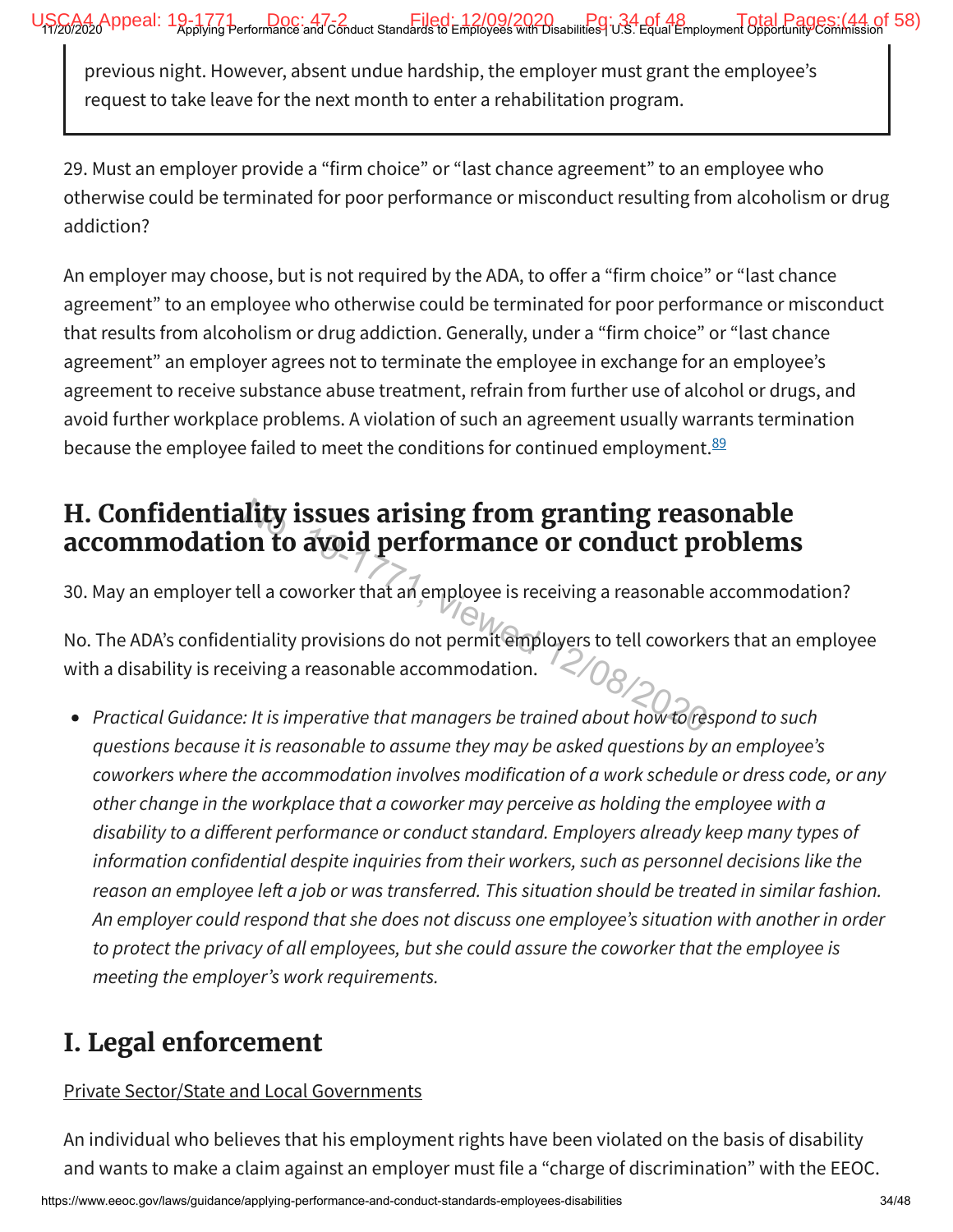# USCA4 Appeal: 19-1771 Doc: 47-2 Filed: 12/09/2020 Pg: 35 of 48 Total Pages: (45 of 58)<br>11/20/2020 Applying Performance and Conduct Standards to Employees with Disabilities U.S. Equal Employment Opportunity Commission

The charge must be filed by mail or in person with a local EEOC office within 180 days from the date of the alleged violation. The 180-day filing deadline is extended to 300 days if a state or local antidiscrimination law also covers the charge.<sup>90</sup>

The EEOC will notify the employer of the charge and will ask for a response and supporting information. Before a formal investigation, the EEOC may select the charge for its mediation program. Participation in mediation is free, voluntary, and confidential. Mediation may provide the parties with a quicker resolution of the case.

For a detailed description of the charge process, please refer to the EEOC website at [https://www.eeoc.gov/employees/filing-charge-discrimination.](https://www.eeoc.gov/employees/filing-charge-discrimination)

## Federal Government

An individual who believes that his employment rights have been violated on the basis of disability and wants to make a claim against a federal agency must file a complaint with that agency. The first step is to contact an EEO Counselor at the agency within 45 days of the alleged discriminatory action. The individual may choose to participate in either counseling or in Alternative Dispute Resolution (ADR) if the agency offers this alternative. Ordinarily, counseling must be completed within 30 days and ADR within 90 days.

At the end of counseling, or if ADR is unsuccessful, the individual may file a complaint with the agency. The agency must conduct an investigation unless the complaint is dismissed. If a complaint contains one or more issues that must be appealed to the Merit Systems Protection Board (MSPB), the complaint is processed under the MSPB's procedures. For all other EEO complaints, once the agency finishes its investigation the complainant may request a hearing before an EEOC administrative judge or an immediate final decision from the agency. Let course<br>to participate in either counseling or in Alternative D<br>ers this alternative. Ordinarily, counseling must be complete.<br>S.<br>S.<br>The individual may file a compust conduct an investigation unless the complaint is dis

For more information concerning enforcement procedures for federal applicants and employees, visit the EEOC website at<https://www.eeoc.gov/fact-sheet/filing-charge>.

## **Footnotes**

 $^1$  Michele J. Gelfand & Lisa H. Nishii, Discrimination in Organizations: An Organizational-Level Systems Perspective, in Discrimination at Work: The Psychological and Organizational Bases 89, 101 (Robert L. Dipboye & Adrienne Colella eds., 2004).

 $2$  All reasonable accommodation examples used in this document assume that the employee meets the ADA definition of "disability."

https://www.eeoc.gov/laws/guidance/applying-performance-and-conduct-standards-employees-disabilities 35/48 42 U.S.C. §§ 12101 - 12117 (2000); 29 C.F.R. §§ 1630.1 - 1630.16 (2007); 29 U.S.C. § 791(g) (2000);29 3 C.F.R. § 1614.203(b) (2007). Pursuant to Title II of the ADA, state and local government agencies with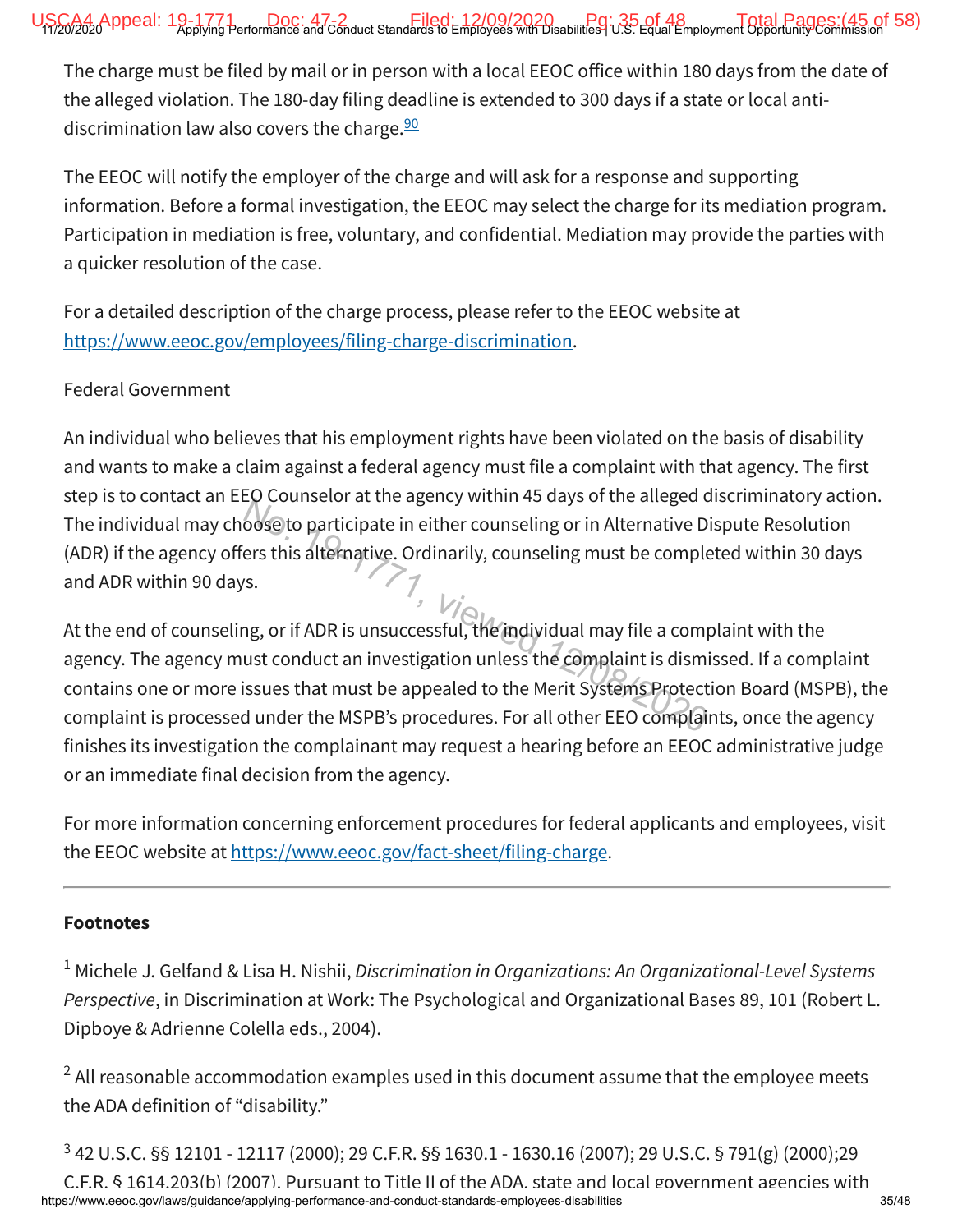11/20/2020 Applying Performance and Conduct Standards to Employees with Disabilities | U.S. Equal Employment Opportunity Commission C.F.R. § 1614.203(b) (2007). Pursuant to Title II of the ADA, state and local government agencies with fewer than 15 employees must follow the same employment discrimination rules as found under Title I. 28 C.F.R. § 35.140(b)(2) (2007). USCA4 Appeal: 19-1771 Doc: 47-2 Filed: 12/09/2020 Pg: 36 of 48 Total Pages: (46 of 58)

This publication will use the term "ADA" to refer to both the Americans with Disabilities Act and section 501 of the Rehabilitation Act. This fact sheet provides only a brief review of the ADA's statutory framework as it is relevant to performance and conduct standards. More information on the ADA and the Rehabilitation Act is available at EEOC's website, [www.eeoc.gov](http://www.eeoc.gov/).

42 U.S.C. § 12112(a) (2000); 29 C.F.R. § 1630.4 (2007). 4

 $5$  42 U.S.C. § 12102(2) (2000); 29 C.F.R. § 1630.2(g) (2007). The ADA Amendments Act of 2008, signed into law on September 25, retains the three-part definition of disability but makes several significant changes to it with the intent that "disability" be construed broadly. Among the most significant changes are: (1) "substantially limits" no longer will be defined to mean either "significantly restricted" or "severely restricted," (2) major life activities now include "major bodily functions" such as normal cell growth, (3) the ameliorative effects of mitigating measures, other than ordinary eyeglasses or contact lenses, cannot be considered in assessing whether an individual has a disability, (4) impairments that are episodic or in remission may be disabilities if they are substantially limiting when active, and (5) an individual will meet the "regarded as" prong of the definition if she can show that an employment decision  $(e.g.,$  hiring, promotion, termination, discipline) was made because of an actual or perceived physical or mental impairment, regardless of whether the impairment limits or is perceived to limit a major life activity. The new definition of "regarded as" does not cover an impairment that is the basis of an employment decision if it is transitory (meaning that it will last six months or less) and minor. denses, cannot be considered in assessing whether an individual will meet the "regarded as" prong of the definecision (e.g., hiring, promotion, termination, discipline) we physical or mental impairment, regardless of whet

 $6$  42 U.S.C. § 12111(8) (2000); 29 C.F.R. § 1630.2(m) (2007).

<sup>7</sup>See EEOC, <u>A Technical Assistance Manual on the Employment Provisions (Title I) of the Americans</u> with Disabilities Act, at II (2.3) and IV (4.4), (1992), available at [www.adainformation.org/Employment.aspx](http://www.adainformation.org/Employment.aspx) [hereinafter TAM].

 $8$  Additional information on how to determine the essential and marginal functions of a position, and their significance in determining if an individual with a disability is "qualified," can be found in 29 C.F.R. pt. 1630 app. § 1630.2(m)-(n) (2007). See also TAM, supra note 7, at II (2.3(a)).

 $^{9}$  42 U.S.C. §§ 12112(b)(6), 12113(a) (2000); 29 C.F.R. §§ 1630.10 and 1630.15(b)(1) (2007).

 $^{10}$ <u>See TAM, supra</u> note 7, at IV (4.3).

 42 U.S.C. § 12112(b)(5)(A) (2000); 29 C.F.R. § 1630.9(a) (2007); 29 C.F.R. pt. 1630 app. §§ 1630.9, 11 1630.10, 1630.15(b) and (c) (2007). The ADA Amendments Act of 2008 explicitly states that individuals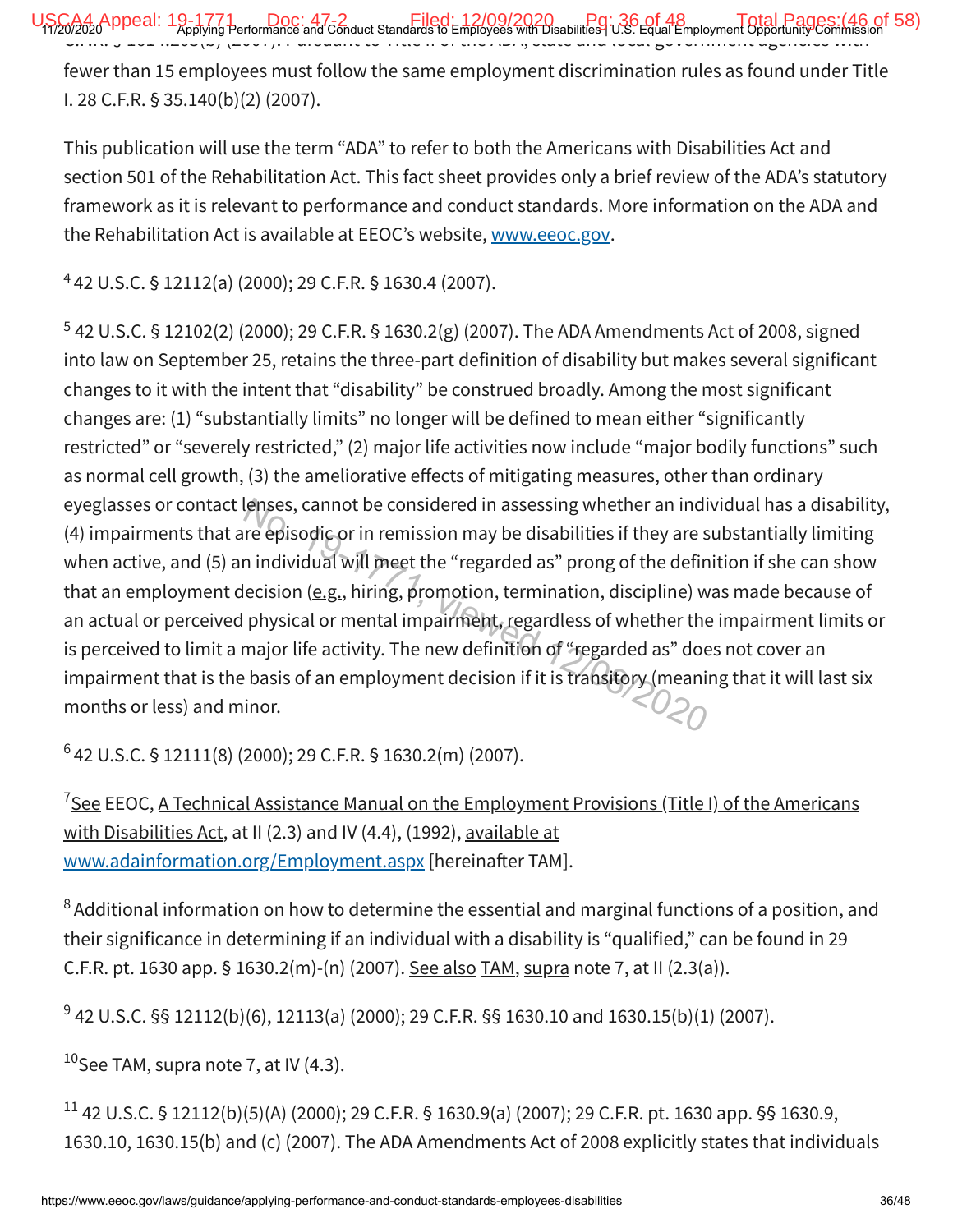who are covered only under the "regarded as" definition of "disability" would not be entitled to reasonable accommodation.

Reasonable accommodation may be required for several reasons, such as providing an applicant with a disability with an equal opportunity to compete for a job or to allow an employee with a disability equal access to a benefit or privilege of employment. This publication focuses on the reasonable accommodation obligation only as it applies to performance and conduct issues.

Examples of different types of reasonable accommodations can be found in, EEOC, Enforcement Guidance on Reasonable Accommodation and Undue Hardship Under the Americans with Disabilities [Act, \(rev. Oct. 17, 2002\), available at https://www.eeoc.gov/laws/guidance/enforcement-guidance](https://www.eeoc.gov/laws/guidance/enforcement-guidance-reasonable-accommodation-and-undue-hardship-under-ada)reasonable-accommodation-and-undue-hardship-under-ada [hereinafter Reasonable Accommodation]. In addition, the EEOC has published documents on various disabilities that address accommodations commonly used by individuals with these medical conditions, including persons with psychiatric disabilities, cancer, diabetes, blindness, deafness, intellectual disability (mental retardation), and epilepsy. The EEOC also has published documents on telework as a reasonable accommodation and accommodations commonly provided in certain types of jobs (e.g., attorney positions, the food service industry, and health care jobs). All of these documents can be found at EEOC's website, [www.eeoc.gov.](http://www.eeoc.gov/) No. 1998 of joint in the set of the set of the set of the set of the set of the set of these document the set of the set of the set of the set of the set of the set of the set of the set of the set of the set of the set of

<sup>12</sup>See Reasonable Accommodation, supra note 11, at Question 1.

13 42 U.S.C. §§ 12111(10), 12112(b)(5)(A) (2000); 29 C.F.R. §§ 1630.2(p), 1630.9(a) (2007); 29 C.F.R. pt. 1630 app. - 1630.2(o) (2007) (employer is not required to reallocate essential functions); see also Reasonable Accommodation, supra note 11, in General Principles.

 $14$ See 29 C.F.R. pt. 1630 app. - 1630.2(n) (2007) ("the inquiry into essential functions is not intended to second guess an employer's business judgment with regard to production standards, whether qualitative or quantitative, nor to require employers to lower such standards"). See also TAM, supra note 7, at VII (7.7) ("An employer can hold employees with disabilities to the same standards of production/performance as other similarly situated employees without disabilities for performing essential job functions").

<sup>15</sup> 29 C.F.R. pt. 1630 app. - 1630.2(n) (2007); <u>see also Reasonable Accommodation, supra</u> note 11, in General Principles.

<sup>16</sup>See Yindee v. CCH Inc. 458 F.3d 599, 602 (7th Cir. 2006) (employee with disability terminated because of the reduction in the quantity and quality of her output as well as her failure to demonstrate the problem-solving skills required for her job); see also Leffel v. Valley Fin. Servs., 113 F.3d 787, 789, 795 (7th Cir.), cert. denied 522 U.S. 968 (1997) (employer lawfully terminated employee with multiple sclerosis for several performance problems, including failure to submit reports on a timely basis and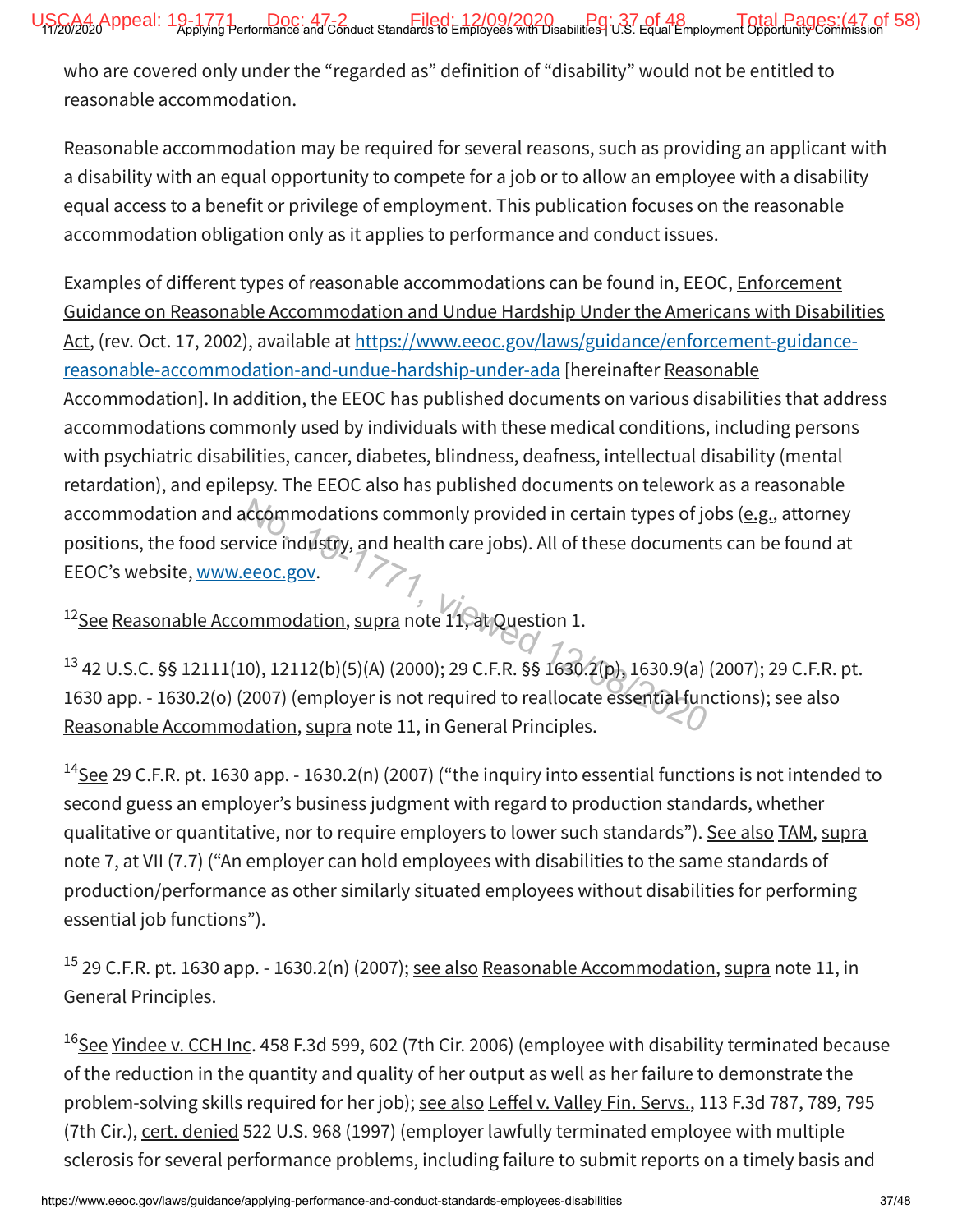failure to return phone calls). Cf. Libel v. Adventure Lands of Am., Inc., 482 F.3d 1028, 1034 (8th Cir. 2007) (affirming summary judgment for employer who terminated a sales and catering manager with multiple sclerosis because she often made mistakes, including failing to request menus in a timely fashion, selling more rooms than available, giving away rooms for free, and not charging the correct amount).

In Example 3, the employer could have asked the employee if he needed a reasonable accommodation to address the performance problems, but the employer was not obligated to do so. An employee with a disability generally has the responsibility to ask for a reasonable accommodation. See infra Question 14 and n.53 and accompanying text.

<sup>17</sup>See TAM, supra note 7, at VII (7.7) ("An employer should not give employees with disabilities "special treatment." They should not be evaluated on a lower standard . . . than any other employee. This is not equal employment opportunity.")

<sup>18</sup>Cf. Question 26 in EEOC, Enforcement Guidance on the Americans with Disabilities Act and Psychiatric Disabilities (March 25, 1997) available at https://www.eeoc.gov/laws/guidance/enforcement-guidance-ada-and-psychiatricdisabilities [hereinafter Psychiatric Disabilities] (modifications in how supervisors provide guidance and feedback may assist employees in improving job performance).

 $^{19}$  An employer cannot penalize an employee for work missed while the employee took a significant amount of leave as a reasonable accommodation. See Reasonable Accommodation, supra note 11, at Question 19, Example A. An employer that accurately evaluates the quality and quantity of work produced by an employee when present is not penalizing the employee for work missed while taking leave as a reasonable accommodation. An employer may wish to consider postponing a performance evaluation or providing an interim one when a significant amount of leave affects overall productivity. March 25, 1997) available<br>
<u>ov/laws/guidance/enforcement-guidance-ada-and-psych</u><br>
In <u>Psychiatric Disabilities</u> (modifications in how superviso<br>
ist employees in improving job performance).<br>
Depending to the employer of th

 $^{20}$ <u>See TAM, supra</u> note 7, at VII (7.7) ("A disabled employee who needs an accommodation  $\dots$  in order to perform a job function should not be evaluated on his/her ability to perform the function without the accommodation");  $cf.$  "Discrimination in Organizations," supra note 1, at 102 ("[P]erformance norms should permit some latitude for expressing individuality and should not be arbitrarily based on a singular cultural perspective. Utilizing outcome-based performance measures rather than processbased performance measures may help minimize discrimination . . .") (cites omitted).

 $^{21}$ See Jay v. Intermet Wagner, Inc., 233 F.3d 1014, 1017 (7th Cir. 2000).

<sup>22</sup>See Reasonable Accommodation, supra note 11, at Question 41.

<sup>23</sup>See id. at Question 4.

<sup>24</sup><u>See id</u>. at n. 103.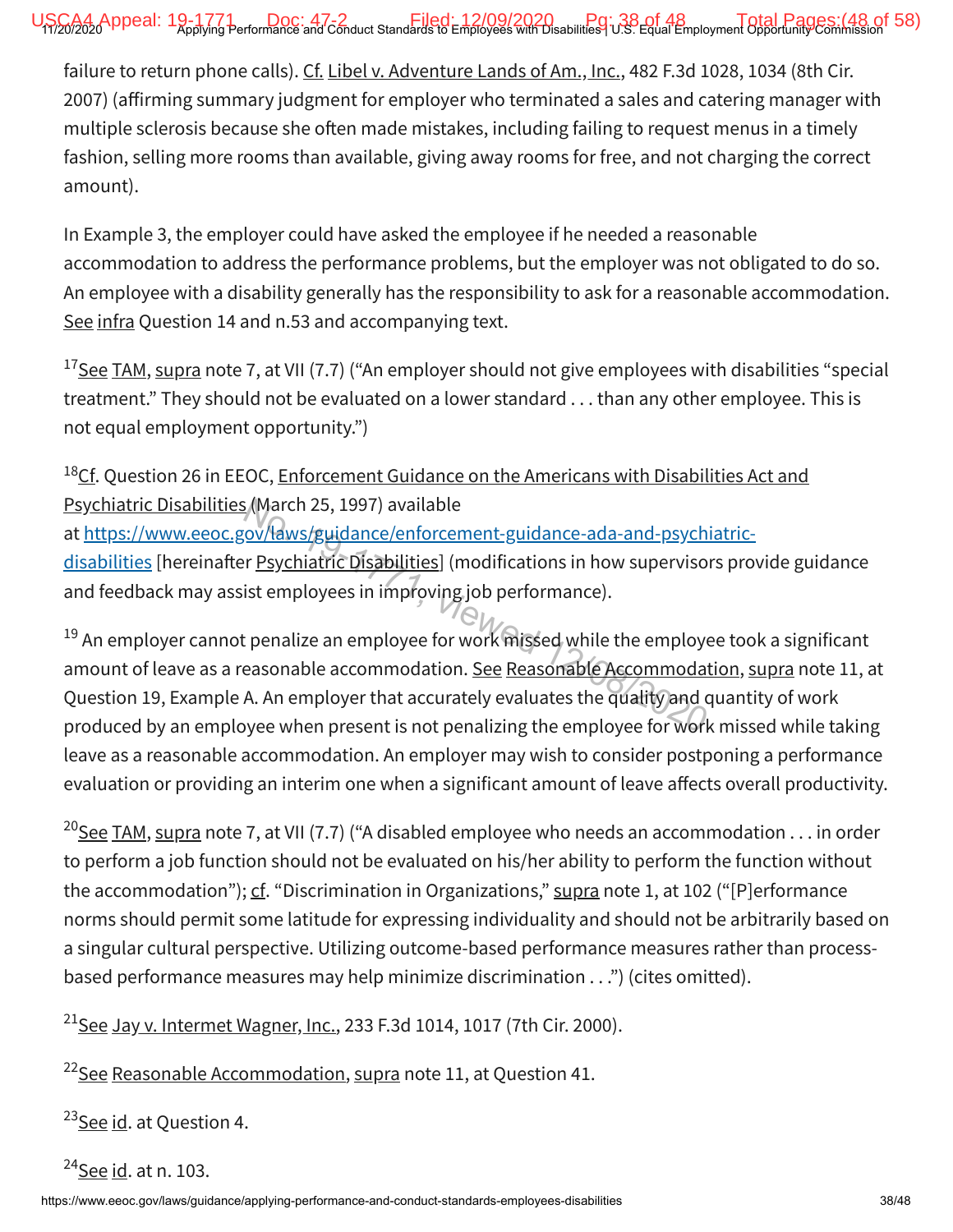# USCA4 Appeal: 19-1771 Doc: 47-2 Filed: 12/09/2020 Pg: 39 of 48 Total Pages: (49 of 58)<br>11/20/2020 Applying Performance and Conduct Standards to Employees with Disabilities U.S. Equal Employment Opportunity Commission

<sup>25</sup>See Hill v. Kansas City Area Transp. Auth., 181 F.3d 891, 894 (8th Cir. 1999) (request for reasonable accommodation is too late when it is made after an employee has committed a violation warranting termination); Contreras v. Barnhart, EEOC Appeal No. 01A10514 (February 22, 2002) (decision rejects employee's claim that employer should have known that a reasonable accommodation was not working and provided another one, rather than disciplining employee for poor performance, where employee failed to request a new accommodation and two of her doctors had indicated that the employer should continue providing the existing accommodation); cf. Fenney v. Dakota Minn. & E.R.R. Co., 327 F.3d 707, 717 (8th Cir. 2003) (employee took demotion to avoid risk of discharge for chronic tardiness after repeated requests for reasonable accommodation related to work schedule were summarily denied).

<sup>26</sup>See Reasonable Accommodation, supra note 11, at Questions 35-36.

<sup>27</sup>See id. at Questions 5 and 36.

<sup>28</sup>See id. at Questions 5-8.

<sup>29</sup> See id. at Question 9.

<sup>30</sup>See TAM, supra note 7, at VII (7.7).

 $31$  Cf. id. ("An employer may not discipline or terminate an employee with a disability if the employer has refused to provide a requested reasonable accommodation that did not constitute an undue hardship and the reason for the unsatisfactory performance was the lack of accommodation.") In this Example, the employer may proceed with counseling Odessa, but if a reasonable accommodation could have been provided that would help Odessa resolve the performance problem (without causing undue hardship), any subsequent disciplinary action by the employer for the same problem would violate the ADA.  $\frac{1}{2}$ <br>  $\frac{1}{2}$ <br>  $\frac{1}{2}$ <br>  $\frac{1}{2}$ <br>  $\frac{1}{2}$ <br>  $\frac{1}{2}$ <br>  $\frac{1}{2}$ <br>  $\frac{1}{2}$ <br>  $\frac{1}{2}$ <br>  $\frac{1}{2}$ <br>  $\frac{1}{2}$ <br>  $\frac{1}{2}$ <br>  $\frac{1}{2}$ <br>  $\frac{1}{2}$ <br>  $\frac{1}{2}$ <br>  $\frac{1}{2}$ <br>  $\frac{1}{2}$ <br>  $\frac{1}{2}$ <br>  $\frac{1}{2}$ <br>  $\frac{1}{2}$ <br>

<sup>32</sup>Cf. Traylor v. Horinko, EEOC Appeal No. 01A14117 (November 6, 2003) (employee failed to request reasonable accommodation for a disability with respect to any aspect of the PIP and instead waited until after he had failed the PIP and received notice of termination).

 $^{33}$ See TAM, supra note 7, at VII (7.7) ("A disabled employee who needs an accommodation  $\dots$  in order to perform a job function should not be evaluated on his/her ability to perform the function without the accommodation").

<sup>34</sup> See Reasonable Accommodation, supra note 11, at Question 10.

<sup>35</sup> See id.

Federal agencies should follow their internal reasonable accommodation procedures that outline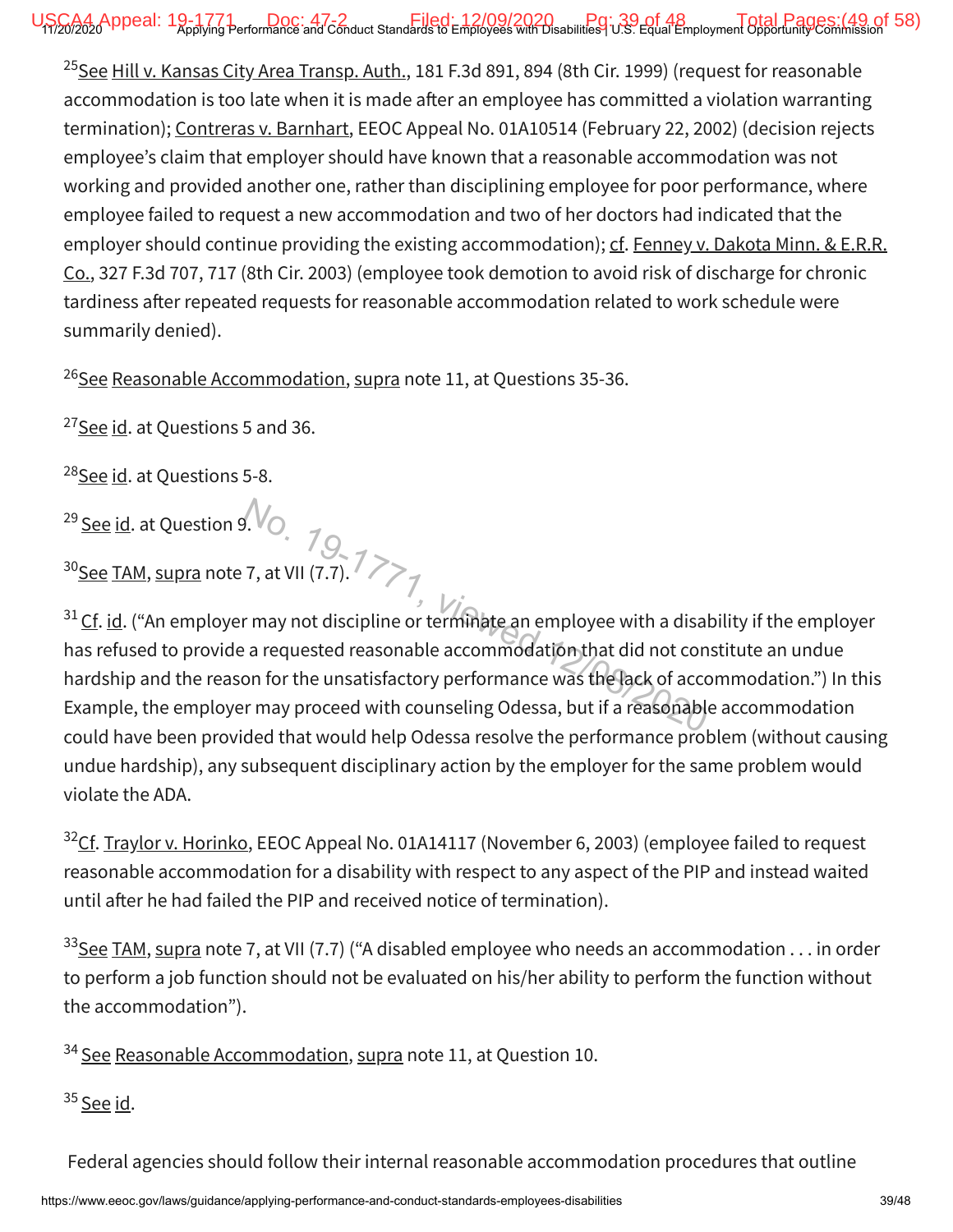# USCA4 Appeal: 19-1771 Doc: 47-2 Filed: 12/09/2020 Pg: 40 of 48 Total Pages: (50 of 58)<br>11/20/2020 Applying Performance and Conduct Standards to Employees with Disabilities U.S. Equal Employment Opportunity Commission

how to handle a request for reasonable accommodation and the time frames for doing so. A PIP should generally be considered a situation requiring expedited handling of a request. See Question 13 in EEOC, Policy Guidance on Executive Order 13164: Establishing Procedures to Facilitate the Provision of Reasonable Accommodation (July 26, 2000) available at [https://www.eeoc.gov/laws/guidance/policy-guidance-executive-order-13164-establishing](https://www.eeoc.gov/laws/guidance/policy-guidance-executive-order-13164-establishing-procedures-facilitate-provision)procedures-facilitate-provision.

<sup>36</sup>See Humphrey v. Memorial Hosp. Ass'n, 239 F.3d 1128, 1138 (9th Cir. 2001) (after employer and employee recognized that reasonable accommodation was not working, employer refused to engage in interactive process to consider whether another accommodation might be effective). Cf. Cutrera v. Board of Supervisors of La. State Univ., 429 F.3d 108, 113 (5th Cir. 2005) (employee's initial inability to propose a reasonable accommodation does not permit an employer to subvert the interactive process by terminating the employee before an accommodation can be proposed or considered).

<sup>37</sup> See Hammel v. Eau Galle Cheese Factory, 407 F.3d 852, 863 (7th Cir. 2005); <u>see also Degnan v. U.S.</u> Postal Service, EEOC Appeal No. 01A53689 (March 23, 2006).

<sup>38</sup>See 42 U.S.C. § 12112(b)(6) (2000); 29 C.F.R. §§ 1630.10, .15(c) (2007); <u>see also Psychiatric</u> Disabilities, supra note 18, at Question 30; Den Hartog v. Wasatch Academy, 129 F.3d 1076, 1086 (10th Cir. 1997).

<sup>39</sup>See Reasonable Accommodation, supra note 11, at Question 35. <u>See also, Macy v. Hopkins Co. Sch.</u> Bd. of Educ., 484 F.3d 357, 366 (6th Cir. 2007) (ADA permits an employer to fire an employee for conduct that results from a disability if that conduct disqualifies the employee from his or her job); Gambini v. Total Renal Care, Inc., d/b/a DaVita, Inc., 486 F.3d 1087, 1095 (9th Cir. 2007) (instructing jury that conduct resulting from a disability is part of the disability, and not a separate basis for termination, does not grant an employee absolute protection from adverse employment actions based on disability-related conduct because employers may show business necessity or direct threat to justify their disciplinary actions); Sista v. CDC IXIS N. Am. Inc., 445 F.3d 161, 172 (2d Cir. 2006) (citing to the EEOC's Enforcement Guidance on the ADA and Psychiatric Disabilities, the court stated that the ADA does not "require that employers countenance dangerous misconduct, even if [it] is the result of a disability"); Calef v. Gillette Co., 322 F.3d 75, 87 (1st Cir. 2003) (ADA does not require that employer retain an employee whose disability causes unacceptable behavior - verbal and physical threats and altercations - that threatens the safety of others); Hamilton v. Sw. Bell Tel. Co., 136 F.3d 1047, 1052 (5th Cir. 1998) (ADA does not insulate emotional or violent outbursts blamed on an impairment); Siefken v. Arlington Heights, 65 F.3d 664, 666 (7th Cir. 1995) (termination appropriate for police officer who failed to control his diabetes, resulting in his driving erratically at high speed); cf. Mincer v. Alvarez, EEOC Petition No. 03990021 (May 25, 2000) (although medical evidence clearly established that employee's depression and anxiety did not cause insubordinate behavior, agency could have disciplined employee for this behavior even if a nexus had been established because the ADA permits 2(b)(6) (2000); 29 C.F.R. §§ 1630.10, .15(c) (2007); <u>see also F</u><br>
18, at Question 30; Den Hartog v. Wasatch Academy, 129<br>
19. Wien Academy, 129<br>
19. Wien Hartog v. Wasatch Academy, 129<br>
19. Wien Academy, 129<br>
19. Wien Aca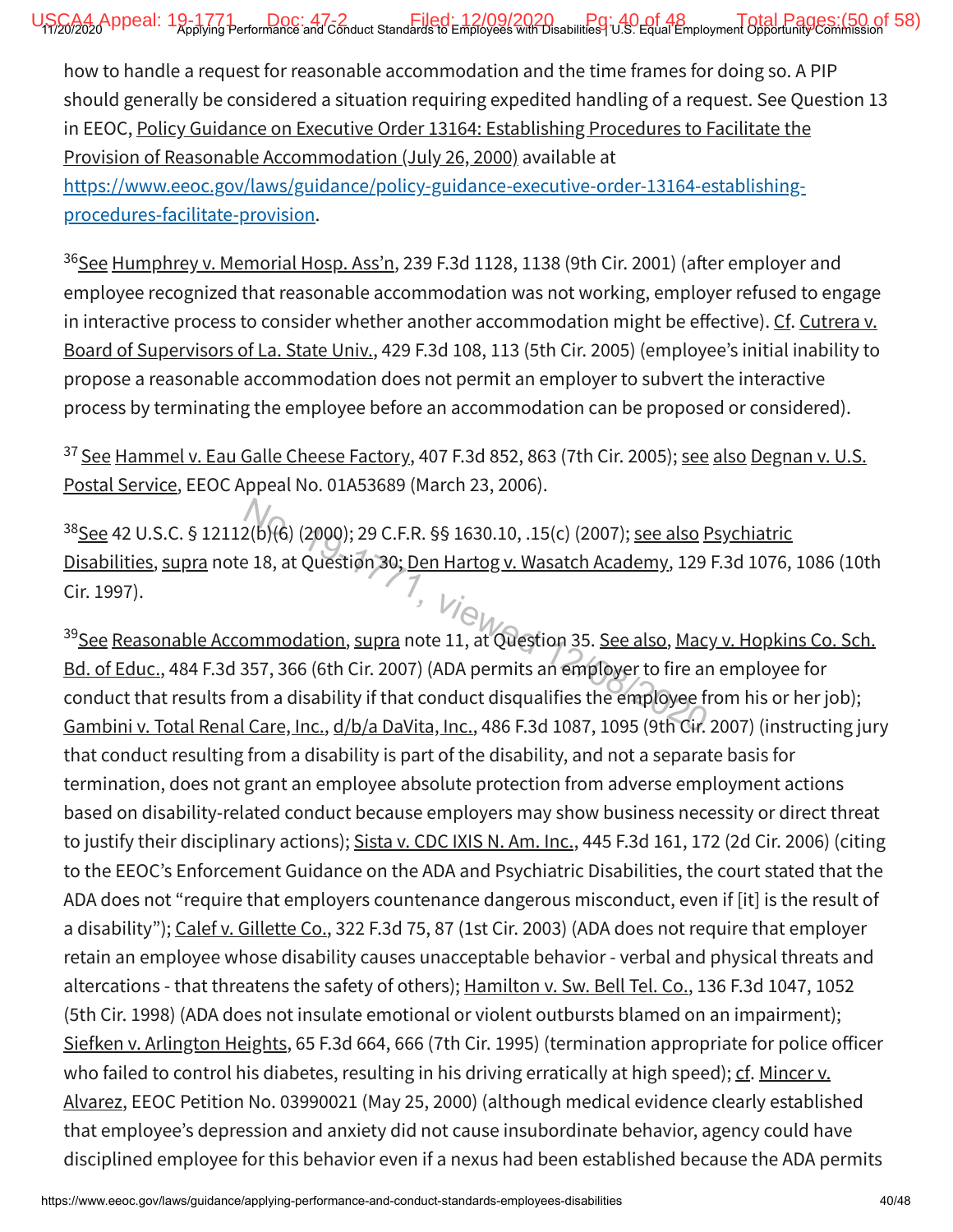# USCA4 Appeal: 19-1771 Doc: 47-2 Filed: 12/09/2020 Pg: 41 of 48 Total Pages: (51 of 58)<br>11/20/2020 Applying Performance and Conduct Standards to Employees with Disabilities U.S. Equal Employment Opportunity Commission

employers to hold an employee with a disability to the same conduct standards as other employees as long as those standards are job-related and consistent with business necessity).

<sup>40</sup>See 42 U.S.C. § 12112(b)(6) (2000); 29 C.F.R. §§ 1630.10, .15(c) (2007); <u>see also Reasonable</u> Accommodation, supra note 11, at Question 35 and Psychiatric Disabilities, supra note 18, at Question 30.

<sup>41</sup> See Psychiatric Disabilities, supra note 18, at Question 30; <u>see also, e.g., Macy v. Hopkins Co. Sch.</u> Bd. of Educ., 484 F.3d 357, 366 (6th Cir. 2007) (school board had legitimate, nondiscriminatory reason to terminate teacher with a head injury who threatened to kill a group of boys).

<sup>42</sup>See Bing v. Danzig, EEOC Petition No. 03990061 (February 1, 2000) ("[A] standard of employee work place conduct that bars insubordination by employees . . . is by definition job-related and consistent with business necessity."); Mincer v. Alvarez, EEOC Petition No. 03990021 (May 25, 2000) (employee's removal for insubordination is job-related and consistent with business necessity). See also Ray v. The Kroger Co., 264 F. Supp.2d 1221, 1229 & n.4 (S.D. Ga. 2003) (upholding termination of grocery clerk who had uncontrollable outbursts of profanity, vulgar language, and racial slurs as a result of Tourette Syndrome because such conduct impermissible in front of customers); and Buchsbaum v. Univ. Physicians Plan, 55 F.App'x 40, 45 (3d Cir. 2002) (unpublished) (no pretext where deaf employee's transfer and subsequent termination are justified by his unacceptable behavior that included inappropriate comments to patients). Cf. Crandal V. Paralyzed Veterans of Am., 146 F.3d 894, 895 (D.C. Cir. 1998) (information specialist's unacceptable behavior included abusing library employees of a trade association resulting in the library threatening to bar all of PVA's workers from using its facility); and Mammone v. President & Fellows of Harvard Coll., 847 N.E.2d 276 (Mass. 2006) (applying state disability law, upheld termination of museum receptionist with bipolar disorder for numerous unprofessional disturbances in front of visitors). le outbursts of profanity, vulgar language, and racial slurs<br>ch conduct impermissible in front of customers); and Bucl<br>pp'x 40, 45 (3d Cir. 2002) (unpublished) (no pretext where<br>mt termination are justified by his unaccept

 $^{43}$ <u>See, e.g., Calef , supra</u> note 39, at 86 (it is job-related and consistent with business necessity for a manager to be able to handle stressful situations without making others in the workplace feel threatened by verbal and physical threats and altercations); Grevas v. Village of Oak Park, 235 F.Supp.2d 868, 872 (N.D. Ill. 2002) (employee with depression terminated, in part, because of inability to get along with coworkers as evidenced by refusing to establish effective working relationships, making unfounded allegations against coworkers, and making abusive and/or inappropriate comments). Cf. Psychiatric Disabilities, supra note 18, at Question 30 (example of a coworker courtesy rule that is not job-related and consistent with business necessity as applied to a warehouse worker who does not have regular contact with coworkers and who, because of a psychiatric disability, refuses to engage in casual conversation with coworkers and instead walks away when spoken to or gives a curt response).

<sup>44</sup>See Hammel, supra note 37, at 863.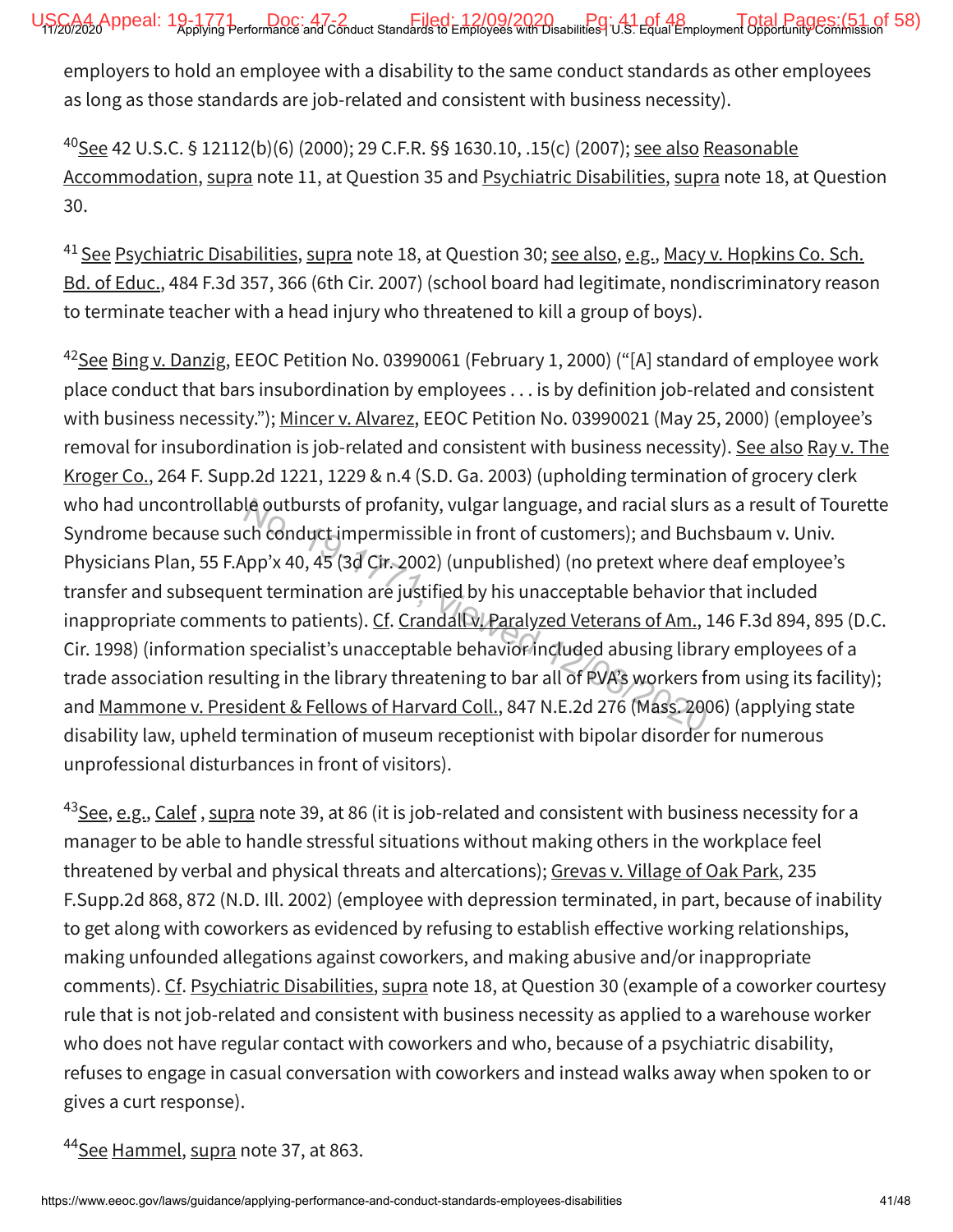# USCA4 Appeal: 19-1771 Doc: 47-2 Filed: 12/09/2020 Pg: 42 of 48 Total Pages: (52 of 58)<br>11/20/2020 Applying Performance and Conduct Standards to Employees with Disabilities U.S. Equal Employment Opportunity Commission

<sup>45</sup> Cf. Den Hartog, supra note 38, at 1087 (permitting "employers carte blanche to terminate employees with mental disabilities on the basis of any abnormal behavior would largely nullify the ADA's protection of the mentally disabled").

<sup>46</sup> Cf. Taylor v. Food World, Inc., 133 F.3d 1419, 1424 (11th Cir. 1998) (grocery clerk position inherently requires an ability to do the job without offending customers but summary judgment inappropriate because factual issue exists as to whether employee with autism could meet this requirement with or without reasonable accommodation); Ray, supra note 42, at 1229 & n.4 (the ADA does not require an employer to maintain indefinitely an employee who, because of Tourette Syndrome, uncontrollably subjects the employer's customers repeatedly to curse words and racial slurs).

<sup>47</sup>See Reasonable Accommodation, supra note 11, at Question 25.

<sup>48</sup>See Darcangelo v. Verizon Maryland, Inc., 189 F.App'x 217, 218 (4th Cir. 2006) (unpublished).

<sup>49</sup> See Reasonable Accommodation, supra note 11, at Question 36. <u>See also Buie v. Quad/Graphics,</u> Inc., 366 F.3d 496 (7th Cir. 2004) (eleventh-hour declaration of disability does not insulate an unruly employee from the consequences of his misdeeds); Conneen v. MBNA Am. Bank N.A., 334 F.3d 318, 331-33 (3d Cir. 2003) (despite repeated warnings about tardiness and the threat of termination, employee failed to request a modified schedule until after she was terminated); and Hill, supra note 25, at 894 (request for reasonable accommodation is too late when it is made after an employee has committed a violation warranting termination). Mosequences of his misdeeds); <u>Conneen v. MBNA Am. Bank</u><br>despite repeated warnings about tardiness and the threat<br>quest a modified schedule until after she was terminated);<br>reasonable accommodationis too late when it is ma

<sup>50</sup>See Reasonable Accommodation, supra note 11, at Question 41.

<sup>51</sup> See id. at Question 5.

<sup>52</sup>See id. at n.103.

<sup>53</sup> See id. at Question 40; Psychiatric Disabilities, supra note 18, at Question 27.

<sup>54</sup> Cf. Reasonable Accommodation, supra note 11, at Question 37.

<sup>55</sup> See id. at Question 38.

<sup>56</sup>See Crandall, supra note 42, at 898 (court rejected employee's claim that his rude behavior was so extreme as to put his employer on notice of a disability because a layperson cannot be expected to infer the existence of a psychiatric disorder given the general prevalence of rudeness).

<sup>57</sup>See Reasonable Accommodation, supra note 11, at Questions 1-3, 40. <u>See also Estades-Negroni v.</u> Associates Corp. of N. Am., 377 F.3d 58, 64 (1st Cir. 2004) (employee's request for a reduced workload and an assistant before being diagnosed with depression did not constitute a request for reasonable accommodation); Russell v. TG Mo. Corp., 340 F.3d 735, 742 (8th Cir. 2003) (employer's knowledge that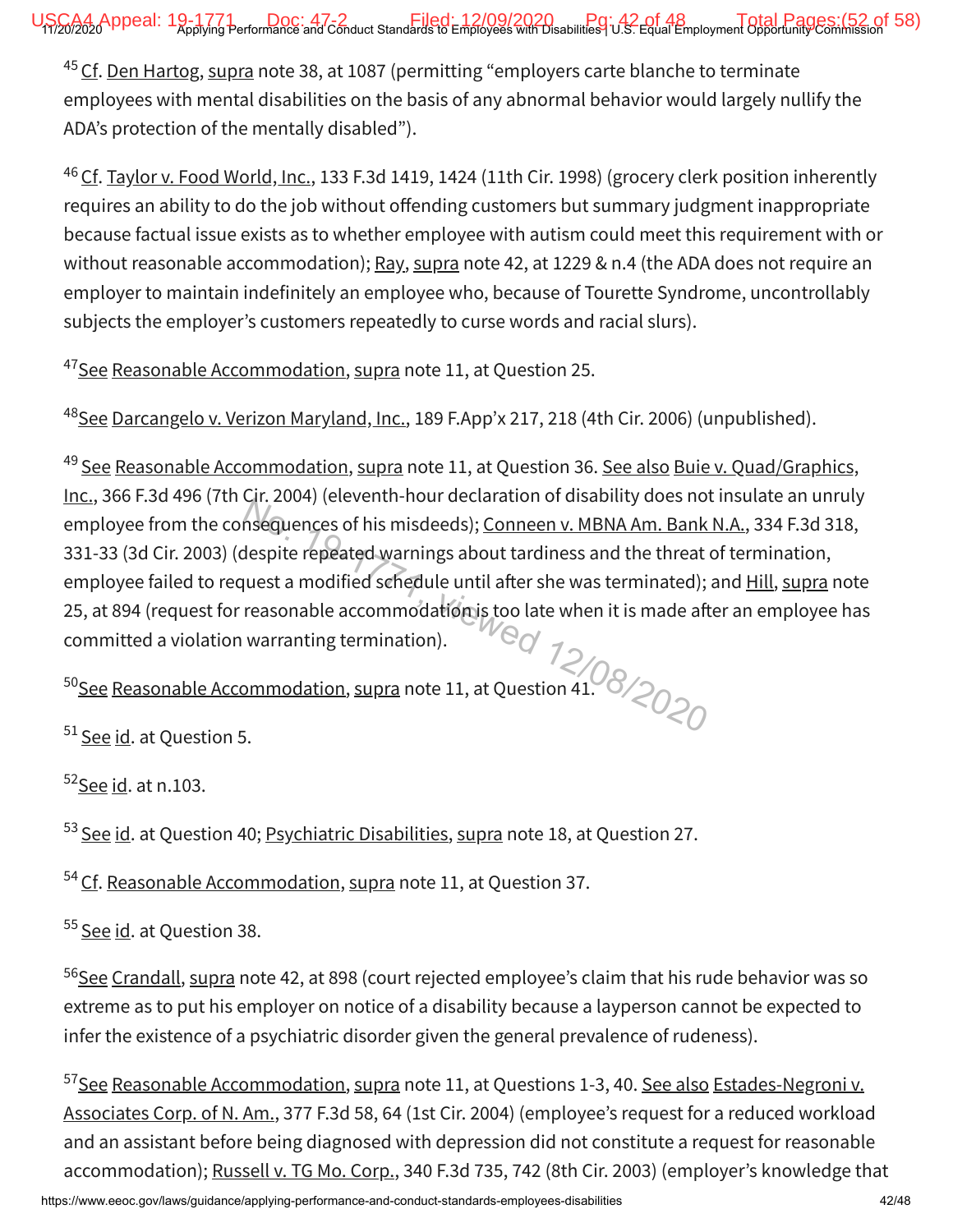# USCA4 Appeal: 19-1771 Doc: 47-2 Filed: 12/09/2020 Pg: 43 of 48 Total Pages: (53 of 58)<br>11/20/2020 Applying Performance and Conduct Standards to Employees with Disabilities U.S. Equal Employment Opportunity Commission

employee has bipolar disorder insufficient to support claim that employer should have known that employee's request to leave work immediately because she was "not feeling well" was related to her disability and therefore employee could be charged with an unexcused absence); Gantt v. Wilson Sporting Goods Co., 143 F.3d 1042, 1047 (6th Cir. 1998) (employer had no obligation to speculate on an employee's need for additional leave as a reasonable accommodation despite knowing the employee had a serious injury and wished to return to work eventually; employee never requested that her leave be extended when employer-provided leave ran out); Crandall, supra note 42, at 898 (court rejected employee's claim that his rude behavior was so extreme as to put his employer on notice of a disability because a layperson cannot be expected to infer the existence of a psychiatric disorder given general prevalence of rudeness). Cf. Wells v. Mutual of Enumclaw, 244 F.App'x 790, 791- 92 (9th Cir. 2007) (unpublished) (employer had no duty to provide reasonable accommodation to employee who had angry outbursts due to Alzheimer's Disease and related dementia because employee never requested accommodation and employer's knowledge of disability did not mean it knew or had reason to know the disability might be preventing employee from requesting accommodation).

<sup>58</sup>See 29 C.F.R. pt. 1630 app. § 1630.9 (2007); <u>see also Reasonable Accommodation, supra</u> note 11, at Question 41.

<sup>59</sup>See TAM, supra note 7, at VII (7.7) ("An employer must provide an employee with a disability with reasonable accommodation necessary to enable the employee to participate in the evaluation process"); see also Reasonable Accommodation, supra note 11, at Question 14. Napp. § 1630.9 (2007); <u>see also Reasonable Accommodation</u><br>7, at VII (7.7) ("An employer must provide an employee wild<br>ation necessary to enable the employee to participate in<br>14. assonable Accommodation, supra note 11, at

 $60$  See Degnan, supra note 37. Although the EEOC found a failure to provide reasonable accommodation, the decision stated that this violation did not justify Degnan's physical and verbal rampage in response to the agency's failure to provide accommodation.

 $^{61}$  Cf. Atkins v. Apfel, EEOC Appeal No. 02970004 (July 24, 2000) (agency failed to provide an effective reasonable accommodation and called into question the validity of its disciplinary actions when it denied request for an outside interpreter and instead insisted that the deaf employee being investigated for insubordination communicate through a staff interpreter, despite the fact that the agency knew the two individuals had an acrimonious relationship, the interpreter clearly had a stake in the outcome of at least two of the disciplinary matters, and the interpreter's competence was at issue).

<sup>62</sup> 42 U.S.C. § 12112(d)(4)(A) (2000); 29 C.F.R. § 1630.14(c) (2007). <u>See Sullivan v. River Valley Sch. Dist.,</u> 197 F.3d 804, 811 (6th Cir. 1999).

63 See Question 5 in EEOC, Enforcement Guidance: Disability-Related Inquiries and Medical Examinations of Employees Under the Americans with Disabilities Act (ADA) (July 26, 2000), available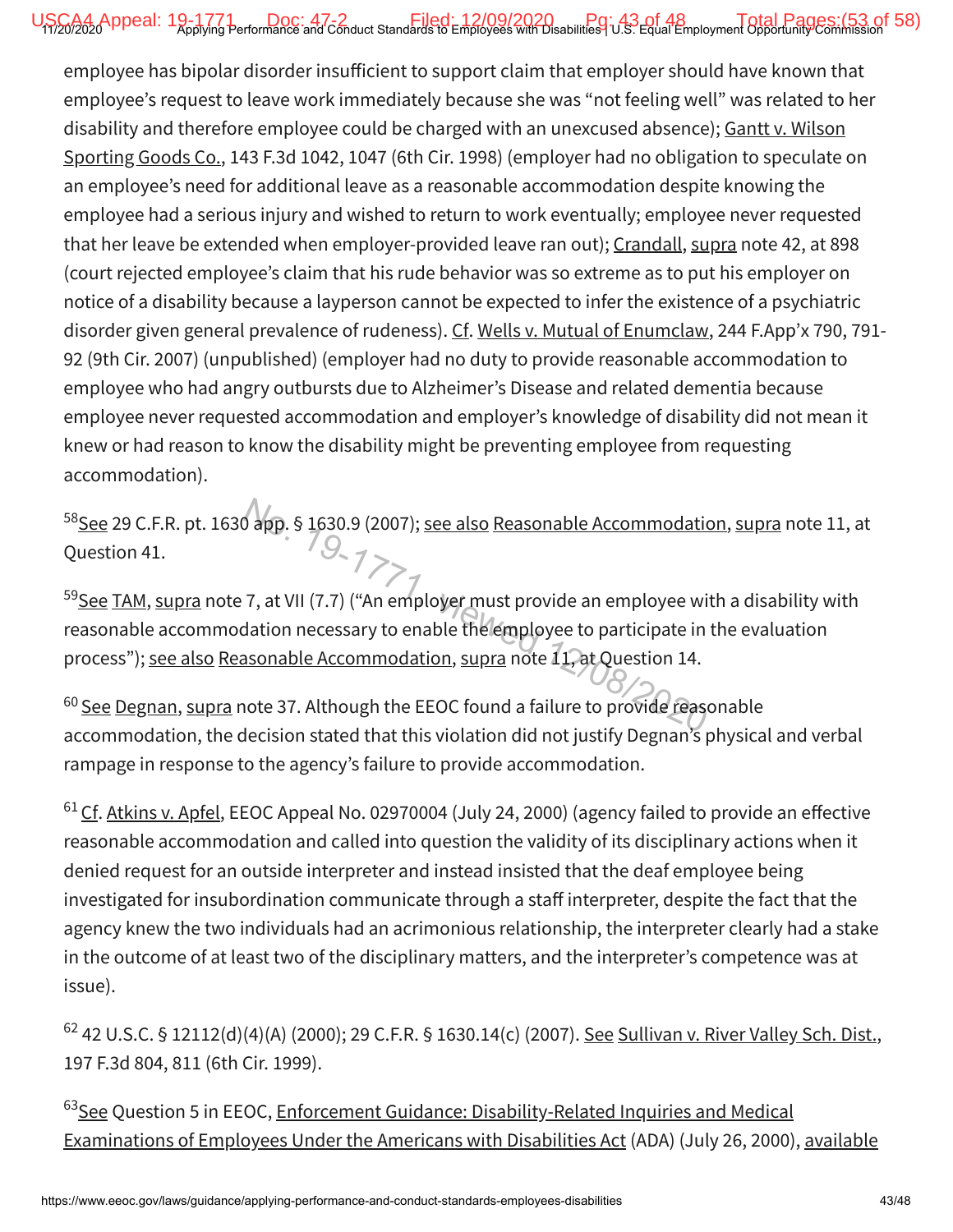USCA4 Appeal: 19-1771 Doc: 47-2 Filed: 12/09/2020 Pg: 44 of 48 Total Pages: (54 of 58)<br>11/20/2020 Applying Performance and Conduct Standards to Employees with Disabilities U.S. Equal Employment Opportunity Commission

[at https://www.eeoc.gov/laws/guidance/enforcement-guidance-disability-related-inquiries-and](https://www.eeoc.gov/laws/guidance/enforcement-guidance-disability-related-inquiries-and-medical-examinations-employees)medical-examinations-employees [hereinafter Medical Examinations].

 $64$  All medical information obtained by an employer must remain confidential. This means an employer cannot commingle medical information with other personnel information, and can share medical information only in limited circumstances with supervisors, managers, first aid and safety personel, and government officials investigating compliance with the ADA. 42 U.S.C. §§ 12112(d)(3) (B), (4)(C) (2000); 29 C.F.R. § 1630.14(b)(1)(2007). See also n.10 and accompanying text in Medical Examinations, supra note 63.

<sup>65</sup>See Williams v. Motorola, Inc., 303 F.3d 1284, 1291 (11th Cir. 2002) (employee's recent belligerent behavior, threats, and acts of insubordination were sufficient to justify requiring a medical examination); Sullivan, supra note 62, at 812 (employee's misconduct and insubordination gave the employer reason to seek further information about his medical fitness to continue teaching, particularly where prior to requesting the examination the employer sought input from a psychologist who suggested that an examination was in order); Ward v. Merck & Co., 226 F.App'x 131, 138-40 (3d Cir. 2007) (unpublished) (employer's request that employee undergo a psychiatric examination was jobrelated and consistent with business necessity where his behavior and job performance deteriorated after he returned from medical leave for treatment of a psychiatric illness).

<sup>66</sup>See Sullivan, supra note 62, at 811; cf. Clark v. Potter, EEOC Appeal No. 01992682 (November 20, 2001) (while employer may have had grounds to discipline an employee who created a "toxic" work environment over a period of several years by taking notes on coworkers, providing supervisor with steady stream of (mostly baseless) complaints about coworkers, and showing an unwillingness to cease these actions, employer did not have a legal basis to order a psychiatric examination because no evidence indicated that employee had a medical condition that was causing him to perform poorly or posing a direct threat). employer's request that employee undergo a psychiatric express with business necessity where his behavior and job performedical leave for treatment of a psychiatric illness).<br>
Note 62, at 811; <u>cf</u>. Clark v. Potter, EEOC A

 $^{67}$ See Sista, supra note 39, at 173 (employer not obligated to pursue alternative diagnosis of employee's condition and its failure to do so confirms that its decision to fire employee did not depend on any perception of his mental state).

 $68$  29 C.F.R. pt. 1630 app. - 1630.2(o) (2007) (leave as a reasonable accommodation under the ADA); 29 C.F.R. § 825.1 (2007) (medical leave required under the Family and Medical Leave Act of 1993).

<sup>69</sup>Cf. <u>Ward v. Massachusetts Health Research Inst., Inc.</u>, 209 F.3d 29, 35 (1st Cir. 2000) (while a fixed work schedule may be an essential function of most positions it was not so here because evidence showed that the employer had a flexible arrival policy permitting employees to arrive at work anytime between 7 and 9 a.m. as long as they worked a total of 7.5 hours each day and the employer failed to show that the plaintiff's job required him to arrive at a specific time each day).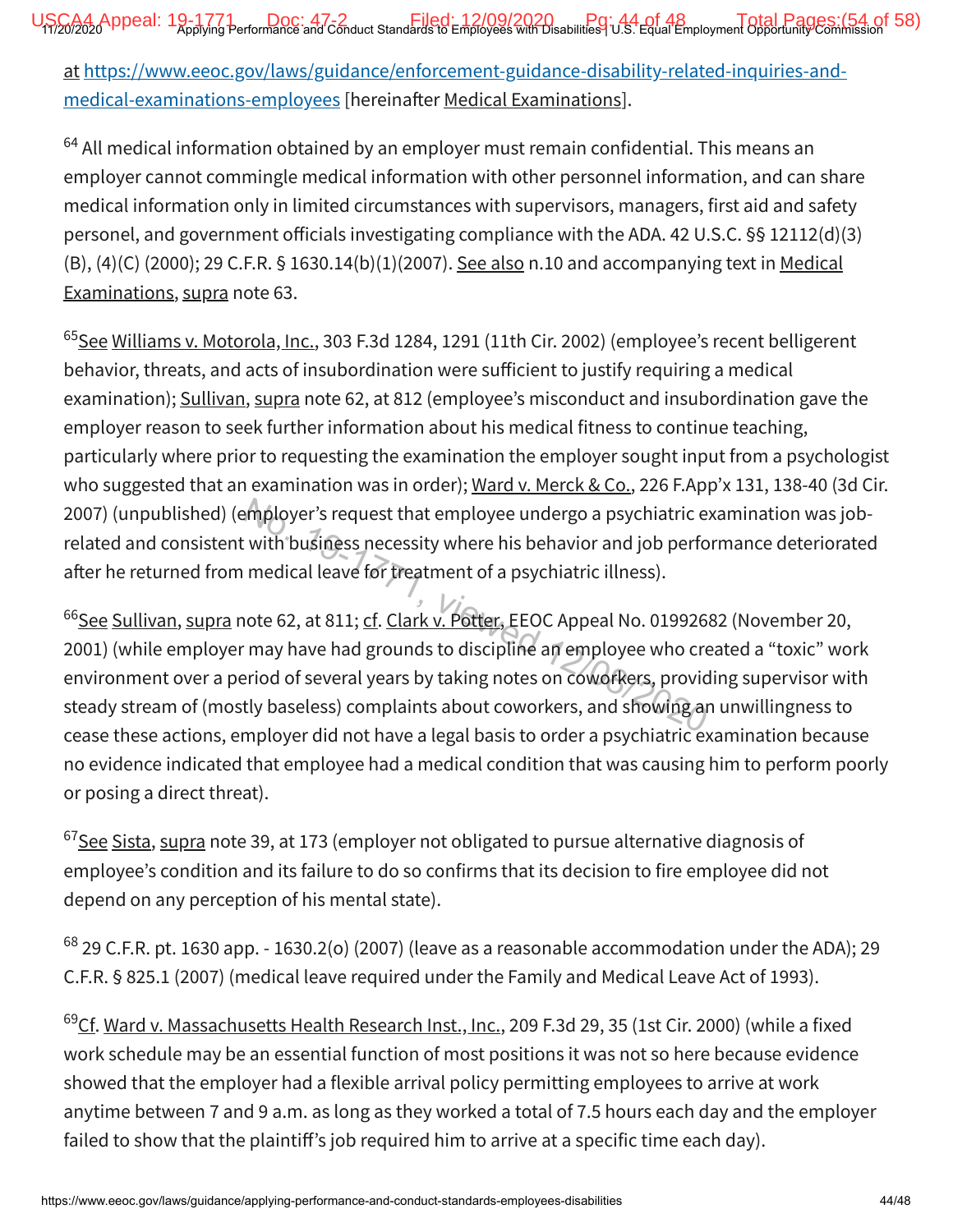<sup>70</sup>Cf. Nunes v. Wal-Mart Stores, Inc., 164 F.3d 1243, 1247 (9th Cir. 1999) (for summary judgment purposes, employer failed to show undue hardship in granting additional leave to employee who had been on medical leave for seven months and employer's policy permitted such leave for up to one year).

<sup>71</sup>See Reasonable Accommodation, supra note 11, at Questions 17, 22; <u>cf</u>. Holly v. Clairson Indus., L.L.C., 492 F.3d 1247, 1258, 1260 (11th Cir. 2007) (because an employer cannot avoid its reasonable accommodation obligation by designating all functions as essential a factual issue existed as to whether the company's strict punctuality policy could be modified as a reasonable accommodation for an employee with paraplegia whose job did not require strict punctuality and who always made up the time); Cehrs v. Northeast Ohio Alzheimer's Research Ctr., 155 F.3d 775, 782 (6th Cir. 1998) (uninterrupted attendance not deemed an "essential function" because that would relieve an employer from having to provide unpaid leave as a reasonable accommodation).

<sup>72</sup>See 42 U.S.C. § 12111(9)(B) (2000); <u>see also Reasonable Accommodation, supra</u> note 11, at Question 22.

<sup>73</sup> See, e.g., Brenneman v. MedCentral Health Sys., 366 F.3d 412, 420 (6th Cir. 2004), cert. denied, 543 U.S. 1146 (2005) (pharmacist with diabetes absent at least 109 times over a 5-year period was unqualified because of excessive absenteeism); Conneen, supra note 49, at 331 (termination for excessive tardiness lawful where employee, who once was given a modified schedule as a reasonable accommodation, failed to request resumption of this accommodation when she again began arriving late due to morning sedation and instead gave her employer reasons unrelated to her disability for the late arrival); Amadio v. Ford Motor Co., 238 F.3d 919, 928 (7th Cir. 2001) (employer is not required to give an open-ended schedule to allow an employee to come and go as he pleases); Buckles v. First Data Resources, Inc., 176 F.3d 1098, 1101 (8th Cir. 1999) (employee with numerous absences unable to meet essential function of regular and reliable attendance); Carr v. Reno, 23 F.3d 525, 530 (D.C. Cir. 1994) (an employee is not qualified if he has prolonged, frequent, and unpredictable absences); Quinn v. Veneman, EEOC Appeal No. 01A34982 (December 21, 2004) (termination of employee with depression for repeated unexcused late arrivals was lawful where employee failed to provide medical documentation justifying any change in attendance requirements and evidence showed supervisor met with employee at least 20 times over a two-year period to discuss attendance problems); Lopez v. Potter, EEOC Appeal No. 01996955 (January 16, 2002) (employer did not have to excuse employee's persistent tardiness due to alcoholism and thus its use of progressive discipline, culminating in termination, was lawful). No. MedCentral Health Sys., 366 F.3d 412, 420 (6th Cir. 200<br>macist with diabetes absent at least 109 times over a 5-yer<br>f excessive absenteeism); Conneen, supra note 49, at 331<br>wful where employee, who once was given a mod

<sup>74</sup>See, <u>e.g., Spangler v. Federal Home Loan Bank of Des Moines,</u> 278 F.3d 847, 850 (8th Cir. 2002) (reassigning an absent employee's duties to coworkers resulted in the coworkers being unable to perform their own duties).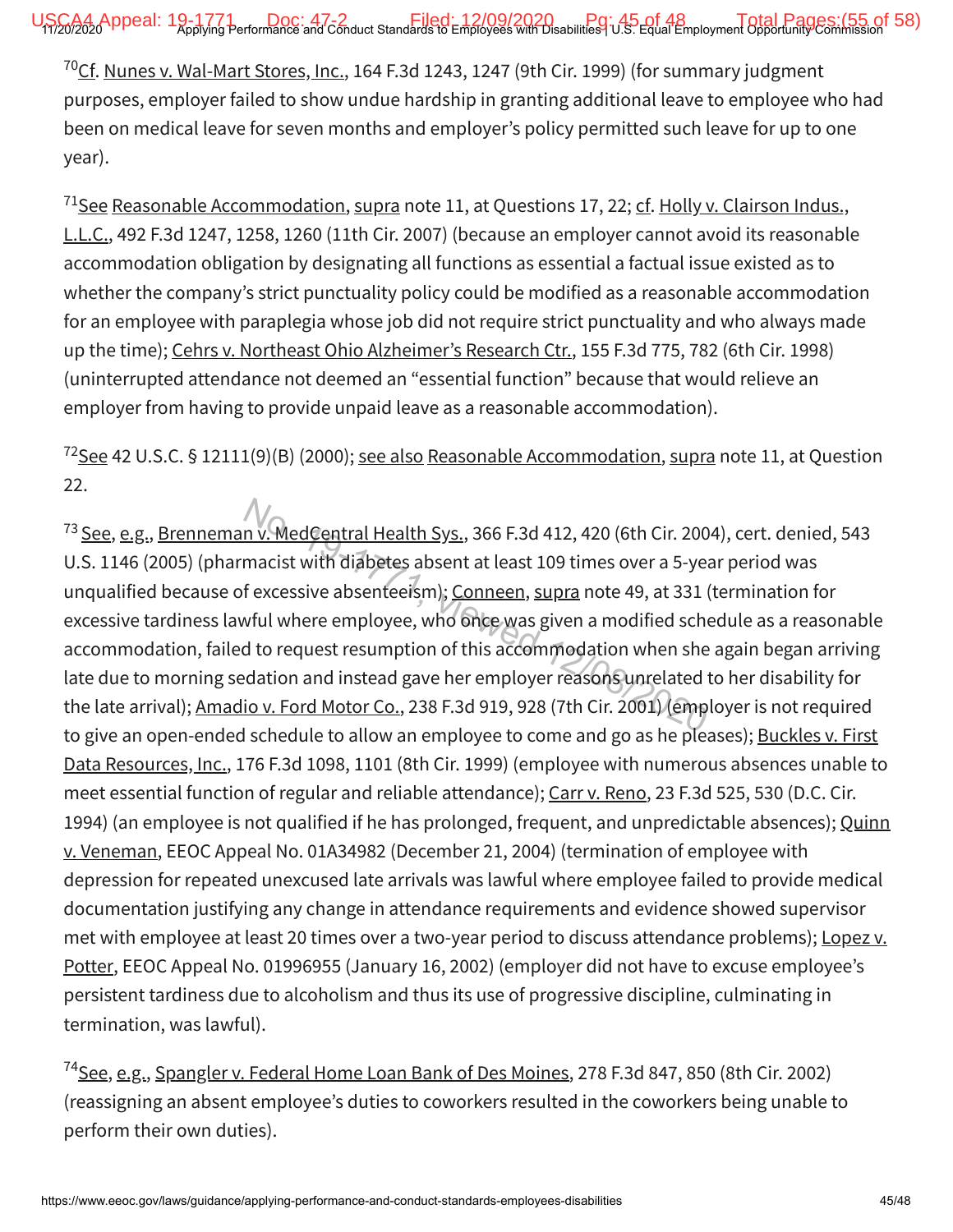# USCA4 Appeal: 19-1771 Doc: 47-2 Filed: 12/09/2020 Pg: 46 of 48 Total Pages: (56 of 58)<br>11/20/2020 Applying Performance and Conduct Standards to Employees with Disabilities U.S. Equal Employment Opportunity Commission

<sup>75</sup> See, e.g. Rask v. Fresenius Med. Care N. Am., 509 F.3d 466, 470 (8th Cir. 2007) (dialysis technician who admitted that she could not come to work on a regular and reliable basis was not qualified); Brenneman v. MedCentral Health Sys., 366 F.3d 412, 420 (6th Cir. 2004), cert. denied, 543 U.S. 1146 (2005) ("excessive absenteeism" over several years rendered employee unqualified); Haschmann v. Time Warner Entertainment Co. L.P., 151 F.3d 591, 602 (7th Cir. 1998) ("it is not the absence itself but rather the excessive frequency of an employee's absences in relation to the employee's job responsibilities" that may determine if she is qualified); and Carr v. Reno, 23 F.3d 525, 530 (D.C. Cir. 1994) (an employee is not qualified if she has prolonged, frequent, and unpredictable absences).

 $76$  While the EEOC and a minority of courts have focused on extended or indefinite leave as a matter of undue hardship, almost all circuit courts have instead held that indefinite leave is not a reasonable accommodation. Compare Reasonable Accommodation, supra note 11, at Question 44 (if an employer is able to show that the lack of a fixed return date causes an undue hardship, then it can deny the leave) and Garcia-Ayala v. Lederle Parenterals, Inc., 212 F.3d 638, 648-50 (1st Cir. 2000) (plaintiff's request for a two-month extension of leave after 15 months of medical leave could be denied only if employer showed undue hardship) with Wood v. Green, 323 F.3d 1309, 1314 (11th Cir. 2003) (employer's granting of leave over the years showed that employee's disability was not improving and thus his repeated requests had become an unreasonable request for indefinite leave and a confirmation that he could not currently, or in the near future, be expected to perform his essential functions); Pickens v. Soo Line R.R., 264 F.3d 773, 777-78 (8th Cir. 2001) (request for leave was not reasonable where employee took leave 29 times in a 10-month period and sought to be allowed to work when he wanted); Walsh v. United Parcel Serv., 201 F.3d 718, 727 (6th Cir. 2000) (where an employer has provided substantial leave - here 18 months of paid and unpaid leave - a request for additional leave of a significant duration with no clear prospect for returning to work is not a reasonable accommodation); Walton v. Mental Health Assoc. of Southeastern Pennsylvania, 168 F.3d 661, 671 (3d Cir. 1999) (while unpaid leave can be a reasonable accommodation, an employer is not required to provide repeated extensions of such leave); and Corder v. Lucent Tech., Inc., 162 F.3d 924, 928 (7th Cir. 1998) (employer does not need to provide indefinite leave as a reasonable accommodation for employee who has frequent, unpredictable absences, especially where employer has provide extended leave over a long period of time and other reasonable accommodations to give the employee every opportunity to perform her job). Meave over the years showed that employee's disability v<br>In leave over the years showed that employee's disability v<br>lests had become an unreasonable request for indefinite lo<br>ould not currently, or in the near future, be

<sup>77</sup>See Reasonable Accommodation, supra note 11, at Question 21, Example A.

<sup>78</sup> See id., supra note 11, at Question 17.

<sup>79</sup> See Taylor v. Pepsi-Cola Co., 196 F.3d 1106, 1110 (10th Cir. 1999).

https://www.eeoc.gov/laws/guidance/applying-performance-and-conduct-standards-employees-disabilities 46/48  $^{80}$ Compare Conneen, supra note 49, at 329 (employer cannot merely state that punctuality is important where no evidence demonstrates this proposition, such as tardiness affected quality of employee's performance or bank operations were harmed by her late arrival); with Earl v. Mervyns,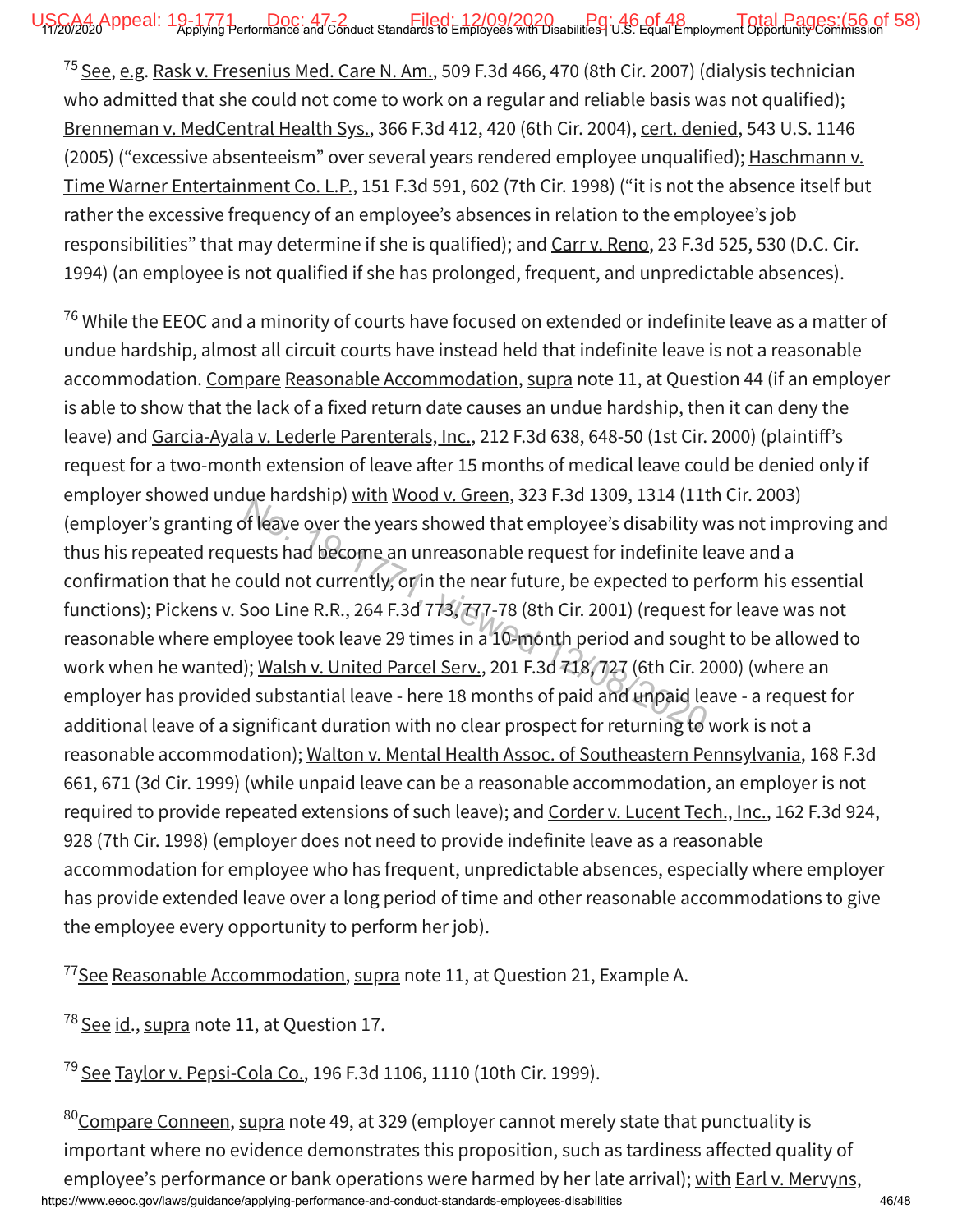# USCA4 Appeal: 19-1771 Doc: 47-2 Filed: 12/09/2020 Pg: 47 of 48 Total Pages: (57 of 58)<br>11/20/2020 Applying Performance and Conduct Standards to Employees with Disabilities U.S. Equal Employment Opportunity Commission

Inc. 207 F.3d 1361, 1366 (11th Cir. 2000) (employer's handbook emphasized the importance of punctuality, it instituted a comprehensive system of warnings and reprimands for violation of the policy, and in this particular case, employee's job required that she report punctually at a certain time because she prepared the store before the arrival of customers and no other employees were assigned to do those duties).

 $81$  This publication does not address the extent to which an employer may need to modify dress and grooming standards to comply with Title VII of the Civil Rights Act of 1964 (e.g., to avoid discrimination on the basis of race or as a reasonable accommodation for an employee's religion).

 $82$  42 U.S.C. § 12114(a) (2000) ("the term §qualified individual with a disability' shall not include any employee or applicant who is currently engaging in the illegal use of drugs, when the entity acts on the basis of such use"); see also 42 U.S.C. § 12210(a) (2000) ("the term §individual with a disability' does not include an individual who is currently engaging in the illegal use of drugs, when the covered entity acts on the basis of such use"). The ADA contains several other exclusions from the definition of "disability" (e.g., kleptomania, compulsive gambling, and sexual disorders such as voyeurism and pedophilia). See 42 U.S.C. § 12211.

83 42 U.S.C. § 12210(b) (2000); see also EEOC, Compliance Manual Section on Definition of the Term Disability, Sec. 902.6 (March 14, 1995), available at [www.eeoc.gov/policy/docs/902cm.html.](http://www.eeoc.gov/policy/docs/902cm.html)

 $84$  42 U.S.C. § 12114 (c)(4) (2000). The ADA definitions of "disability" may include a person who is an alcoholic or recovering alcoholic, as well as a person who: (1) is a recovered drug addict, (2) has ceased engaging in the illegal use of drugs, and (3) is either participating in a supervised rehabilitation program or has been rehabilitated successfully. See 42 U.S.C. §12210(b) (2000). Regardless of coverage under the ADA, an individual's alcoholism or drug addiction cannot be used to shield the employee from the consequences of poor performance or conduct that result from these conditions. **S.C. § 12211.**<br>(2000); <u>see also</u> EEOC, <u>Compliance Manual Section on Det</u><br>March 14, 1995), available at <u>www.eeoc.gov/policy/docs/9</u><br>(4) (2000). The ADA definitions of "disability" may include<br>g alcoholic, as well as a

<sup>85</sup>Hernandez v. Eng<u>land,</u> EEOC Appeal No. 01A41079 (March 30, 2004); <u>see also Bekker v. Humana</u> Health Plan, Inc., 229 F.3d 662, 672 (7th Cir. 2000) (upholding termination of physician for treating patients while under the influence of alcohol); Maddox v. Univ. of Tenn., 62 F.3d 843, 848 (6th Cir. 1995) (upholding employee's termination because although alcoholism may have compelled employee to drink, it did not force him to drive or engage in other inappropriate conduct).

 $86$  42 U.S.C. § 12114(c)(1) (2000).

 $87$  42 U.S.C. § 12114 (c)(3) and (5) (2000).

# <sup>88</sup>See note 82, <u>supra</u>.

<sup>89</sup>See Johnson v. Babbitt, EEOC Docket No. 03940100 (March 28, 1996); and n.103 in <u>Reasonable</u> Accommodation, supra note 11. See also Longen v. Waterous Co., 347 F.3d 685, 689 (8th Cir. 2003) (a